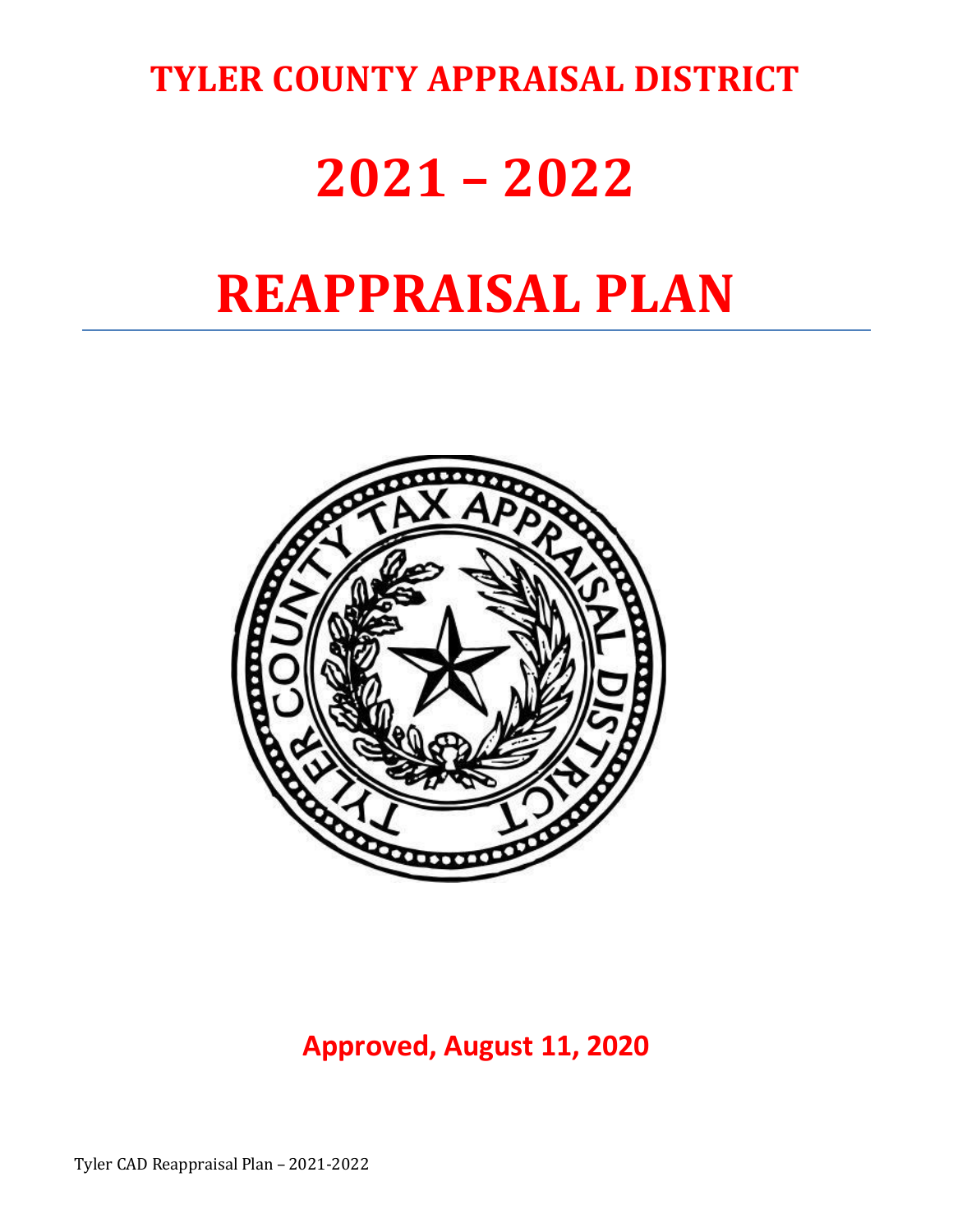Page for resolution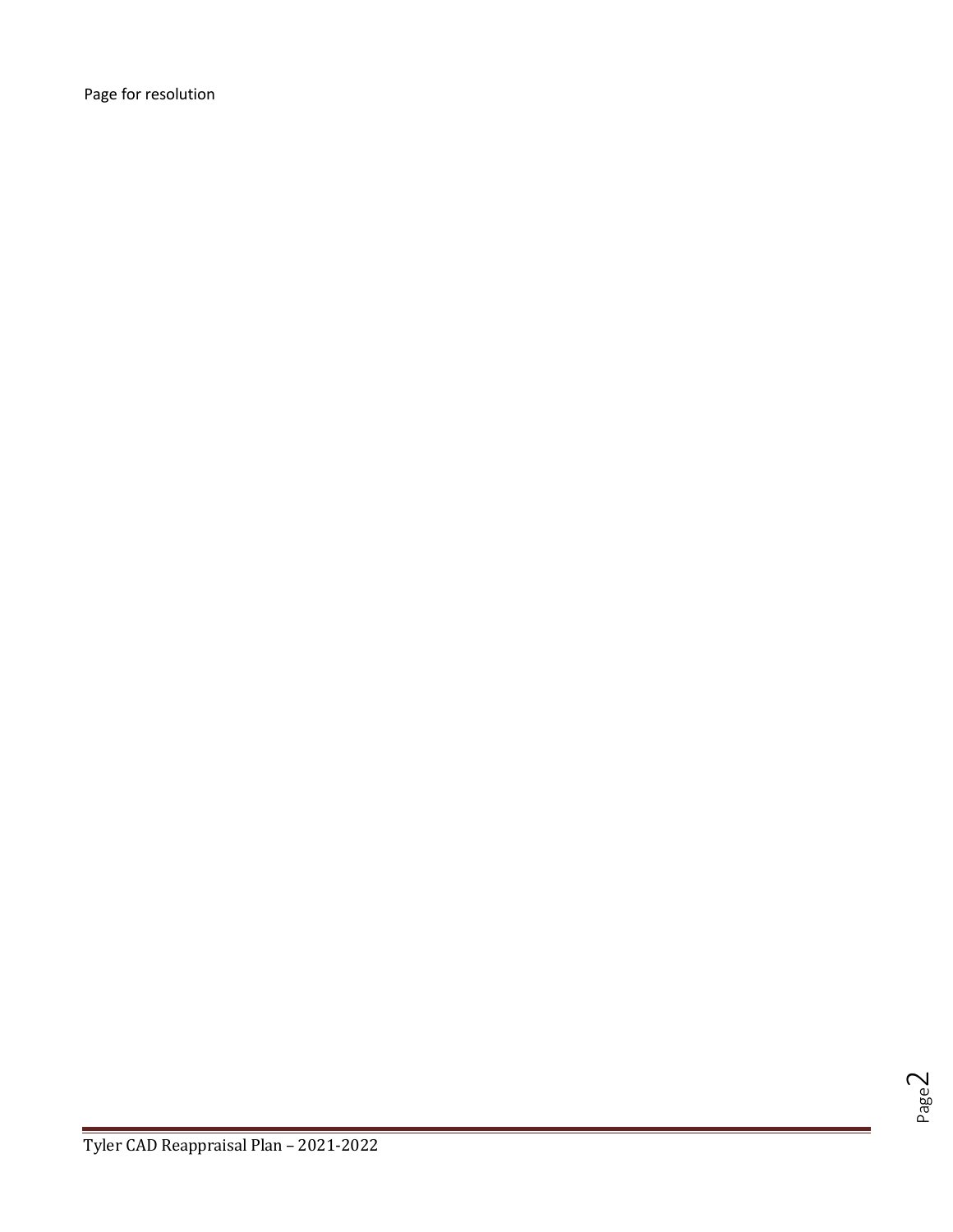# Contents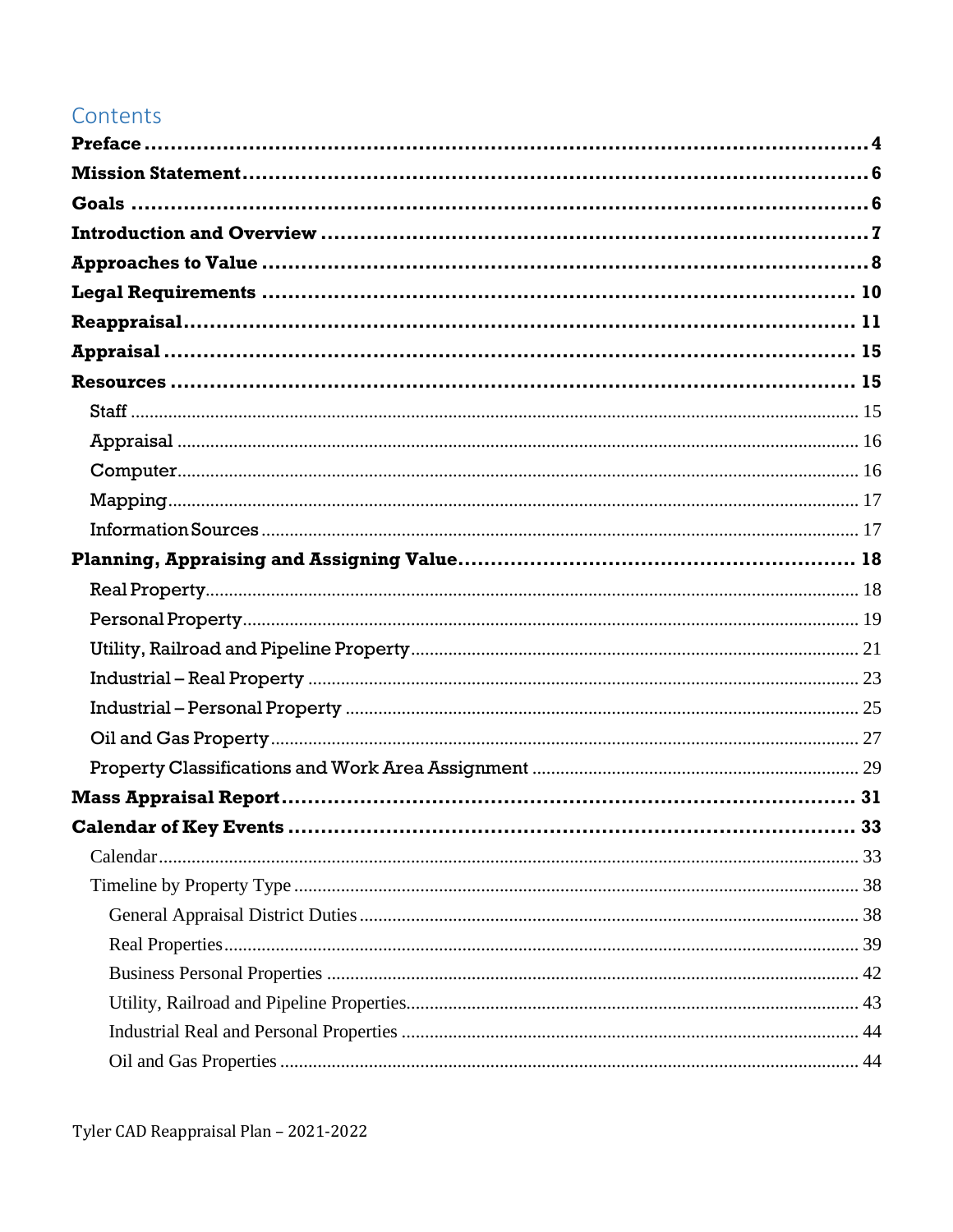# **Preface**

<span id="page-3-0"></span>As the world is facing the COVID-19 pandemic, so too, has it trickled down to Tyler County, Texas. This is a disease that has affected every aspect of our lives. Without question, in our lifetime, there has not been a medical environment overtake every other environment in which we live, work, play, invest, and are educated. And we still live in the unknown…with the coronavirus.

Our office has responded on the side of caution to hopefully prevent the spread of the disease to and from others. We will continue to do so, while at the same time provide service to the public. We social distance, wear masks, and respond to testing closely related to the employees.

As of this writing, we have had a total of 112 positive tests, with 37 active, 73 recovered, and two deaths. Over one-half of the activity has just been in the last few weeks.

The outside field appraisers also must exercise care not to expose or be exposed to the citizens we may encounter. Because the field work requires communication with property owners when they are at home, while our interaction is limited. Within the current environment, it is our intention for the appraisers to perform maximum productivity possible, acknowledging it is likely to be slowed.

Some believe this pandemic to be a hoax. Some believe the problem will end after election day. Some believe taking preventive measures is not necessary. But there are also some who believe just the opposite. For me, when one of our citizens dies, they're not just a statistic, they're not just a "46 year old male" or a "27 year old female", they're someone's son, mother, daughter, brother, father, sister, or a fellow employee.

Unless and until the data shows a significate improvement with a downward trend, we will continue to treat this seriously. However, I have been sensitive to our citizens experiences, and I have extended various deadlines when I could, and will continue to do so within my legal latitude.

The information presented in this Plan is subject to change.

Praying for our Health and our Nation,

David Luther, Chief Appraiser Tyler County Appraisal District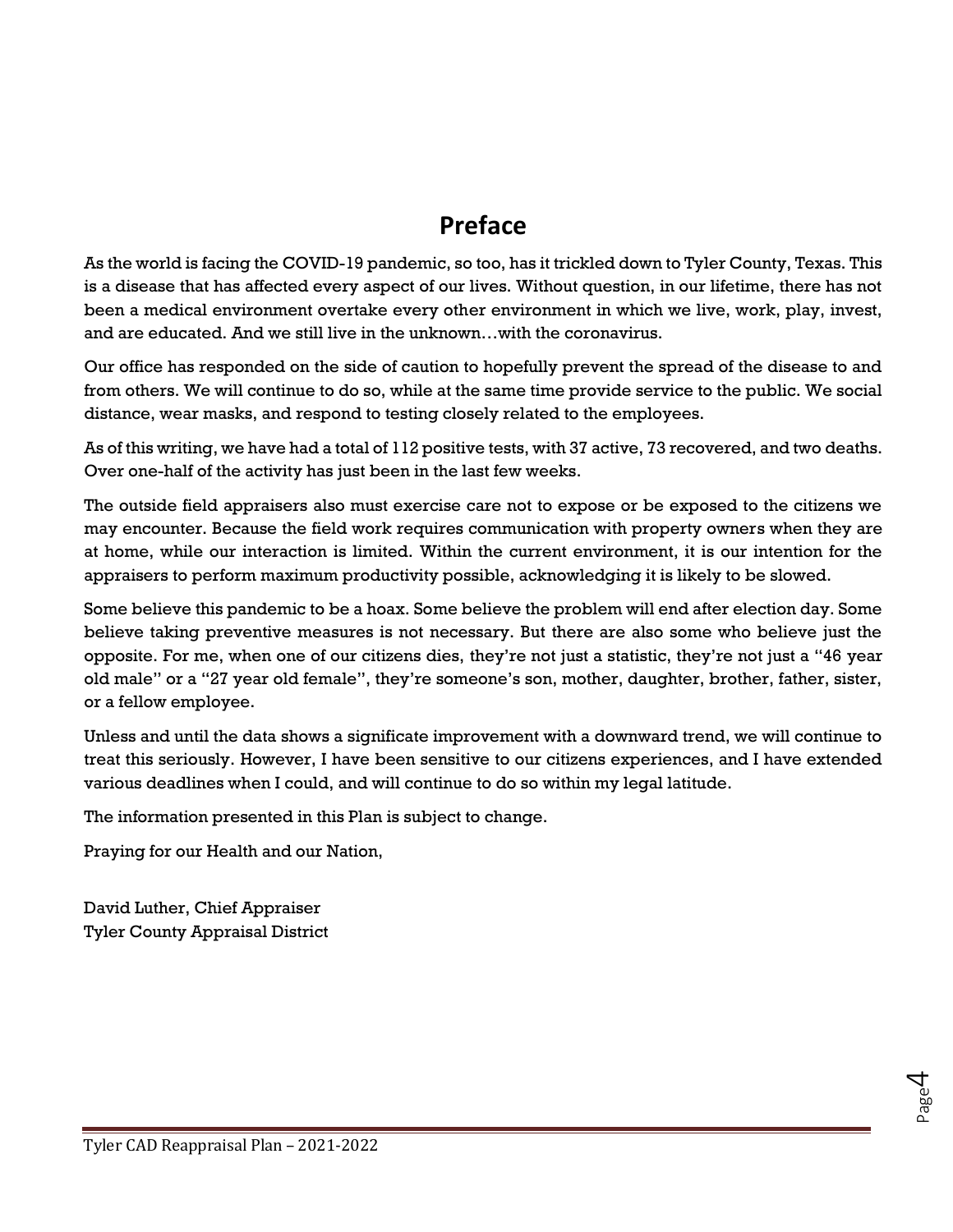Tyler CAD Reappraisal Plan – 2021-2022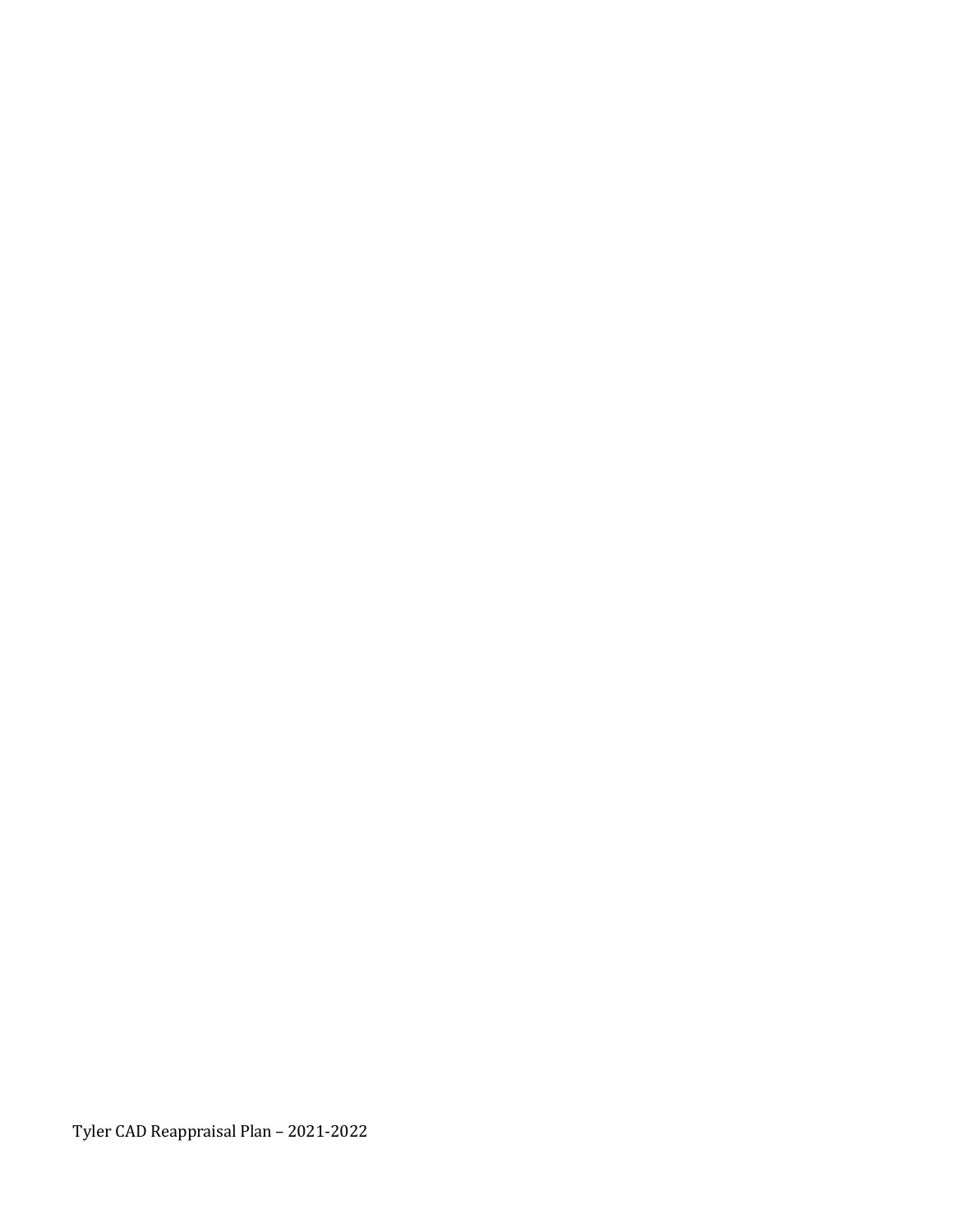#### **Mission Statement**

<span id="page-5-0"></span>We will provide quality service with the highest standards of professionalism, integrity, and respect. We will uphold these standards while providing an accurate, fair, and cost-effective appraisal roll in compliance with the laws of the state of Texas.

# **Goals**

<span id="page-5-1"></span>The Tyler County Appraisal District will appraise all properties within its jurisdiction within USPAP standards.

The Tyler County Appraisal District will appraise all properties in a uniform and equitable manner.

The Tyler County Appraisal District will update applicable appraisal roll ownership records to within one month of the recording date at the County Clerk's Office.

**NOTE: Due to the COVID-19 pandemic, the Reappraisal Plan is subject to safety and preventive measures as may be necessary.**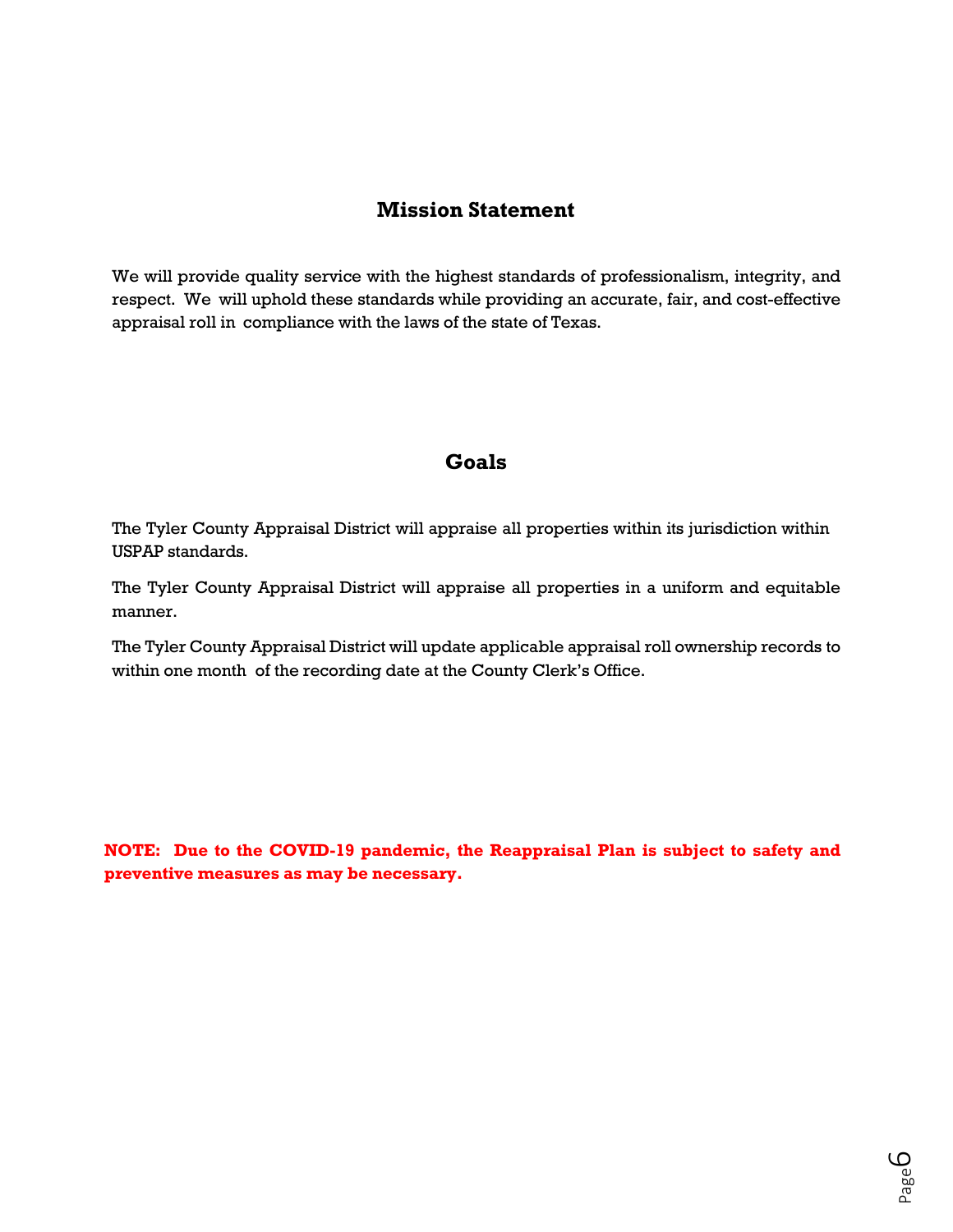# **Introduction and Overview**

<span id="page-6-0"></span>The Texas Constitution contains the laws that form the foundation for the Texas Property Tax Code (PTC). The Tax Code provides an annotated and cross-referenced version of the tax laws that govern property tax administration in Texas. The provisions contained in the Texas Constitution, the Texas Property Tax Code, related case law, and Attorney General's opinions, serve as the primary sources of law that govern the activities of the Tyler County Appraisal District (referenced as TCAD, or Tyler CAD, or District). Further, in Texas, ad valorem tax administration is subject to all state, county, and municipal laws.

Tyler CAD records were initially constructed from property data obtained originally from Tyler County, Woodville ISD, Chester ISD, Colmesneil ISD, Spurger ISD and Warren ISD in 1980. Data received was on-site field-inspected and revised to create the foundation for our current database. Since the inception of the Tyler County Appraisal District, this database has been continually updated to recognize the current status of the property records.

Tyler CAD subscribes to the Standards established by the International Association of Assessing Officers (IAAO) in the mass appraising of property for the purpose of ad valorem taxation. In addition, TCAD is guided by the principals set forth in The Appraisal Foundation's "Uniform Standards of Professional Appraisal Practice" frequently referred to as "USPAP or USPAP Standards". USPAP Standards and Statements are included in this Reappraisal Plan.

Tyler County includes approximately 937 square miles or nearly 599,000 acres of real property. Approximately there are  $926$  square miles of surface land and about 11 square miles of surface water. Almost 540,000 acres these acres are subject to appraisal by the District, primarily consisting of taxable surface area within its jurisdictional boundaries. TCAD is responsible for the appraisal of all classes of taxable property located within those boundaries. This appraisal responsibility encompasses  $26,852$  real property accounts; and more than  $10,065$  oil & gas accounts; and 672 local business personal property accounts; 508 industrial and utility accounts.

TCAD employs an outside appraisal firm, Capital Appraisal Group, LLC (Capitol Appraisal) to appraise minerals, oil and gas, utilities and various other complex properties located within TCAD's jurisdiction. Capital Appraisal appraisers are also guided by the principles set forth in USPAP.

The District serves 19 taxing units. Those taxing units consist of eight (8) emergency services districts, five (5) independent school districts, two (2) cities, two (2) water districts, one (1) county; and one (1) hospital district.

In appraising property for ad valorem tax purposes, the Tyler CAD employs generally accepted appraisal methods and techniques. TCAD appraises and analyzes values utilizing the three approaches to value: the cost, market, and income approaches.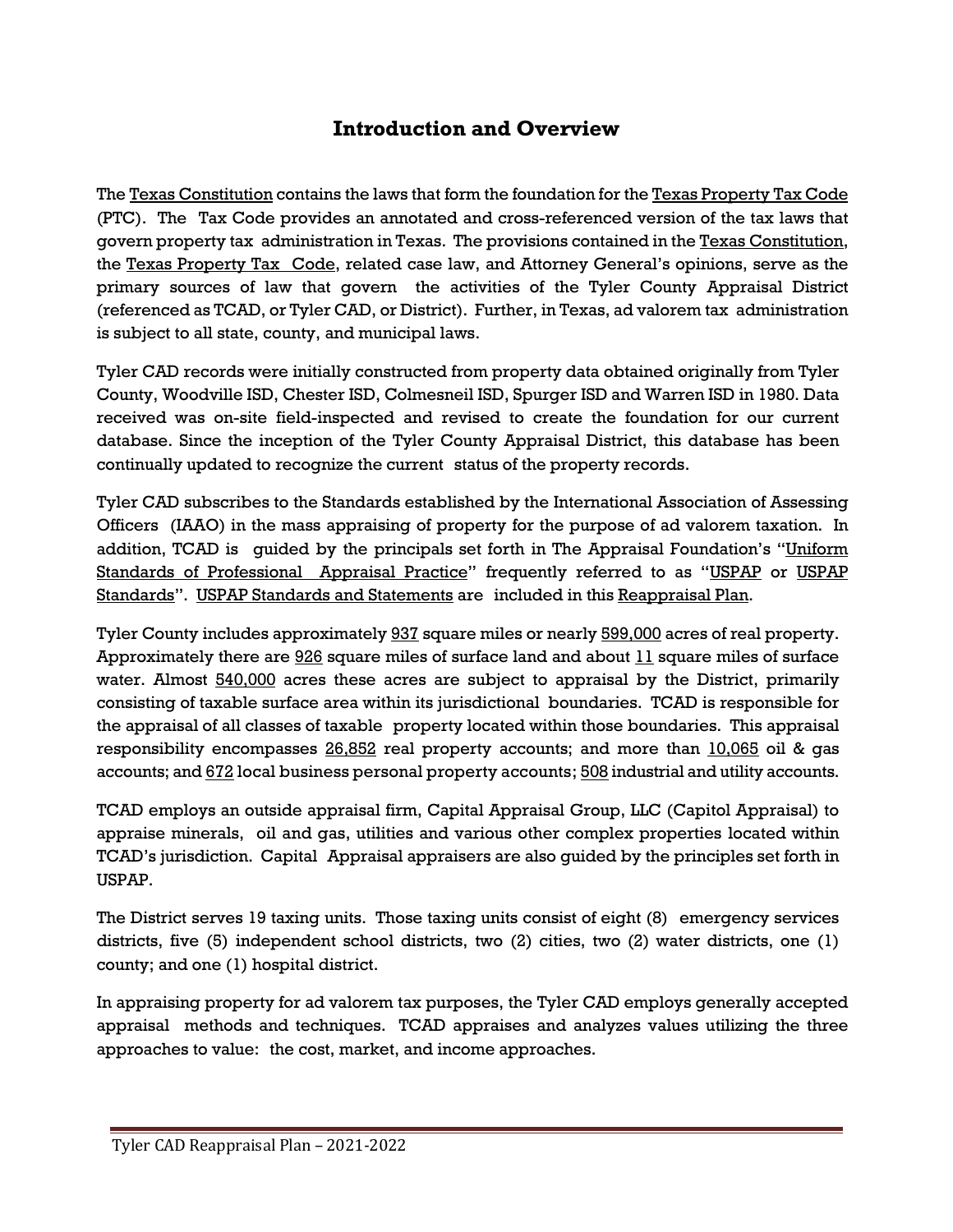# **Approaches to Value**

<span id="page-7-0"></span>Value occurs in many different forms. Numerous and varied forces and influences combine to create, sustain, or destroy value. The appraiser must define the type of value sought in order to compile and analyze all relevant data while giving due consideration to all factors which may influence value. The appraisal is simply an opinion of value and the accuracy and validity of the opinion can be measured against the supporting evidence from which it was derived along with its accuracy against the actual behavior of the market. An appraiser must adequately and fully obtain, document, and then interpret the evidence into a final estimate of value.

Appraising real property is an exercise in reasoning. It is a discipline, and, like any discipline, it is founded on fundamental economic and social principles. From these principles evolve certain premises which, when applied to the valuation of property, explain the reaction of the market. This section concerns itself with those concepts and principles basic to the property valuation process. One cannot overstate the necessity of having a workable understanding of them.

The processing of data into a conclusion of value, generally takes the form of three recognized approaches: Cost, Market, and Income Approaches to Value. Underlying each approach is the principle that the justifiable price of a property is no more than the cost of acquiring and/or reproducing an equally desirable substitute property. The use of one or all three approaches in the valuation of a property is determined by the quantity, quality, and accuracy of the data available to the appraiser.

#### **The Cost Approach to Value**

The Cost Approach to Value is an appraisal analysis that is based on the economic principle of substitution. That principle suggests that an informed purchaser would not pay more for a property than the cost of reproducing a substitute property with the same utility. The Cost Approach involves estimating the cost of the improvements new, less all forms of depreciation (physical, functional, and economic), plus the value of the site. If an improvement has no accrued depreciation, then and only then, is cost equal to value.

Steps in the Cost Approach include:

- 1. Estimate the value of the site as if vacant
- 2. Estimate either reproduction or replacement cost new of the improvements
- 3. Estimate accrued depreciation
- 4. Deduct the accrued depreciation from the reproduction (or replacement) cost new to obtain an estimate of the present worth of the improvements
- 5. Add the present worth to the site value to obtain the indicated value.

The significance of the Cost Approach lies in its extent of application - it is the one approach that can be used on all types of properties. The cost approach is a starting point for appraisers and therefore an effective "yardstick" in any equalization program for ad valorem taxes. Its widest application is in the appraisal of properties where lack of adequate market and income data preclude the reasonable application of the other two approaches to value.

*<sup>1</sup> Reproduction cost is the cost to construct an exact duplicate at current prices.*

<sup>2</sup> Replacement cost is the cost to construct a building of equal utility to the building being appraised but with modern materials *and according to current standards.*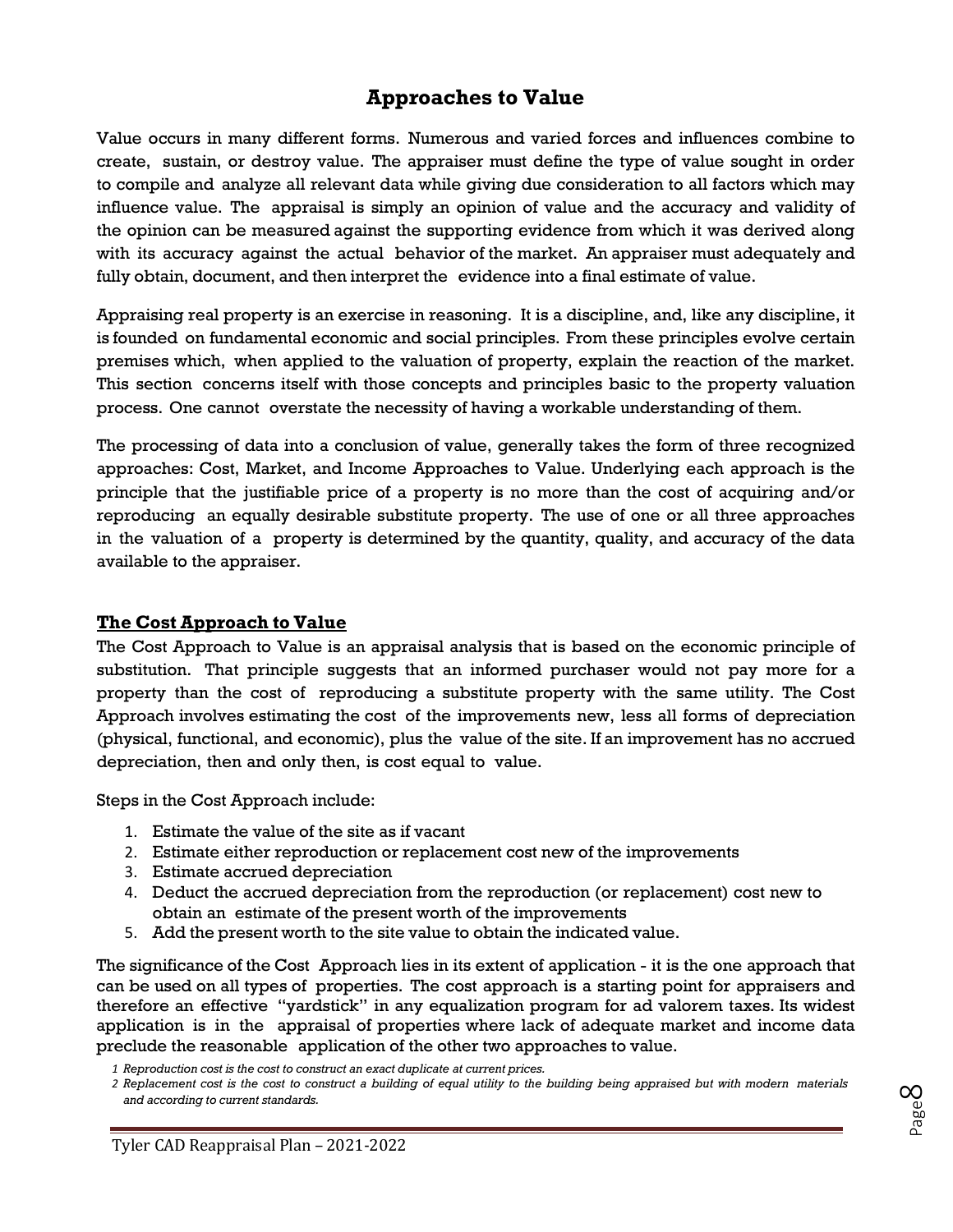#### **The Market Approach to Value**

The Market Approach to Value is an appraisal analysis that involves the compiling of sales and offerings of properties that are comparable to the property being appraised. The sales and listings are then adjusted for differences and a value range obtained. The Market Approach is reliable to the extent that the properties are comparable, and the appraiser's judgment of property adjustments is sound. The procedure for utilizing this approach is essentially the same for all types of property with the only difference being the elements of comparison.

The significance of the Market Approach lies in its ability to produce estimates of value that directly reflect the attitude of the market. Application is contingent upon the availability of comparable sales, and therefore finds its widest range in the appraisal of vacant land and residential properties.

#### **The Income Approach to Value**

The Income Approach to Value is an appraisal technique that measures the present worth of the future benefits of a property. This is achieved by capitalization of the net income stream over the remaining economic life of the property.

The Income Approach involves making an estimate of "effective gross income" which is derived by deducting vacancy and collection losses from the estimated economic rent, as evidenced by comparable properties. Operating expenses, taxes and insurance, and reserves for replacements are deducted from the effective gross income. The resultant net income is capitalized into an indication of value.

The Income Approach obviously has its basic application in the appraisal of properties universally bought and sold for their ability to generate and maintain an income stream. The effectiveness of the approach lies in the appraiser's ability to relate to the changing economic environment and to analyze income yields in terms of their relative quality and durability.

In theory, the market value of a property should be equal to the present value of its future income. The simplest capitalization formula is  $V = I/R$  (present value of the property = annual net income expected in the future divided by the rate [interest, risk, or discount rates]). For an asset that declines in value over time, the appropriate capitalization formula is  $V = (I/R)$  [1- $1/(I + R)$  N] where N equals the number of years that the asset will be in use. The resultant capitalization rate is the hoped-for or expected rate of return. It is the rate necessary to attract capital to the investment.

Section 23.012, PTC requires the chief appraiser, when using the income approach, to:

- 1. Analyze available comparable rental data or the potential earnings capacity of the property, or both, to estimate the gross income potential of the property.
- 2. Analyze available comparable operating expense data to estimate the operating expenses of the property.
- 3. Analyze available comparable data to estimate rates of capitalization or rates of discount.
- 4. Base projections of future rent or income potential and expenses on reasonably clear and appropriate evidence.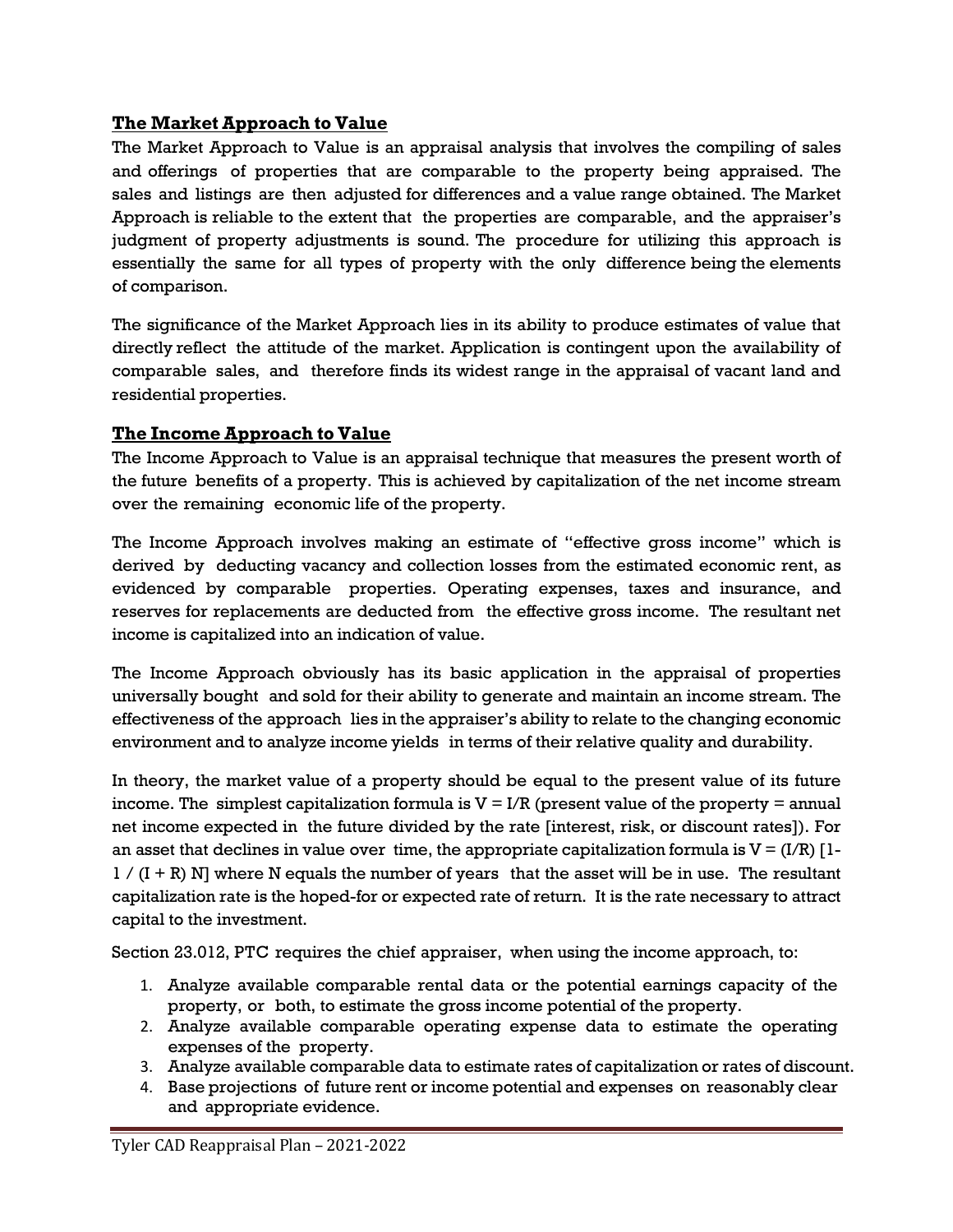- 5. In developing income and expense statements and cash-flow projections, the chief appraiser shall consider:
	- a. historical information and trends;
	- b. current supply and demand factors affecting those trends; and
	- c. anticipated events such as competition from other similar properties under construction.

Tyler CAD predominately utilizes a hybrid form of the cost and market approaches combined to form the basis of its improvement schedules. TCAD obtains market data when available and compares that data with cost data obtained from recognized sources such as *Marshall & Swift Valuation Service* (M&S) for residential and commercial properties, and *National Automobile Dealers Association* (NADA) for manufactured homes. It is typical for property owners in Tyler County to invoke their right of non-disclosure, which can make it difficult for TCAD to maintain equitable schedules without the use of these cost evaluator services. Typically, within TCAD's jurisdiction, new construction is in the form of individual structures on private land. When current and relevant income information is made available to Tyler CAD regarding specific commercial or income producing properties, it is considered as well.

# **Legal Requirements**

<span id="page-9-0"></span>The Tyler County Appraisal District has long maintained a plan for the reappraisal of properties located within its jurisdiction. However, during the 79th Regular Session, the Texas Legislature added the following provision to Section 6.05, PTC per S.B. 1652.

Texas Property Tax Code, Subchapter A, Section 6.05, paragraph (i) reads as follows:

*(i) To ensure adherence with generally accepted appraisal practices, the board of directors of an appraisal district shall develop biennially a written plan for the periodic reappraisal of all property within the boundaries of the district according to the requirements of Section 25.18 and shall hold a public hearing to consider the proposed plan. Not later than the 10th day before the date of the hearing, the secretary of the board shall deliver to the presiding officer of the governing body of each taxing unit participating in the district a written notice of the date, time, and place for the hearing. Not later than September 15 of each even-numbered year, the board shall complete its hearings, make any amendments, and by resolution finally approve the plan. Copies of the approved plan shall be distributed to the presiding officer of the governing body of each taxing unit participating in the district and to the comptroller within 60 days of the approval date.*

This provision requires the appraisal district's board of directors to develop, approve, and distribute a new biennial written reappraisal plan every even-numbered year that will go into effect beginning every odd numbered year. The law went into effect September 1, 2005 and directly affects appraisal districts and the Comptroller's Property Tax Assistance Division (PTAD).

This document shall serve as the biennial written Reappraisal Plan (the Plan) as described above for the Tyler County Appraisal District.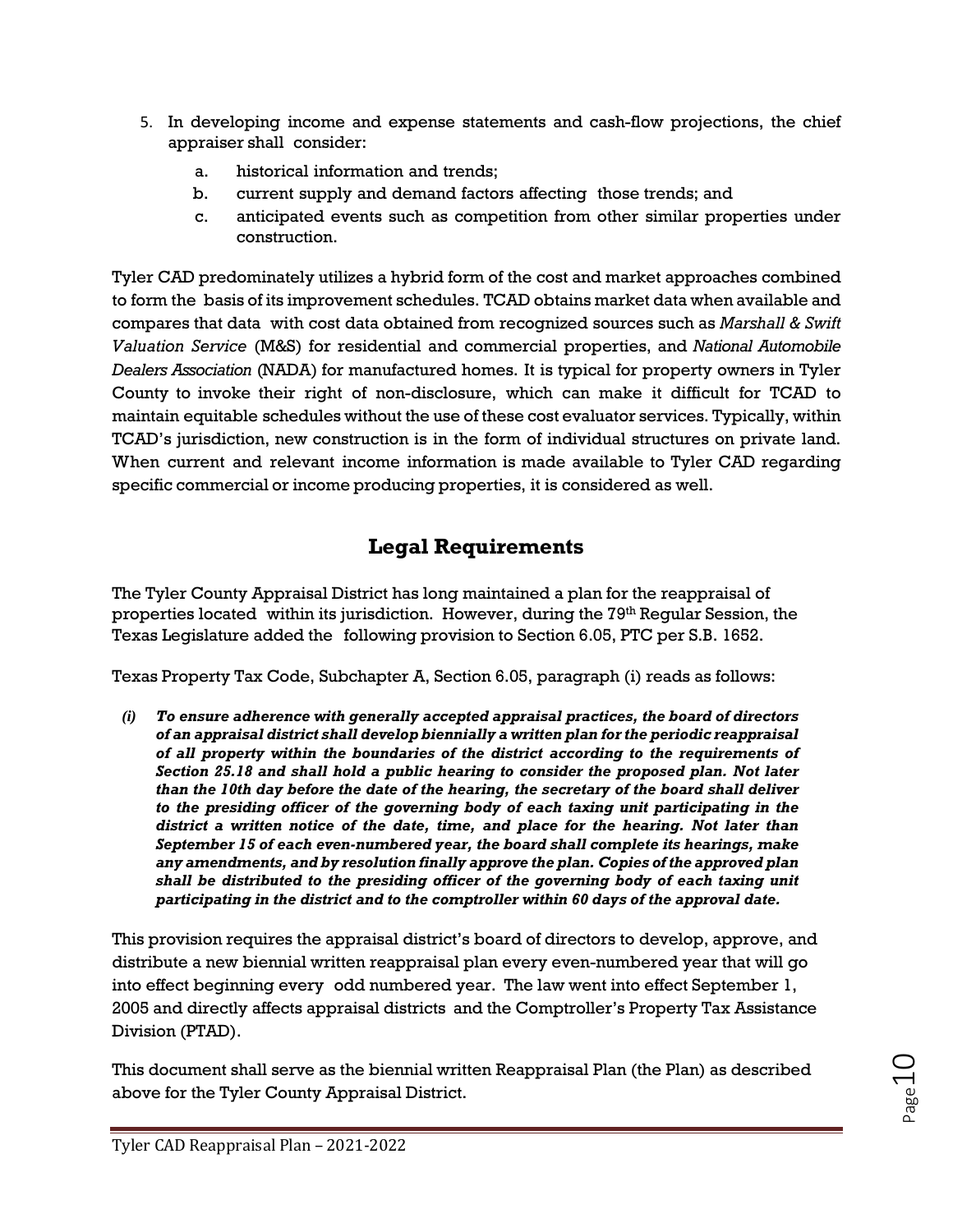# **Reappraisal**

<span id="page-10-0"></span>The specific requirements for an appraisal district's periodic reappraisal of all property located within its jurisdiction is listed in the Texas Property Tax Code in Section 25.18. Periodic Reappraisals. The Tyler County Appraisal District's intended plan of compliance for each requirement is listed below the excerpt from the code.

#### *§ 25.18. Periodic Reappraisals*

- *a) Each appraisal office shall implement the plan for periodic reappraisal of property approved by the board of directors under Section 6.05(i).*
- *b) The plan shall provide for the following reappraisal activities for all real and personal property in the district at least once every three years:*
	- **1)** *identifying properties to be appraised through physical inspection or by other reliable means of identification, including deeds or other legal documentation, aerial photographs, land-based photographs, surveys, maps, and property sketches.*

The Reappraisal Plan for Tyler CAD is to appraise all real property accounts at least once every three years utilizing physical on-site inspection, drive-by viewing and/or aerial photographs. Tyler CAD annually appraises business personal property, as well as mineral/utility properties by on-site visits, BPP renditions and other mandated reports.

This Reappraisal Plan is being submitted as a tool to help identify and outline the necessary work required to complete appraisals / reappraisals of the properties located within Tyler County. Detail lists/maps are provided in Addendum A of this Plan. As progression is made into the actual reappraisal process, the Chief Appraiser may modify the Reappraisal Plan as necessary to meet the needs and requirements for the District as set forth in the Texas Property Tax Code.

For both years **2021** and **2022,** they are both 'reappraisal years'. Because of lost productivity from 2017 through 2020, TCAD plans to perform reappraisal activities in all three Work Areas I, II, and III; which encompasses all five school districts - *Woodville ISD; Chester ISD; Colmesneil ISD; Warren ISD;* and *Spurger ISD*, with primary emphasis in 2021 in *Warren ISD*. Reappraisal activities has most recently been conducted in *Woodville ISD, Chester ISD*, and a portion of *Colmesneil ISD*.

For the properties covered by this Reappraisal Plan, there will be a physical inspection of each property included on the list and/or map kept by the appraisal supervisor. In cases where physical access is denied or impossible, TCAD will use other methods listed above such as aerial photographs, especially agricultural, ranch, timber, and other applicable properties.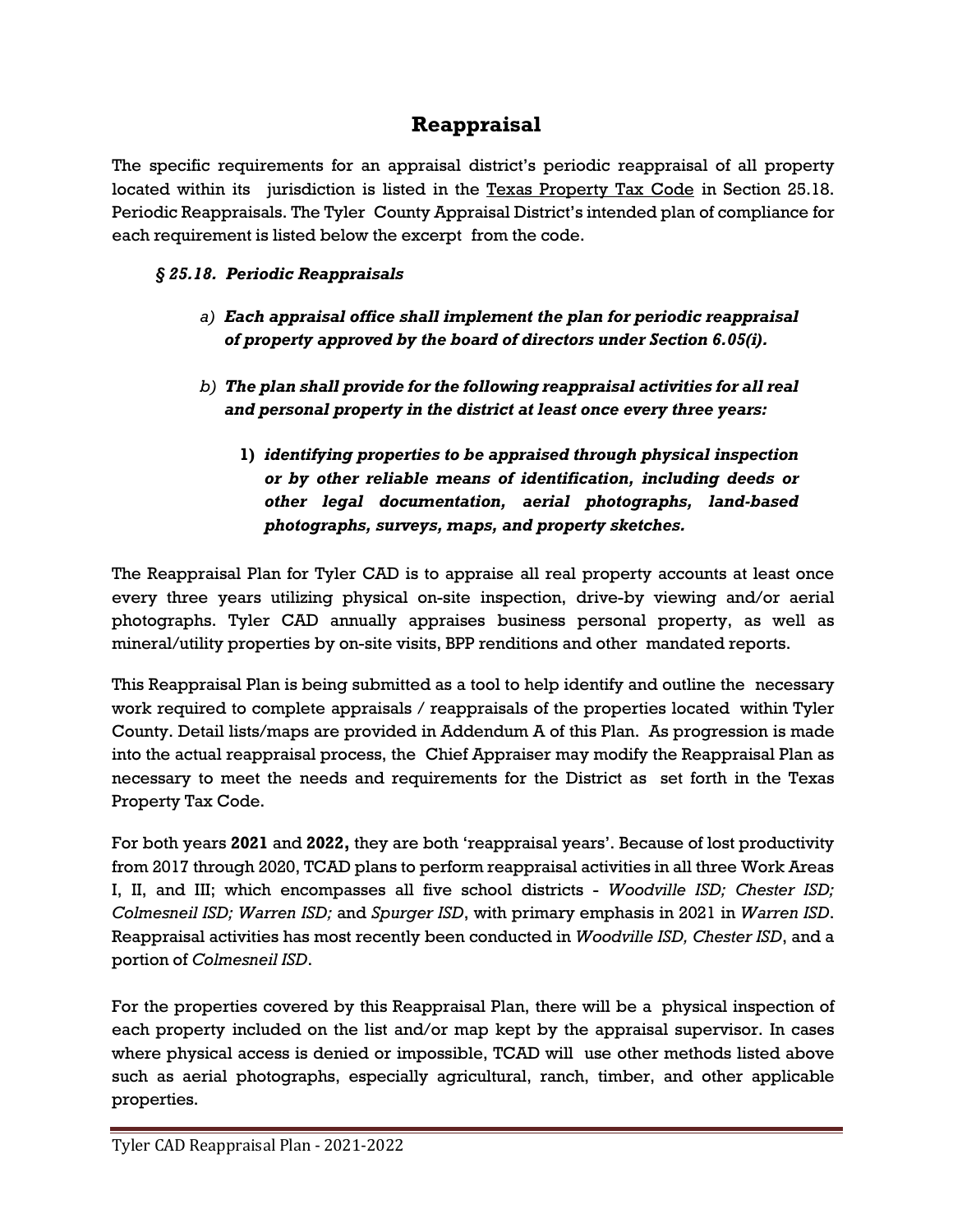Newly installed manufactured homes throughout the TCAD's jurisdiction will be appraised and added to the appraisal roll. These properties will fall into the categories of A (residential/mobile homes), E (farm and ranch improvements), or M (mobile homes in mobile home parks). TCAD downloads copies of the installation reports from the *Texas Department of Housing and Community Affairs* (*TDHCA*) website and receives reports from various mortgage companies regarding newly installed manufactured homes.

Tyler CAD also receives information regarding manufactured homes via physical inspection during field checks and information from taxpayers. There will be a physical inspection of each newly installed manufactured home property. In cases where physical access is denied or impossible, TCAD will use other methods listed above such as aerial photographs in addition to cost/value information obtained from the National Automobile Dealers Association (NADA) *Manufactured Housing Cost Guide*.

Properties outside of this year's reappraisal area that are currently receiving special use valuations due to productivity will be adjusted per current productivity value schedules. Properties outside this year's reappraisal area that file new applications for special use valuation will be reappraised in the current year.

#### *(2) identifying and updating relevant characteristics of each property in the appraisal records.*

Identifying and updating relevant property characteristics occurs by physical inspection, building permit information provided by the Cities of Woodville & Ivanhoe and Wildwood Property Owners Association, and by property owner interviews.

Changes in age, condition, quality, size, remodels, demolitions, and other property specific attributes contribute to relevant property characteristics. Relevant property characteristics are maintained on the property record card and within the District's *"Computer Aided Mass Appraisal"* (generically referred to as *CAMA* but in TCAD specifically referred to as *"PACS"* for Property Appraisal and Collections System, a mass appraisal software product of Harris Govern, formerly known as True Automation) for each property account. Any special attributes, legal or economic in nature, are noted during the field inspection process as well.

When performing field work, the appraiser carries printed property record cards that contain specific information regarding the property being appraised. These items contain legal descriptions, ownership interests, property use codes, property addresses, land size, sketches of improvements as well as any available detailed information of the improvements.

A copy of a property record card may be obtained at the appraisal office. Field inspections require the appraiser to check all information on property record cards (PRC) and to update, as necessary.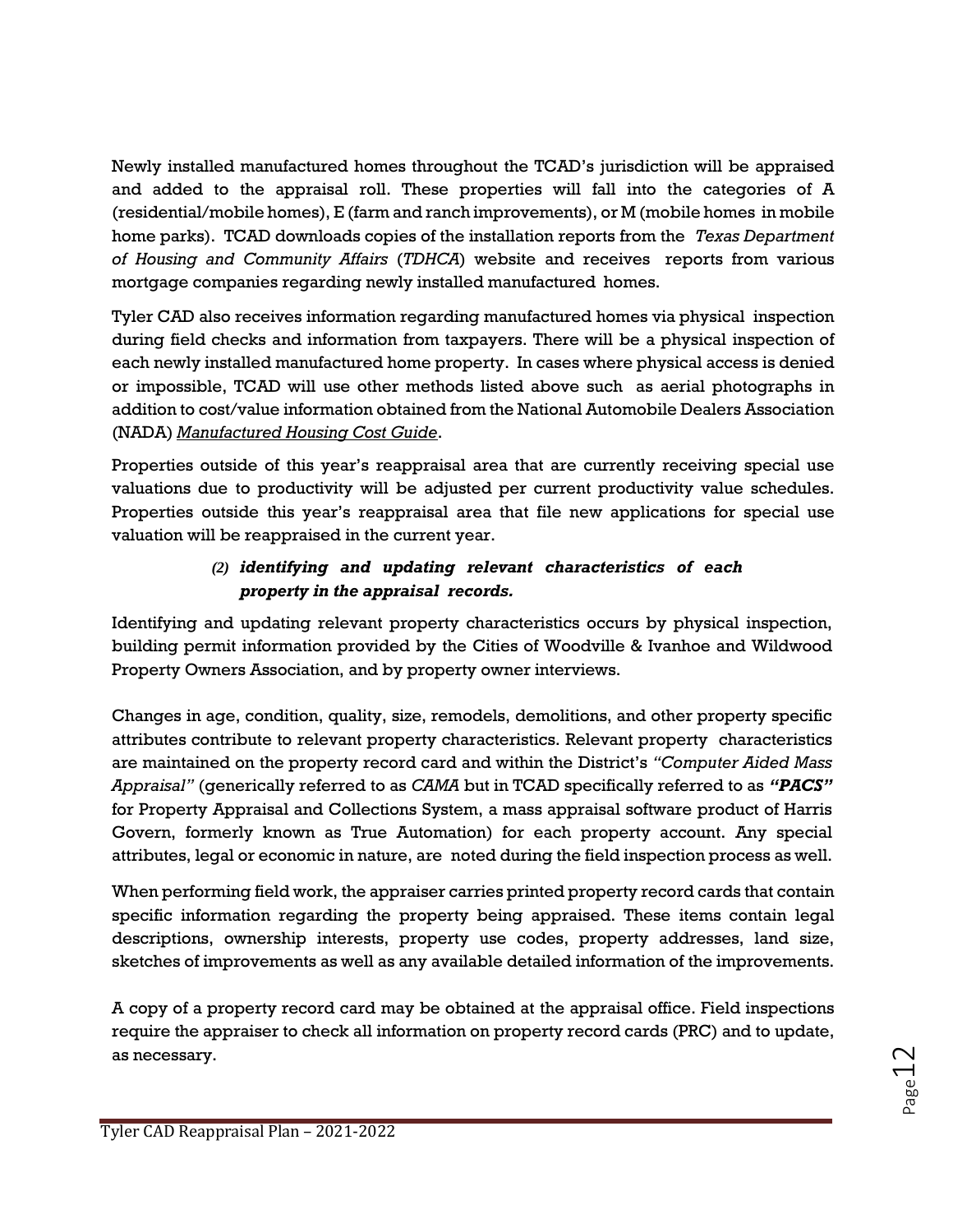Appraisers have recently migrated to using iPads as field devices in place of PRC. If physical inspection of the property indicates that changes to improvements or land segments are necessary, the appraiser notes these changes on the record card, or the iPad, and the changes are made to the PACS account in the office or in the field, respectively. Examples of types of changes may be condition or effective age of the improvements, as well as, additions to the improvements. The classification of residential properties is also reviewed during the reappraisal process. New improvements are added and the appraisal date for the property is updated. Photographs of the property are taken and attached to the property account as well as any notes that could influence value.

#### *(3) defining market areas in the district.*

Sales data is collected by mailing sales confirmation/verification letters to recent buyers and sellers, from Realtors, fee appraisers and the Comptroller's office. Due to the rural nature of Tyler County, it is often difficult to obtain sufficient sales data to meet USPAP standards for analysis of sales to help determine well-defined market areas, so an exception is noted to USPAP Standard 6 in this area.

However, Tyler CAD views all of Tyler County to be the market area for purposes of classifying and categorizing property within its jurisdictional boundaries; with school district and city boundaries serving as sub-market areas when necessary. These properties include category A (single family residential), category B (multifamily residential), category C (vacant lots), category D (qualified and non-qualified agricultural and timberland), category E (farm and ranch improvements); category F (commercial real); category M (mobile homes in mobile home parks), as well as category O (residential inventory); and category X (totally exempt) properties.

Tyler CAD has five participating school districts and two incorporated cities that levy property taxes. For purposes of statistical analysis and appraisal model schedule maintenance building permits, local builder costs and current M&S and NADA data are used to test the appraisal district's schedules. Tyler County is considered the general market area along with the ISD sub-market areas. When indicated, neighborhood modifiers are applied to specific subdivision codes or other identifiable sectors of the market to reflect the market trends more closely in that area.

- *(4) identifying property characteristics that affect property value in each market area, including:*
	- *(A) the location and market area of property.*
	- *(B) physical attributes of property, such as size, age, and condition.*
	- *(C) legal and economic attributes; and*
	- *(D) easements, covenants, leases, reservations, contracts, declarations, special assessments, ordinances, or legal restrictions.*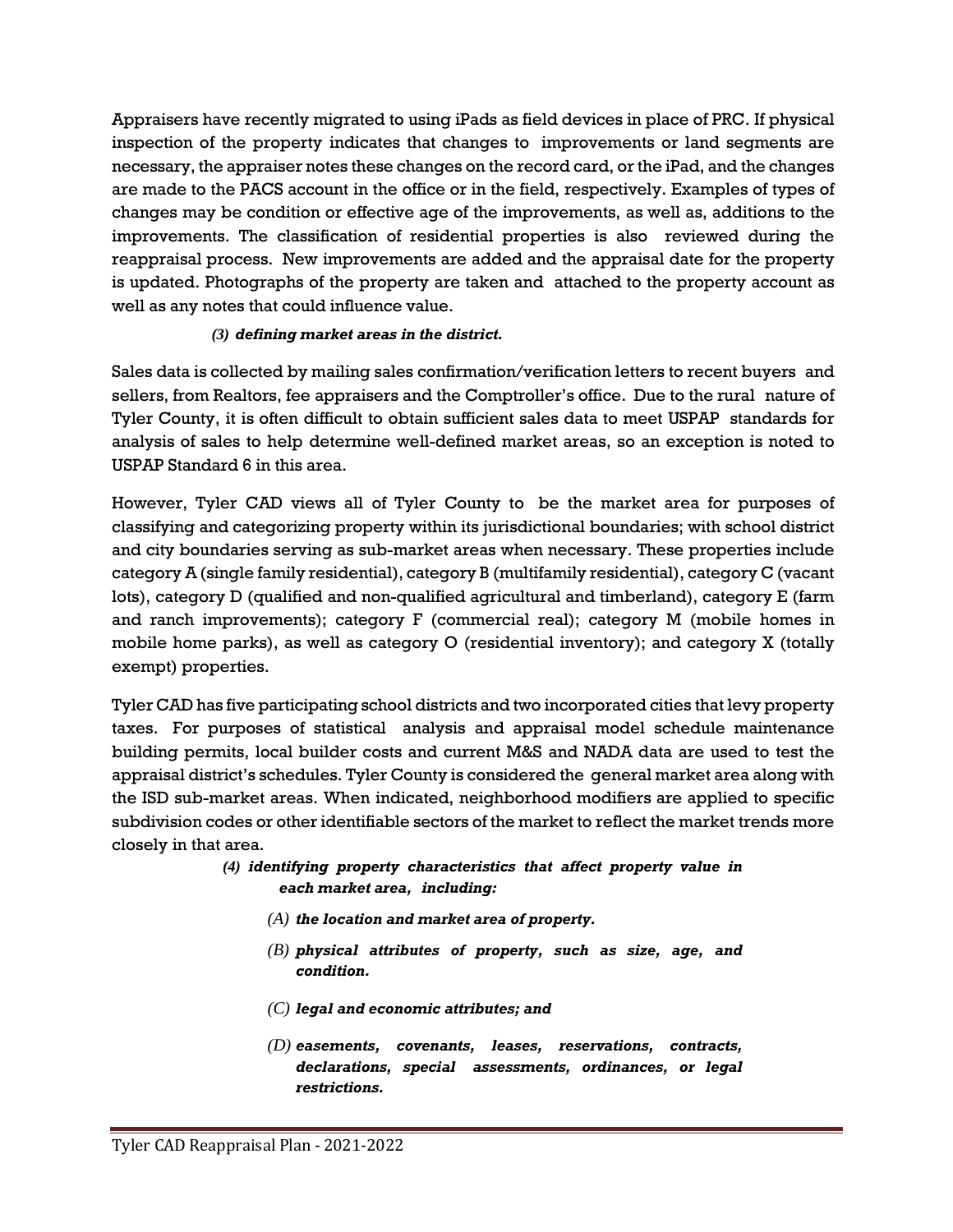When Tyler County Appraisal District has sufficient market data (sales) it uses techniques of the Market Approach to Value to adjust comparable sales to determine what differences in property characteristics, if any, are affecting market value.

Comparable sales analysis will identify and adjust differences in location, physical attributes, legal and economic attributes, easements, covenants, leases, reservations, contracts, declarations, special assessments, ordinances, and legal restrictions. It should be noted that Tyler CAD historically has not received adequate market data to perform the type of ratio analysis recommended by IAAO and USPAP.

> *(5) developing an appraisal model that reflects the relationship among the property characteristics affecting value in each market area and determines the contribution of individual property characteristics.*

As previously noted, Tyler CAD utilizes an appraisal model called a *computer-aided mass appraisal* system or more commonly known as a *CAMA* system. These *CAMA* systems are commercially developed and marketed nationally and internationally by software vendors. *CAMA* systems value individual property characteristics based on their contributory value to the total property value. Contributory value for each property segment (characteristic) is determined by sales analysis (when available), as well as, local building costs and M&S cost data. The model accesses cost schedules for each segment developed and maintained by Tyler CAD and calculates a total market value for each property. The Tyler CAD CAMA system is called *PACS*.

#### *(6) applying the conclusions reflected in the model to the characteristics of the properties being appraised; and*

Tyler CAD uses conclusions reflected in appraisal model results to construct and maintain property classification guides identifying minimum property characteristics typical for each property class. These guides are available in the Appraisal Manual in addition to the TCAD Field Appraisers Guide.

#### *(7) reviewing the appraisal results to determine value.*

Tyler CAD tests the results of its appraisal model values (appraisals) against market data (sales) when available. TCAD also tests its values against local building costs, current M&S and NADA cost data to determine the accuracy and level of appraisal, as well as, to monitor the integrity of the appraisal model (PACS). Results are used to maintain and update appraisal schedules to achieve market value appraisals.

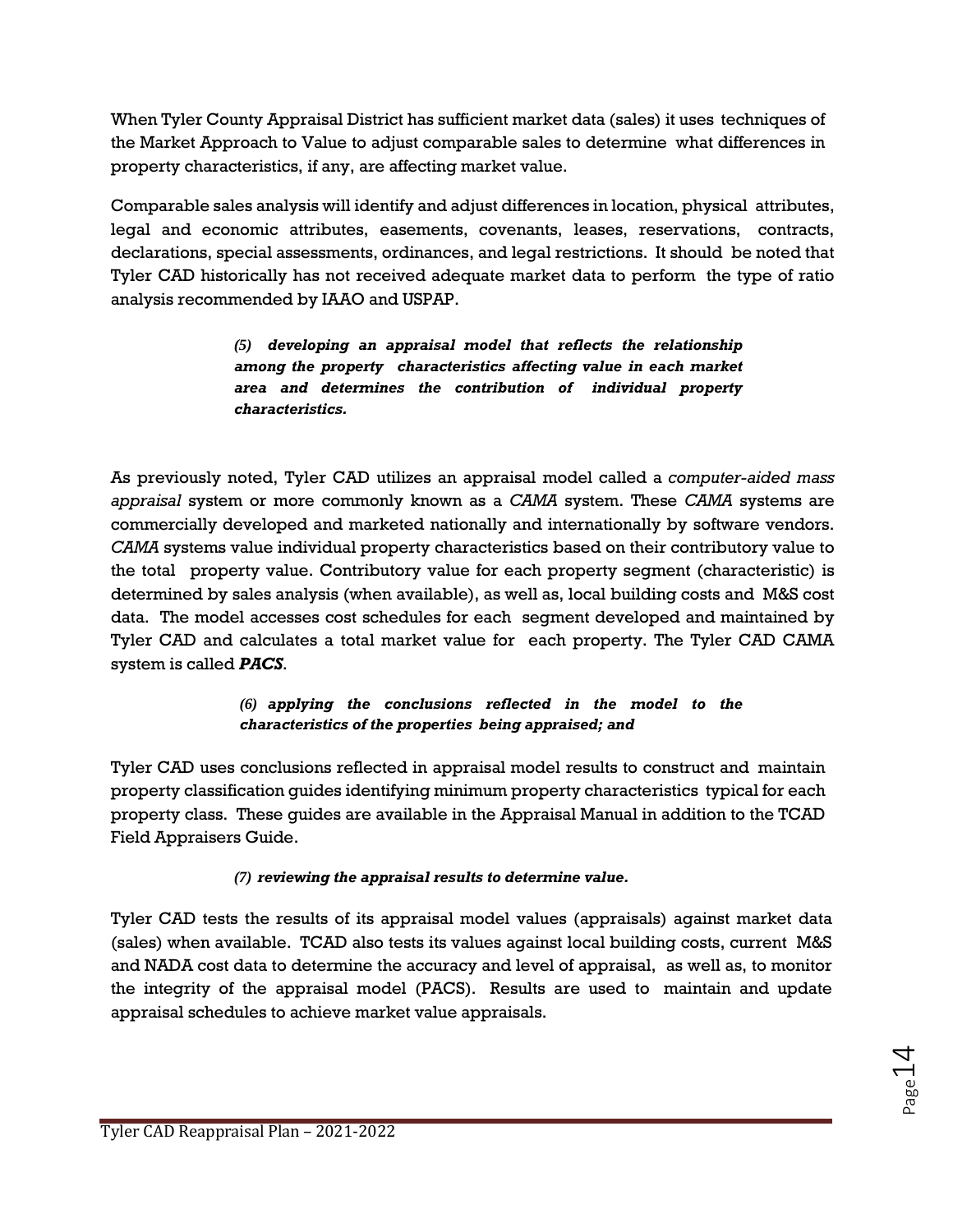# **Appraisal**

<span id="page-14-0"></span>It shall be the policy of Tyler CAD that there is a single distinct appraisal on each property every year. The legal requirement to submit the appraisal records under oath each year establishes each appraisal of each year of each property. The act of appraisal performed by the chief appraiser under statute by submitting and certifying the appraisal records distinguishes one year from another. Unlike a reappraisal, the annual appraisal is anew. They are uniquely different.

Reappraisal, on the other hand, is a directive to make sure every property is up-to-date or current. It is required at least once within each three-year period. Reappraisal is a function of an appraisal. A reappraisal is not submitted or certified. It is a tool that leads to the "act of appraisal" by the chief appraiser.

<span id="page-14-1"></span>This distinction is important to understand when administering other parts of the Tax Code.

### **Resources**

Staffing and budget requirements for the current calendar/tax year 2020 are detailed in the 2020 Tyler CAD Budget, as adopted by the Tyler County Appraisal District Board of Directors. The 2021 Budget for the 2021 Fiscal Year has been proposed and is scheduled for hearing and adoption at the same time as this Reappraisal Plan. Existing assessment functions and appraisal practices, which are continued from year to year, are identified and methods utilized to keep these practices current are specified. This reappraisal plan is proposed on the available staffing and resources, both current and anticipated, as of the time it was approved by the TCAD Board of Directors and submitted to the Comptroller's Property Tax Assistance Division. Staffing will impact the cycle of real property re-inspection and personal property on-site reviews that can be accomplished in the 2021-2022 time-period.

#### <span id="page-14-2"></span>**Staff**

Currently, the Tyler CAD staff consists of: the chief appraiser; the appraisal supervisor, three (3) field appraisers (one vacant due to serious illness), an office manager who also serves as the Board of Directors and Appraisal Review Board secretary, a GIS specialist/computer technician and four (4) clerks/support personnel. The five appraiser-function personnel are required to register with the State TDLR appraiser licensing agency.

In a major budget shift, the 2021 Budget provides for a fourth field appraiser, bringing onehalf the employees as TDLR-registered appraisers. Currently, all TDLR-registered appraisers at TCAD hold the Registered Professional Appraiser certification.

TCAD does not provide collection services; however, TCAD provides assistance with assessment and technical support to the taxing units it serves.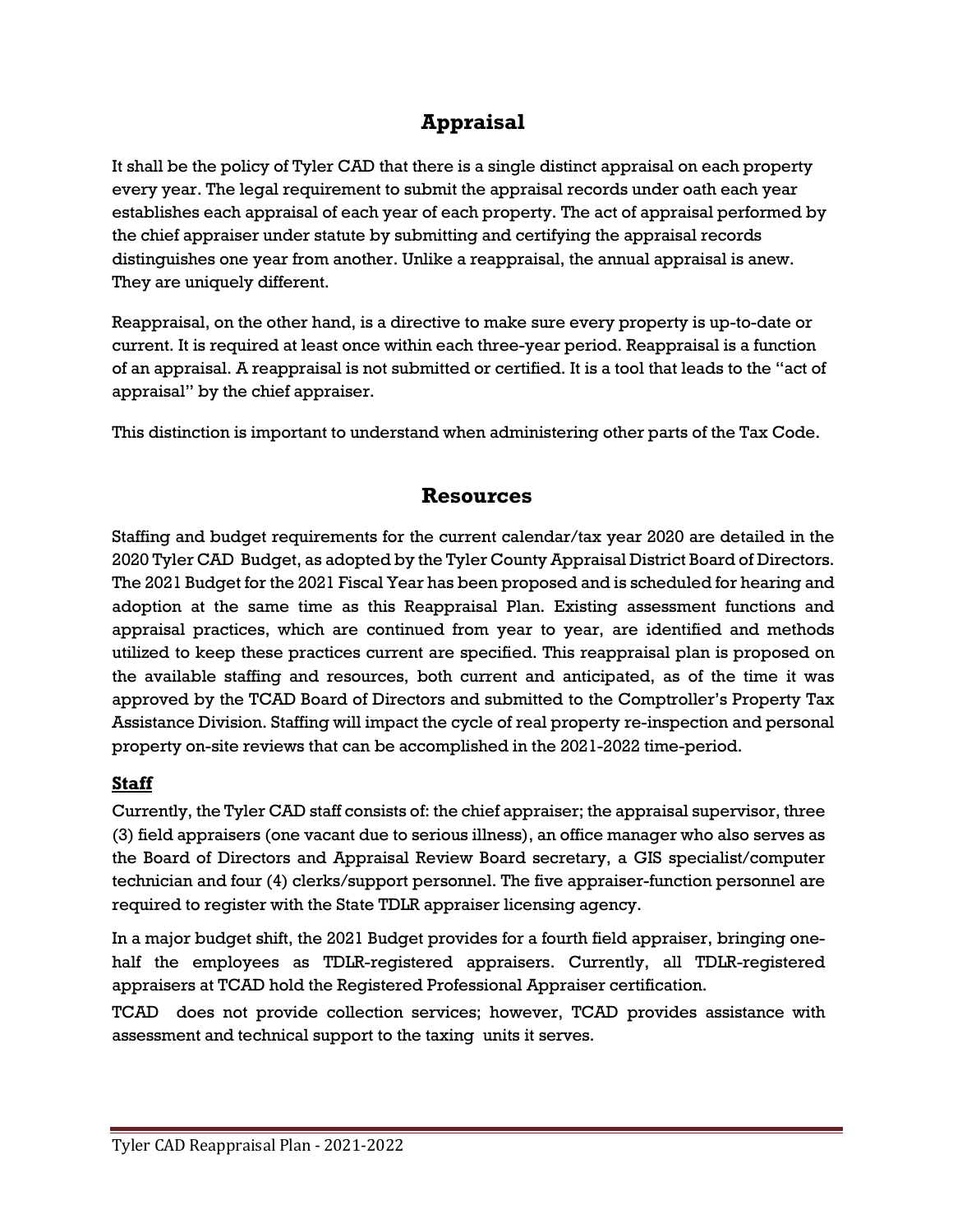## <span id="page-15-0"></span>**Appraisal**

TCAD appraisers are actively involved in the discovery, listing, and appraisal of all types of property. Properties are grouped by location, type, use, quality, and a variety of other quantitative data elements. A common set of data characteristics on each specific type of property is observed, listed, and collected during field inspection. Each appraiser is trained in the use of the Tyler County Appraisal District's appraisal manual, appraisal techniques, and methodology in the use of this information.

#### <span id="page-15-1"></span>**Computer**

Tyler CAD solicited proposals in 2017 for a CAMA system, including conversion, implementation, and support. Upon recommendation of the Chief Appraiser, the TCAD Board of Directors selected and approved awarding the contract to Harris Govern, the owner of the True Automation-developed PACS system, commonly referred to as "PACS" which stands for "Property Appraisal and Collections." Harris Govern is installed in over one-half of Texas' 253 appraisal districts. Tyler CAD also contracts with Harris Govern for appraisal administration software. This software is the foundation of TCAD's appraisal system.

Because of un-expected delays in the implementation of the new system and conversion of data, most of the 2018 reappraisal work productivity pretty much was halted. TCAD will be at full productivity going into the 2021 tax year, with an additional appraiser added to the team.

Tyler CAD utilizes ESRI ArcMap for its Geographic Information System (GIS) mapping system. TCAD employs the use of a computer network comprised of two (2) network server computers and 16 desktop personal computers to form the Tyler County Appraisal District computer network system (the "network"). PACS is such that data is collected in the field and entered via Windows- based workstations, and saved on the TCAD server; however, the appraisers are now equipped with iPads as field devices which allows the data to be entered "real time".

PACS contains cost and depreciation schedules that utilize common data elements to assist in creating base values. The records are stored on Dell PowerEdge T630 and Dell PowerEdge T320 servers, as well as, an offsite cloud server. External backups are made daily at two separate remote sites – BIS Consulting and Harris Govern.

Further, most of the Tyler CAD appraisal database is available to the public via the Internet at *[www.tylercad.net](http://www.tylercad.net/)*. This service provides instant access to individual property information including homestead, ownership, address, and related appraisal and map data. This information includes square foot of living area, land size, age, improvement class, construction type, and a variety of other useful information and is updated several times during the appraisal/tax year. But, as dictated by law, there are no photos or sketches of properties available to the public via our Internet site. During the protest season, resident homeowners may file their protests electronically using the TCAD Website.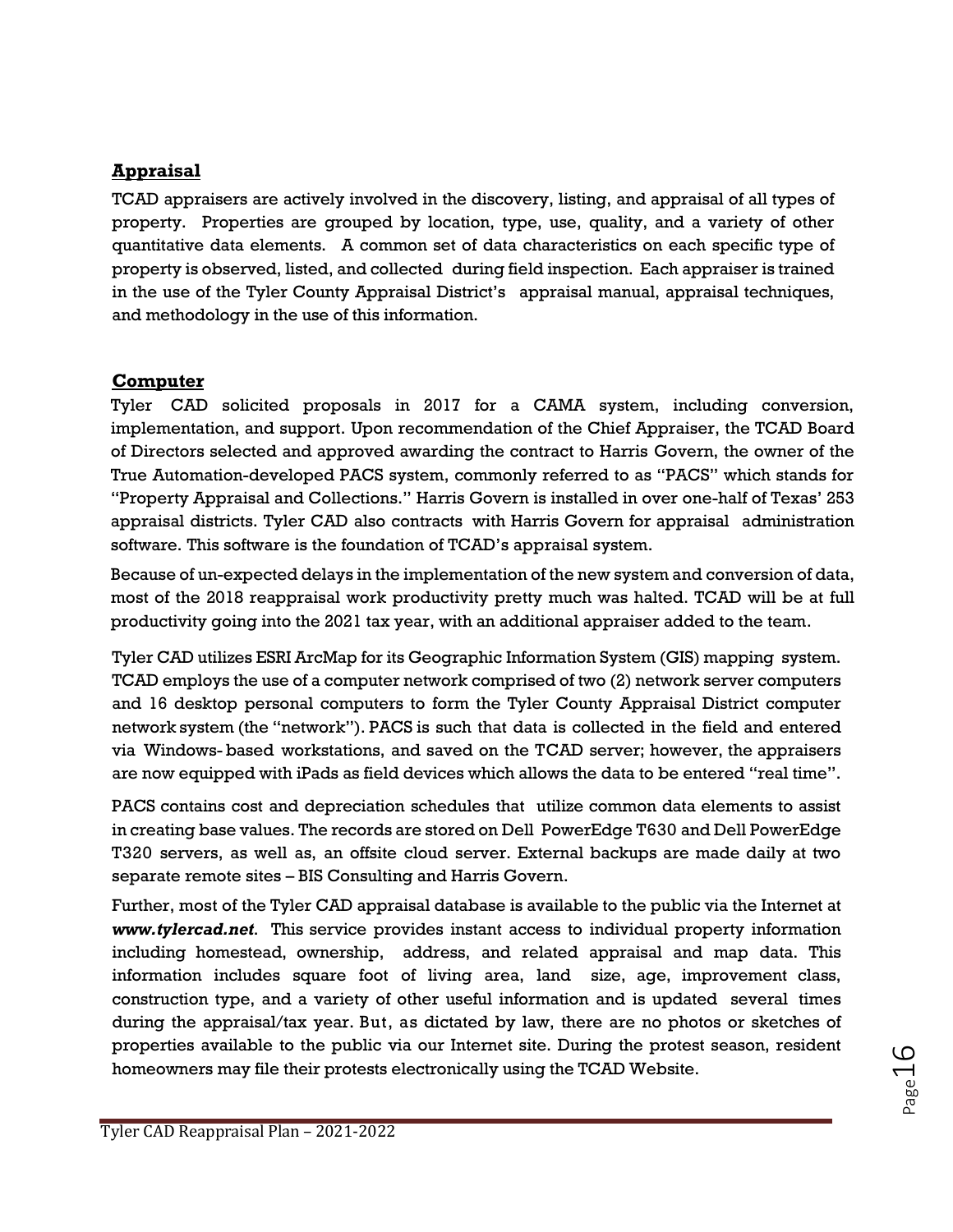#### <span id="page-16-0"></span>**Mapping**

The Texas Property Tax Code and Comptroller Rules require each appraisal district to establish and maintain a system of tax maps. A complete set of maps is indispensable in the appraisal process. Maps enable appraisers to locate each real property parcel, identify its size and shape, and determine its relationship with factors that affect its value. Maps also serve to display market and statistical data, appraisal comparisons, and land appraisals and are valuable when presenting evidence in court. Once developed and maintained, maps are also useful to taxing units in the district for items such as fire and police protection, street, or road identification, voting precincts, and school bus routes.

TCAD uses an advanced version of mapping software called ArcMap, creating TCAD's Geographic Information System (GIS). This state-of-the-art software is published by ESRI of Redlands California. TCAD maintains an accurate set of maps and related data. This is a computer-based mapping system that is available on all the computers used by the appraisal and mapping departments. The current GIS system consists of a server and 14 user licenses. At this time, 100% of Tyler County is entered into ArcMap. Systematic and continual updating is necessary as parcel ownership changes (including complete ownership transfers, partial sales, and combinations of adjacent properties). Tyler CAD Mapping Department changes the parcel maps accordingly once that information is received.

Tyler CAD contracted with Pictometry, owned by Eagleview, to obtain new aerial "oblique" imagery coverage of Tyler County, flown in early January of 2018. Tyler CAD received funding for one-half of the base-cost for the project from the Deep East Texas Council of Governments (DETCOG) – the regional planning commission for a local 13-county area of Southeast Texas formed to administer many State and Federal grant programs. Tyler CAD would not have been able to fund the project without the assistance. The second scheduled flight is set for December 2020 to January 2021. The new images should be available as early as late January 2021. DETCOG has already deposited funds to again cover one-half the base cost,

Pictometry is used to assist in the mass-appraisal process. It is an aerial image capture process that produces imagery showing East, West, North, and South images of properties including improvements. Pictometry can incorporate Tyler CAD's maps into their programming and can also be incorporated into Tyler CAD's PACS software – overlaying data in either application. It offers many advantages, one of which give the appraisal staff the ability to measure all aspects of improvements, including height, length, width, distance, elevation, and bearings.

#### <span id="page-16-1"></span>**Information Sources**

Tyler CAD appraisal staff and administration collect data on local and regional economic forces that may affect value. Locational forces are carefully observed as we find location to be the most significant factor in determining the market value of property in our geographic area. General trends in employment, interest rates, availability of vacant land, and new construction are monitored. TCAD obtains information from local Realtors, mail surveys, brokers, appraisers, and other sources like the TAMU Real Estate Center.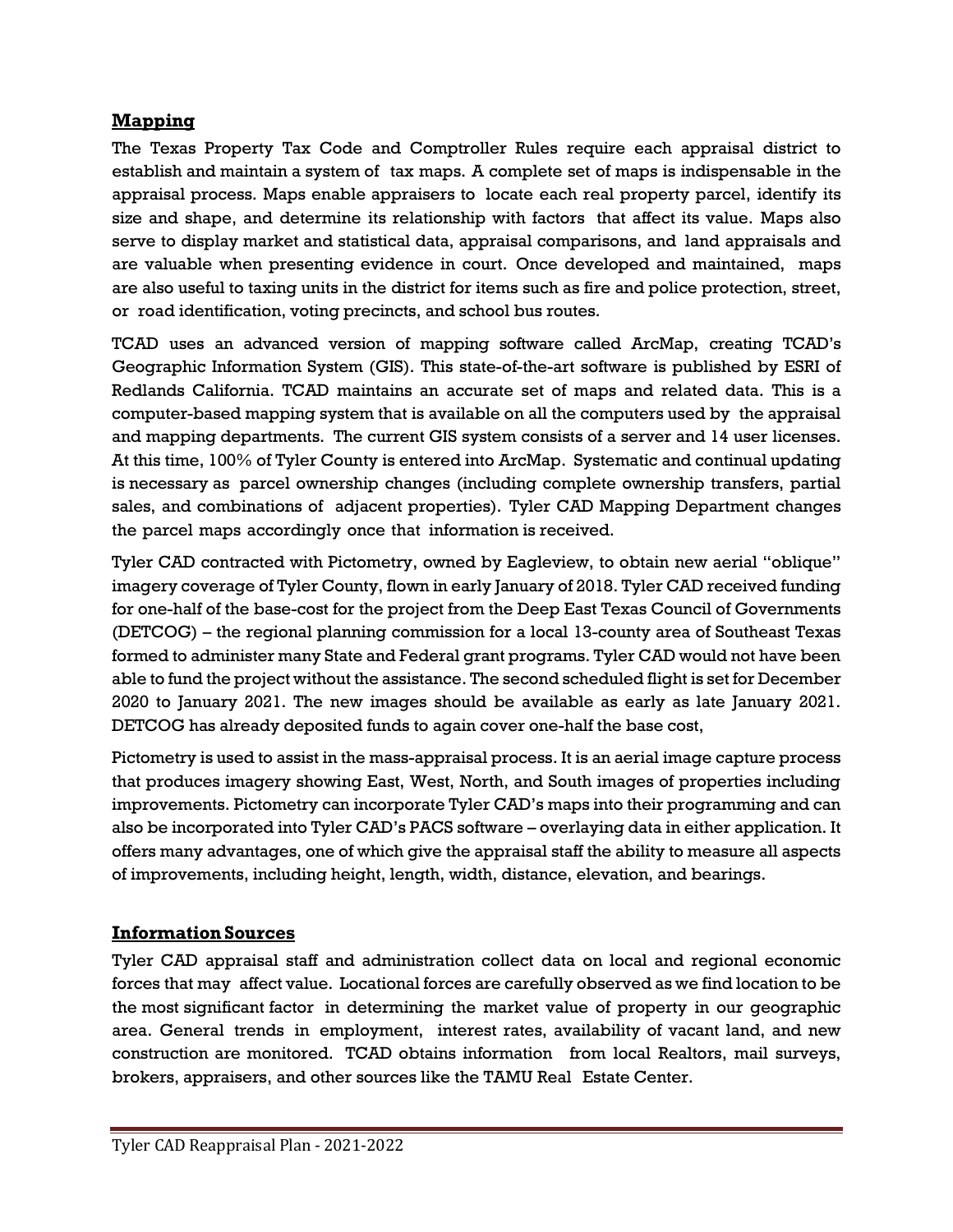# **Planning, Appraising and Assigning Value**

# <span id="page-17-1"></span><span id="page-17-0"></span>**Real Property**

#### *Planning*

Tyler CAD engages in a variety of activities designed to discover additions, deletions, and changes to data elements of the property within its jurisdiction. By gathering information from aerial photo comparisons, employee field reviews, property owners, county deed records, subdivision plats, renditions, exemption and special use applications, reports of value, manufactured housing ownership and location reports, building permits, and local news publications and realty listings, among other sources, properties are coded for reappraisal and/or field inspection.

#### *Appraising*

Property inspections or drive-outs occur throughout the county because of the information gathered regarding the discovery of new or changes to existing taxable property. Data collection in the field requires preparation of maps, computer generated appraisal cards, and coordination of staff. Properties are grouped by type, location, and neighborhood prior to the start of the fieldwork. For real property accounts, the appraisers inspect the property and compare the current physical characteristics of the land, as well as, any improvement(s) such as foundation type, exterior and roof covering, square footage, heating and cooling elements, quality of construction, and overall condition and use of the property, with what is listed on the appraisal roll and make adjustments and/or changes as necessary.

#### *Assigning Value*

This new information is then entered into PACS. The new property appraisal is then compared to current property classification models and depreciation schedules to check for accuracy in appraisal and value.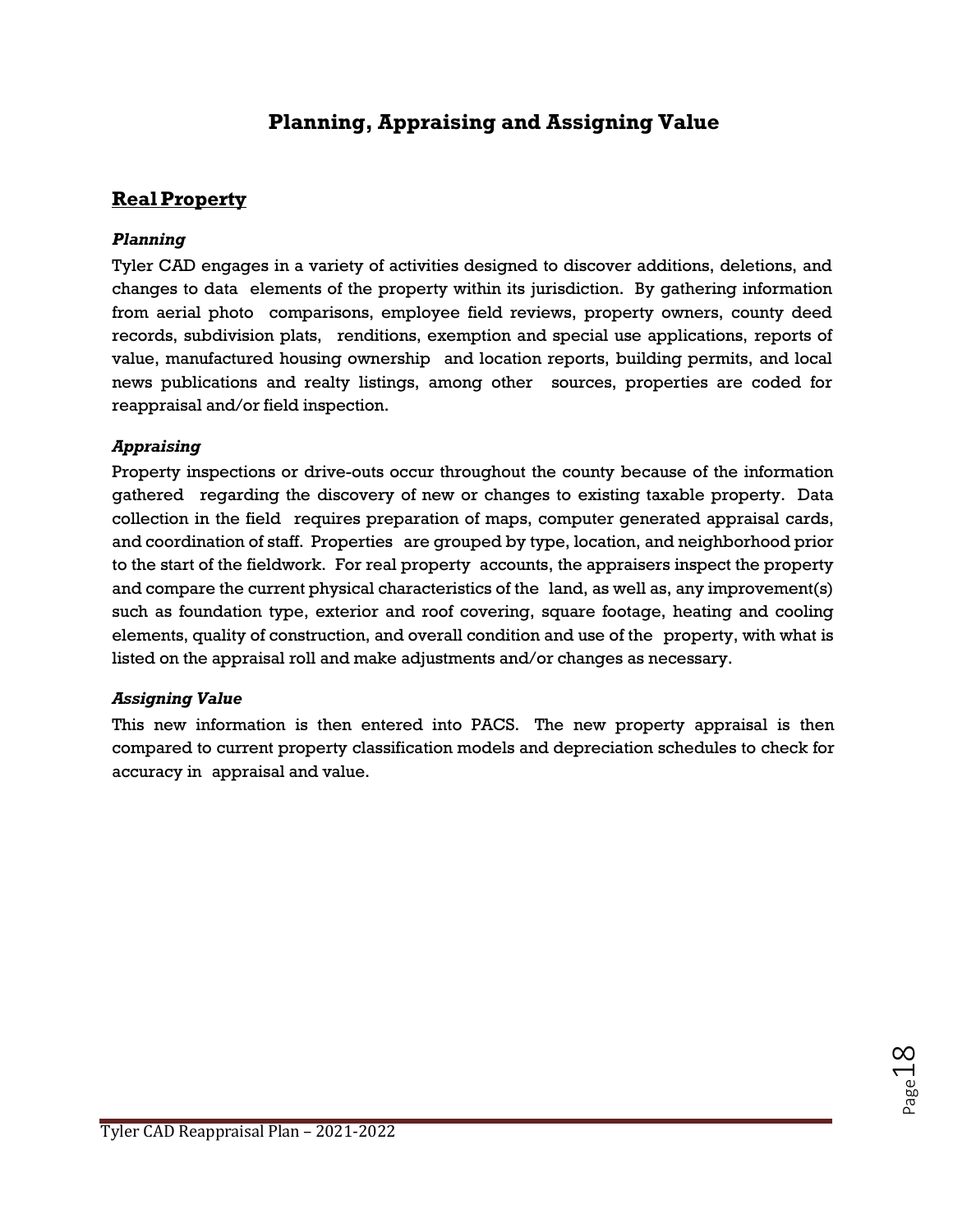# <span id="page-18-0"></span>**PersonalProperty**

#### *Planning*

All income-producing business personal property located within the district boundaries is subject to tax. Business owners are required by Texas Law to render their business personal property each year. Each January, Business Personal Property Rendition forms for every active personal property account is printed and mailed to the property owners. A letter is included with the rendition form that provides notice to the property owners regarding the regulations for filing renditions. For on-site inspection of personal property accounts, the personal property appraiser runs an appraisal query for those personal property accounts to be appraised.

The appraisal record contains the following information concerning the property characteristics: 1) Account Number; 2) Owner name; 3) Legal description; 4) Taxing entities for which the property is located; 5) Account Number for the Corresponding Real Property Account; 6) Physical location of the property (or local home office situs); 7) Property Use and/or SIC Code; 8) Rendered Value; and 9) Value of personal property by type.

#### *Appraising*

Property owners have until April  $15^{\text{th}}$ , or May  $15^{\text{th}}$  if extension of time to file was requested in writing, to complete the forms and render their estimate of value. The CADs personal property appraiser reviews and enters the returned information into PACS. Rendered values are often used as the basis for the CAD value if the value rendered is reasonable for the type of business and within acceptable ranges when compared to the TCAD or M&S personal property schedules.

Should the property owner fail to render the property, or if the rendered amount does not fit acceptable ranges, then the CAD schedule or the M&S schedule is used to value the property. When the appraiser makes an on-site inspection of the property to verify the information contained on the appraisal record, any discrepancies between the information contained on the record and the actual information obtained from the on-site inspection are noted.

During the field inspection process, if an appraiser discovers a business that is not currently on the appraisal roll, on-site inspection is made, the necessary information on the business characteristics is noted. If during the field inspection process, an appraiser discovers that a business is no longer in operation, the appraiser attempts to verify the date of closure. If the business was closed prior to January 1, the account is coded as inactive for the current year. If however, the business was in operation as of January 1, the account is not coded as inactive until the subsequent year.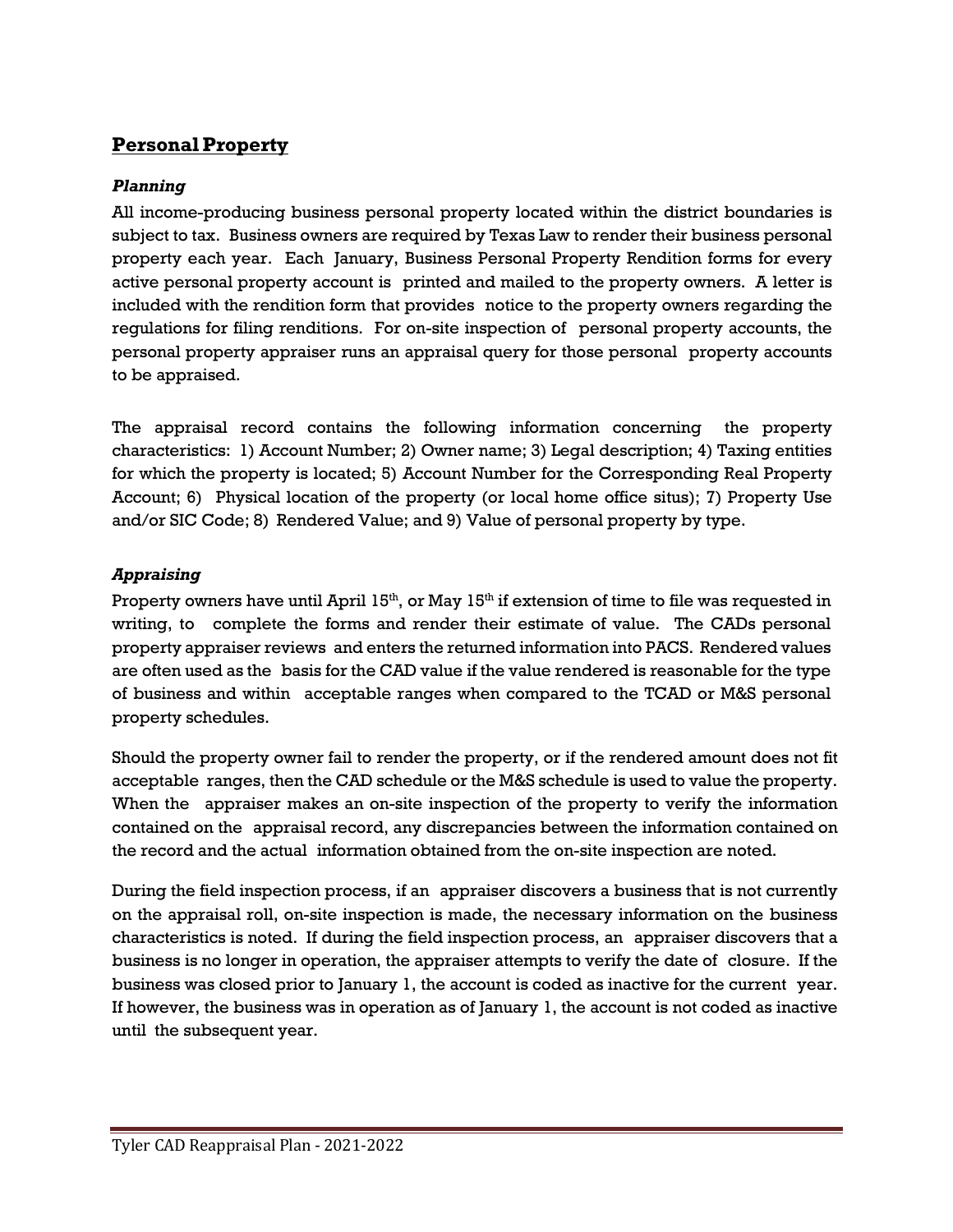#### *Assigning Value*

Depreciation of the property is determined by the age of the property and its expected life. Valuation and depreciation schedules are included in the TCAD Appraisal Manual. Business vehicles are valued based on National Auto Dealers Association (NADA) and Kelley Blue Book Used Car Guide (KBB) trade-in value for the make, model and age of the vehicle. Tyler CAD also uses a report obtained from InfoNation Inc. to determine ownership, make, model, and vehicle characteristics to determine KBB trade-in value. Once rendered or site inspection data is entered into PACS, it will be calculated using TCAD's depreciation tables and the TCAD's taxable value will be produced. Any new account records are created in PACS for new businesses as necessary. Closed businesses are coded as inactive for the current year or noted for coding for the subsequent year.

A file folder is maintained in alphabetical order for each personal property account. This file contains all the information relating to the account including correspondence, renditions, copies of changes made to the accounts, etc.

Tyler County Appraisal District contracts with an outside appraisal firm, Capital Appraisal Group, Inc. (CAGI) for the appraisal of certain properties. These properties include minerals, oil and gas, utilities and various other complex properties located within the CADs jurisdiction. CAGI appraisers are also guided by the principles set forth in USPAP and conform to the Texas Property Tax Code.

 $P_{\text{age}}$ 20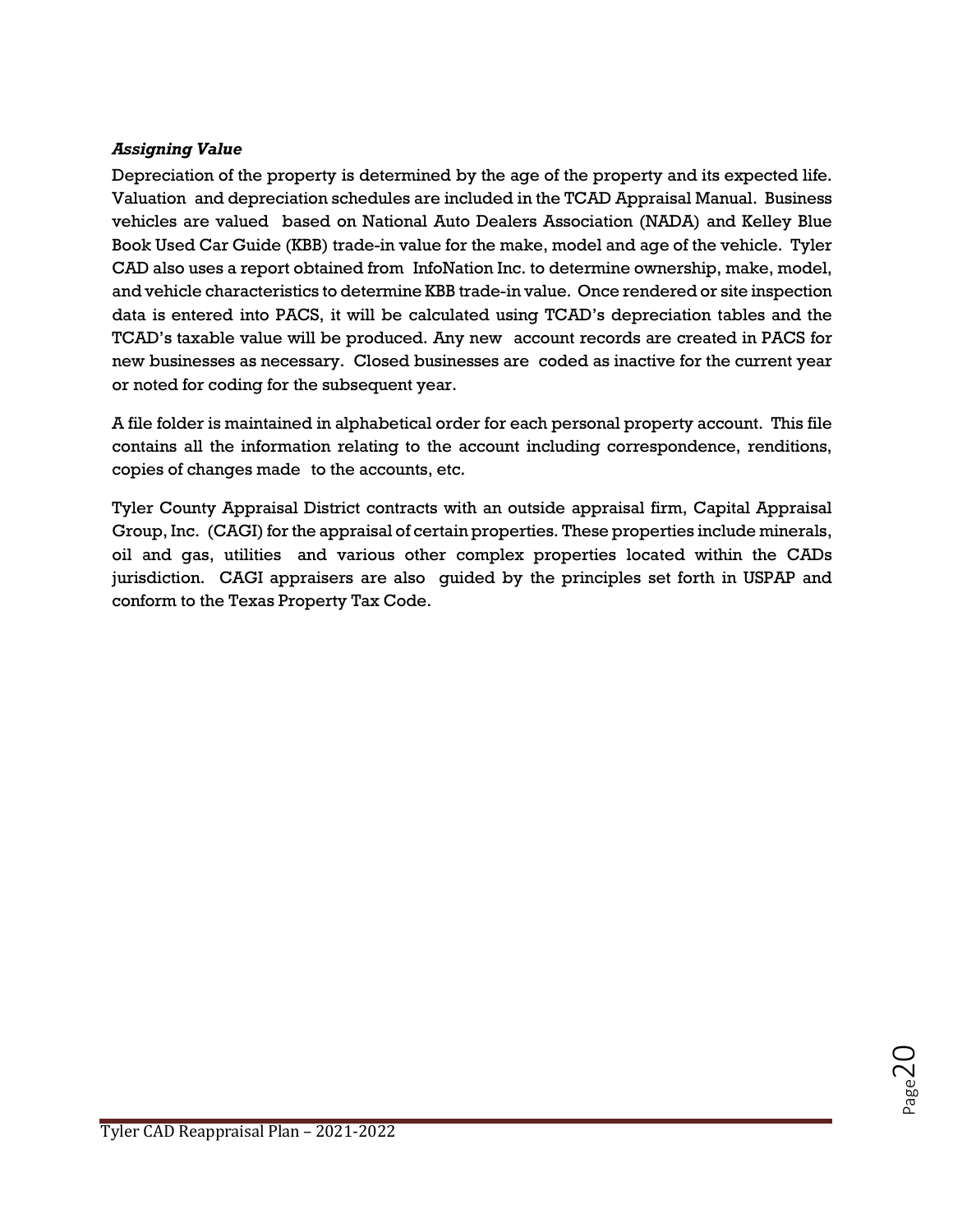# <span id="page-20-0"></span>**Utility, Railroad and Pipeline Property**

#### *Planning*

Per the Tax Code §25.18 Subsections (a) and (b):

- (a) CAD shall implement the plan for periodic reappraisal of property approved by the Board of Directors under Section 6.05 (i).
- (b) The plan provides for annual reappraisal of all utility and pipeline property appraised by the CAD. The CAD has a professional services contract with Capitol Appraisal Group, Inc. (CAGI) to appraise these properties for the CAD.
	- (1) Identifying properties to be appraised: Utility and pipeline properties that are susceptible to inspection and identified by inspection. The appraiser may also refer to other documents, both public and also confidential to assist in identification of these properties.

#### *Appraising*

- (2) Identifying and updating relevant characteristics of each property in the appraisal records: The appraiser identifies and updates relevant characteristics through data collected as part of the inspection process and through later submissions by the property owner, sometimes including confidential rendition. Additional data are obtained through public sources, regulatory reports and through analysis of comparable properties.
- (3) Defining market areas in the district: Market areas for utility and pipeline property tend to be regional or national in scope. Financial analyst and investor services reports are used to help define market areas.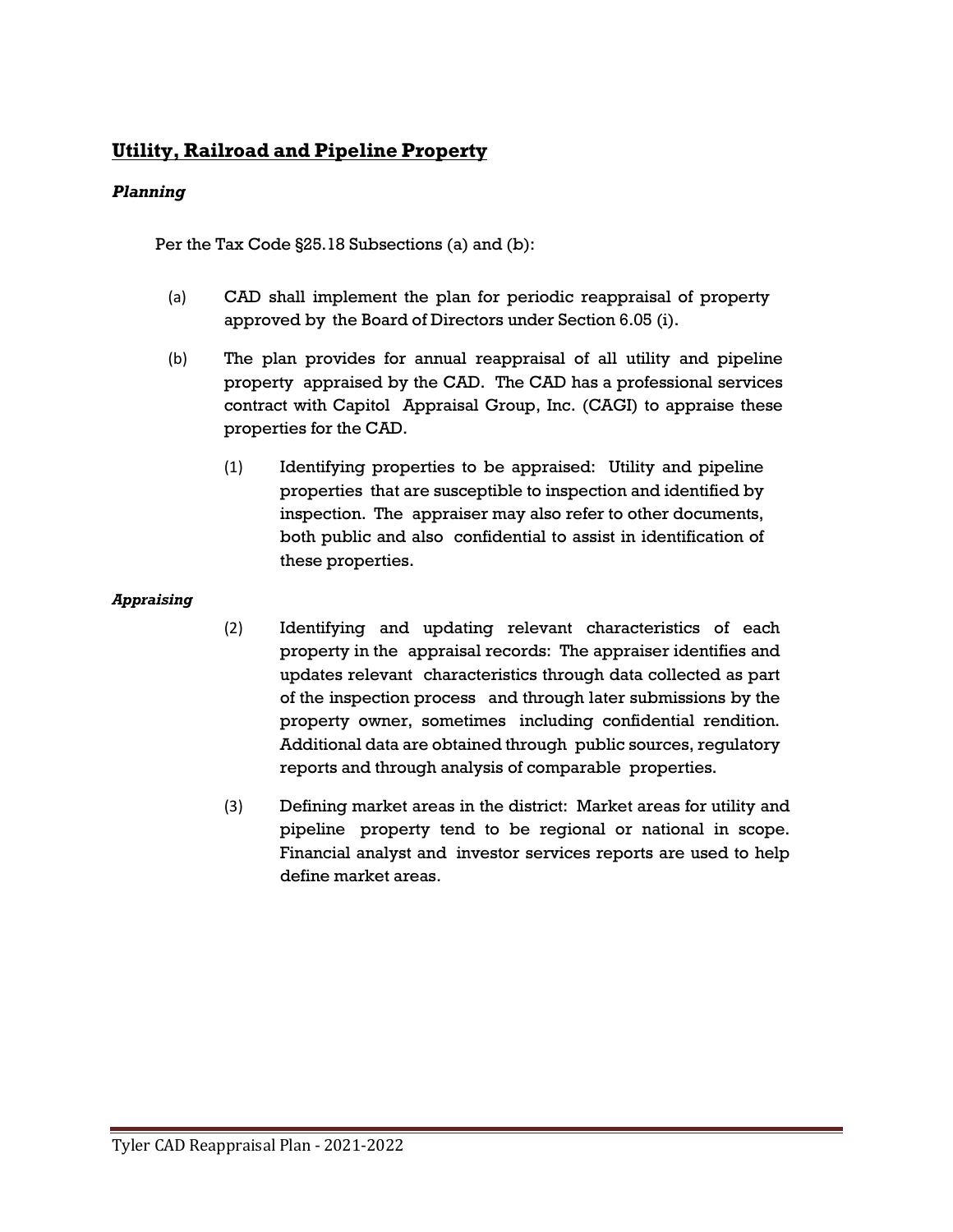#### *Assigning Value*

- (4) Developing an appraisal approach that reflects the relationship among property characteristics affecting value and determines the contribution of individual property characteristics: For both types of property, the appraiser must first form an opinion of highest and best use. Among the three approaches to value (cost, income and market), pipeline value is calculated using a replacement/reproduction cost new less depreciation model [RCNLD]. In addition to the RCNLD indicator, a unit value model may also be used if appropriate data are available. Utility property is appraised in a manner similar to pipeline except that the RCNLD model is not used.
- (5) Comparison and Review: The appraiser considers results that best address the individual characteristics of the subject property when multiple models are used. Year-to-year property value changes for the subject property are examined using computer-assisted statistical review. Periodic reassignment of properties among appraisers or the review of appraisals by a more experienced appraiser also contributes to the review process. These types of property are also subject to review by the

Property Tax Division of the Texas Comptroller's Office through their annual Property Value Study.

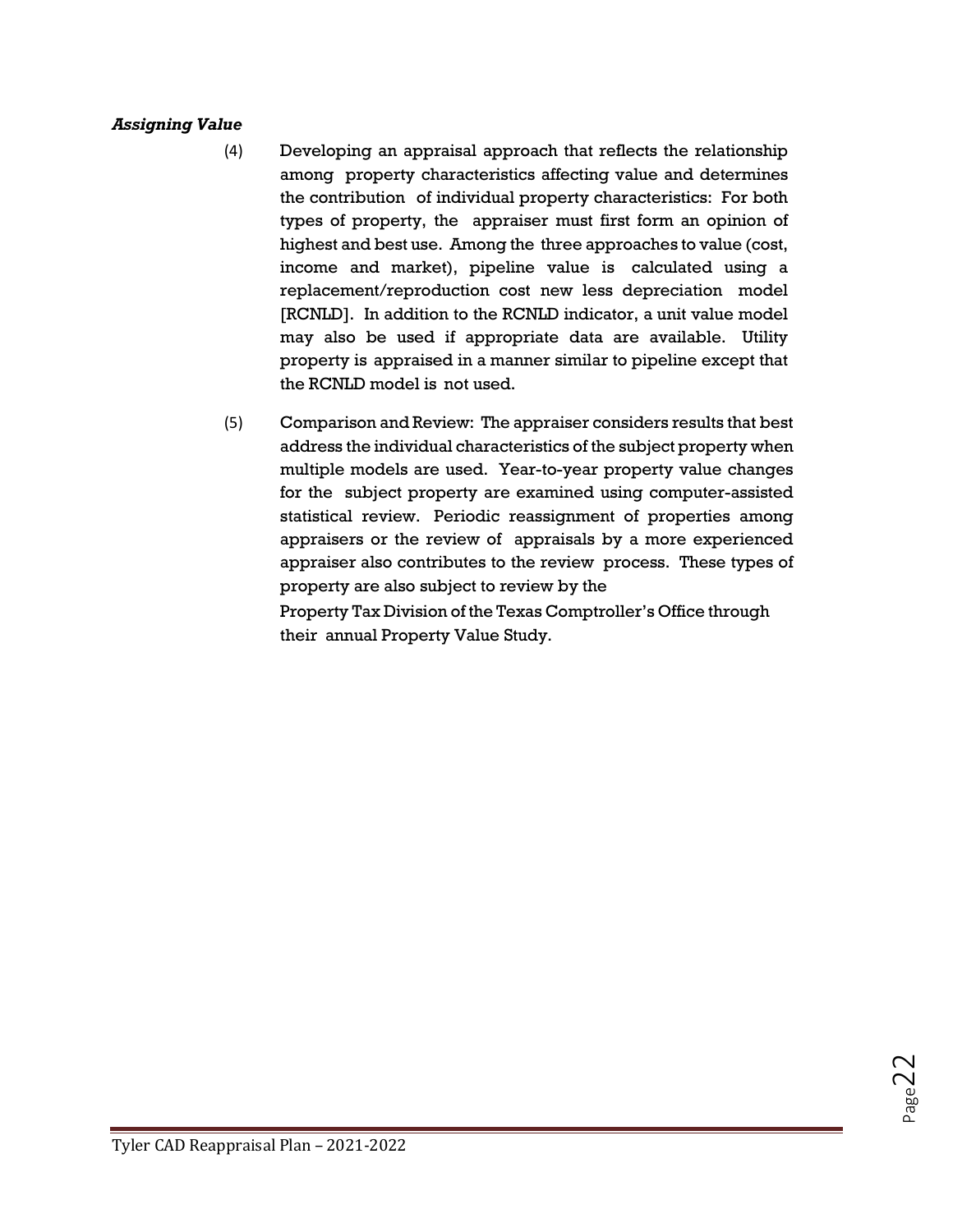# <span id="page-22-0"></span>**Industrial – Real Property**

#### *Planning*

Per the Tax Code §25.18 Subsections (a) and (b):

- (a) CAD shall implement the plan for periodic reappraisal of property approved by the Board of Directors under Section 6.05 (i).
- (b) The plan provides for annual reappraisal of selected industrial property appraised by the CAD. The CAD has a professional services contract with Capitol Appraisal Group, Inc. (CAGI) to appraise these properties for the CAD.
	- (1) Identifying properties to be appraised: Industrial properties are identified as part of the appraiser's physical inspection process each year and through submitted data by the property owner. The appraiser may also refer to legal documents, photography and other descriptive items.

#### *Appraising*

- (2) Identifying and updating relevant characteristics of each property in the appraisal records: The appraiser identifies and updates relevant characteristics through the inspection process. Confidential rendition, assets lists and other confidential data also provide additional information. Subject property data is verified through previously existing records and through published reports.
- (3) Defining market areas in the district: Market areas for industrial properties tend to be regional, national and sometimes international. Published information such as prices, financial analysis and investor services reports are used to help define market area.

#### *Assigning Value*

(4) Developing an appraisal approach that reflects the relationship among property characteristics affecting value and determines the contribution of individual property characteristics: Among the three approaches to value (cost, income and market), industrial properties are most commonly appraised using replacement/reproduction cost new less depreciation models because of readily available cost information. If sufficient income or market data are available, those appraisal models may also be used.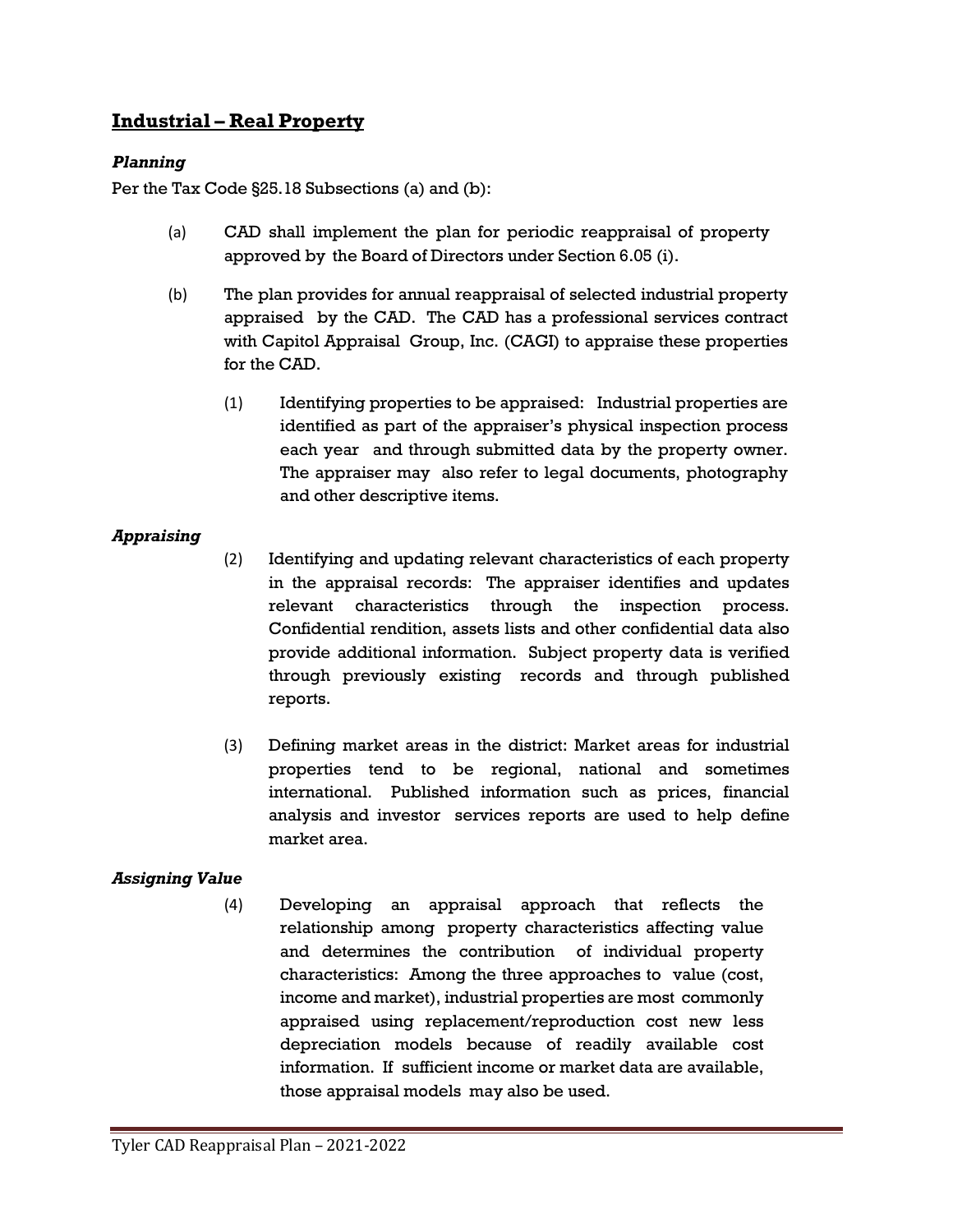(5) Comparison and Review: The appraiser considers results that best address the individual characteristics of the subject property and that are based on the most reliable data when multiple models are used. Year-to year property value changes for the subject property are examined using computer-assisted statistical review. Periodic reassignment of properties among appraisers or the review of appraisals by a more experienced appraiser also contributes to the review process.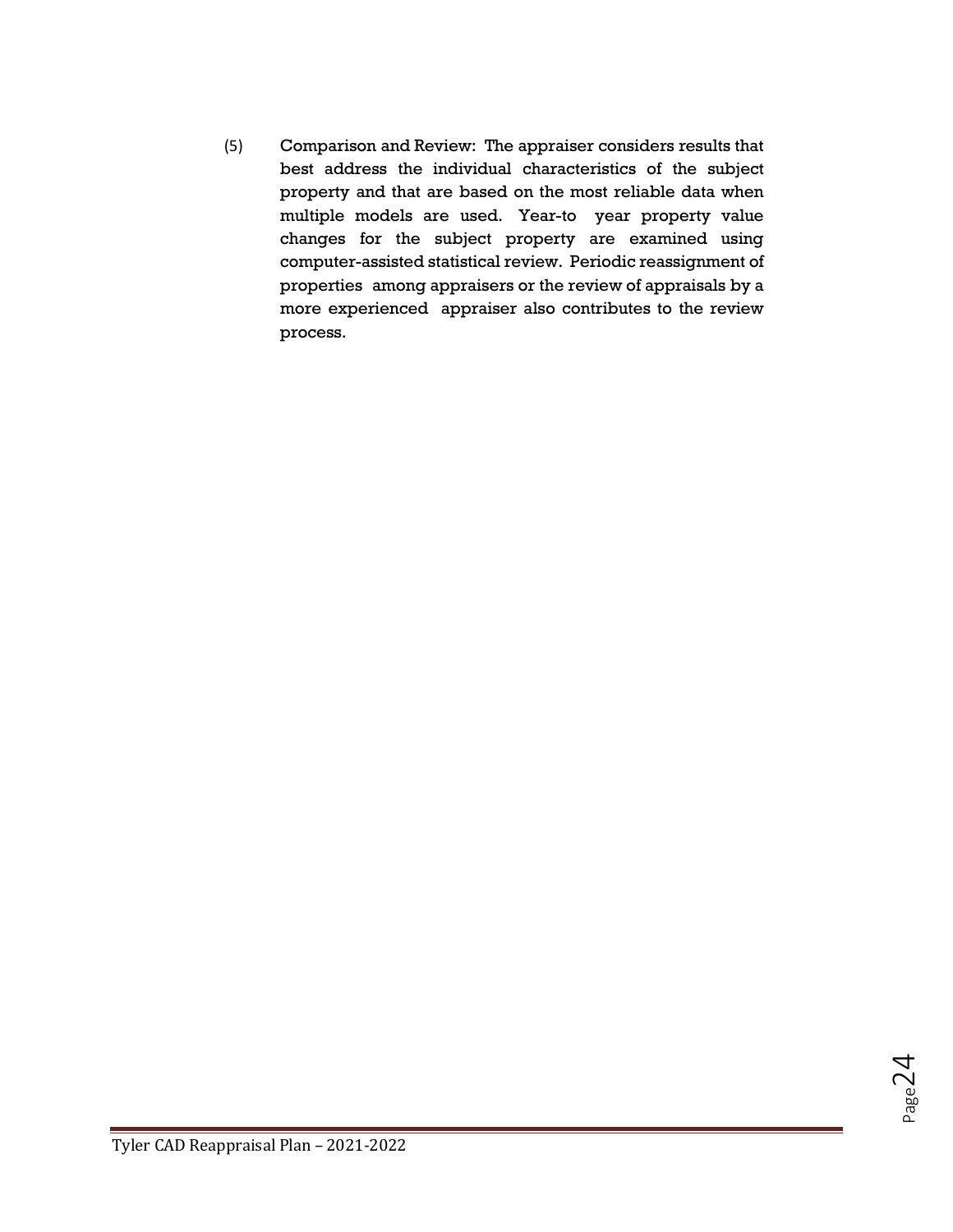# <span id="page-24-0"></span>**Industrial – Personal Property**

#### *Planning*

Per the Tax Code §25.18 Subsections (a) and (b):

- (a) TCAD shall implement the plan for periodic reappraisal of property approved by the Board of Directors under Section 6.05 (i).
- (b) The plan provides for annual reappraisal of all industrial personal property appraised by TCAD. TCAD has a professional services contract with Capitol Appraisal Group, Inc. (CAGI) to appraise these properties for TCAD.
	- (1) Identifying properties to be appraised: Through inspection the appraiser identifies personal property to be appraised. The appraiser may also refer to other documents, both public and also confidential, to assist in identification of these properties. Such documents might include but are not limited to the previous year's appraisal roll, vehicle listing services and private directories.

#### *Appraising*

- (2) Identifying and updating relevant characteristics of each property in the appraisal records: Data identifying and updating relevant characteristics of the subject properties are collected as part of the inspection process through directories and listing services as well as through later submissions by the property owner, sometimes including confidential rendition. These data are verified through previously existing records and through public reports.
- (3) Defining market areas in the district: Market areas for industrial personal property are generally either regional or national in scope. Published price sources are used to help define market areas.

#### *Assigning Value*

(4) Developing an appraisal approach that reflects the relationship among property characteristics affecting value and determines the contribution of individual property characteristics. Personal property is appraised using replacement/reproduction cost new less depreciation models. Income approach models are used when economic and/or subject property income is available, and a market data model is used when appropriate market sales information is available.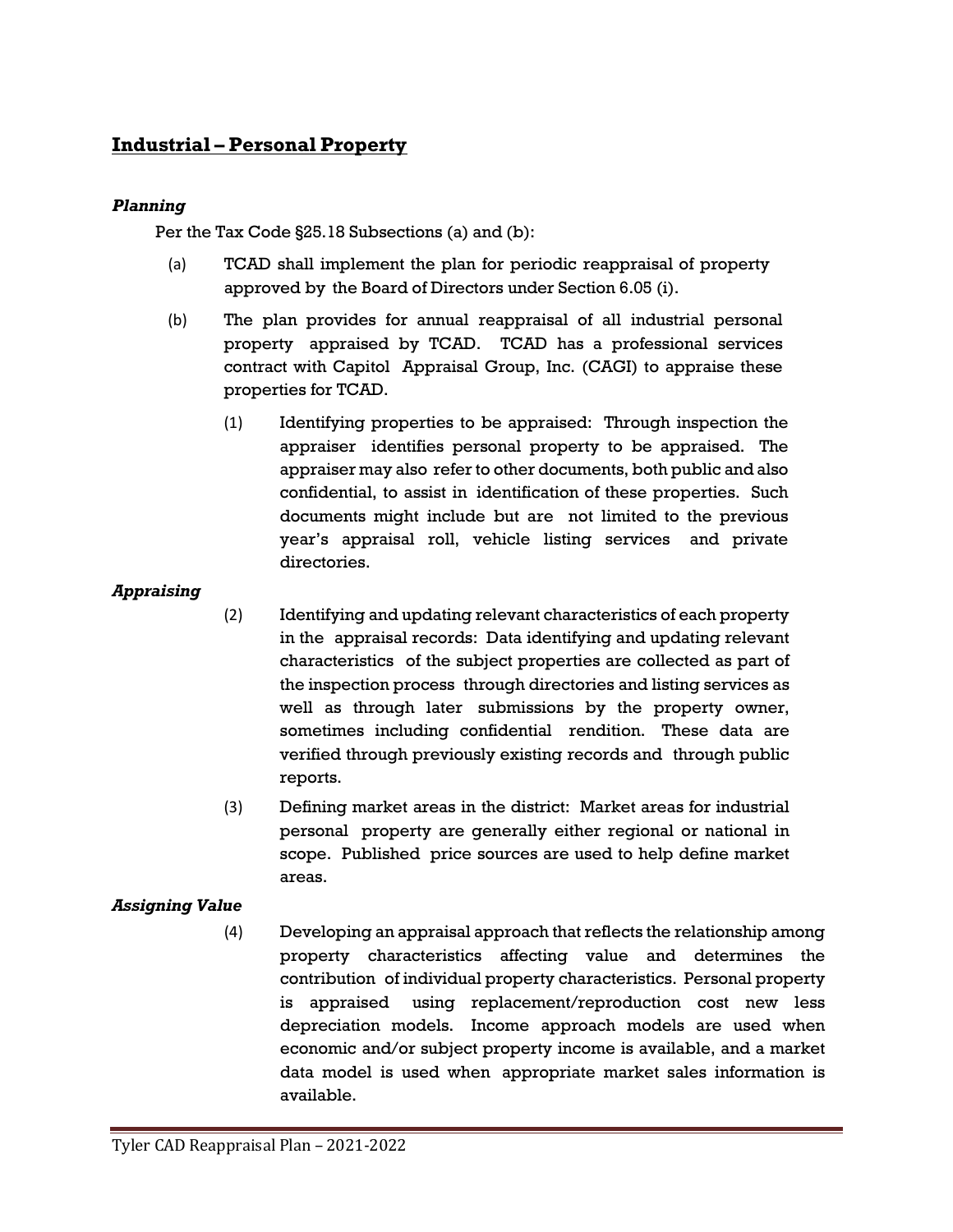(5) Comparison and Review: The appraiser reconciles multiple models by considering the model that best addresses the individual characteristics of the subject property. Year-to year property value changes for the subject property are examined using computer assisted statistical review. Periodic reassignment of properties among appraisers or the review of appraisals by more experienced appraisers assists with the review process.

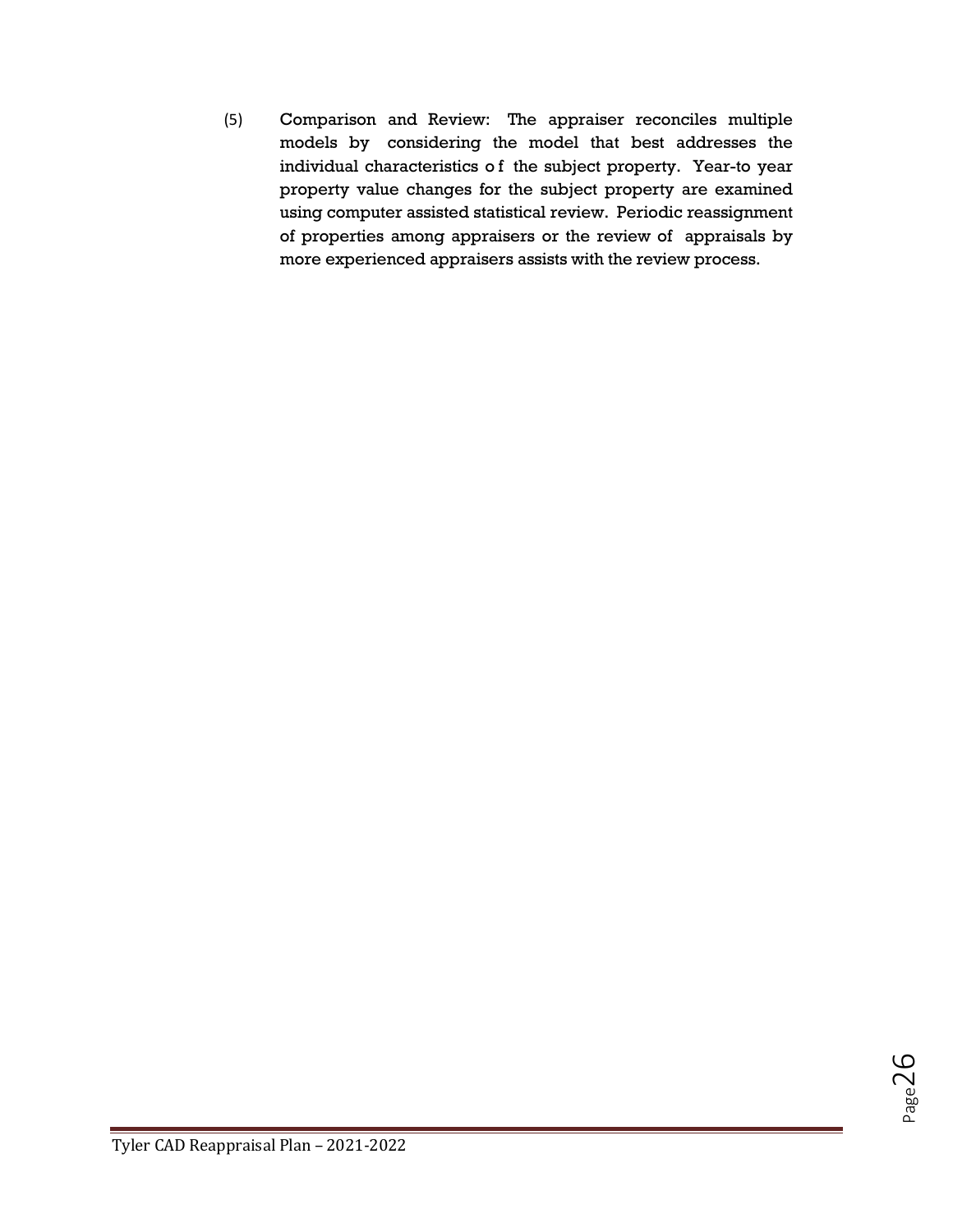# <span id="page-26-0"></span>**Oil and Gas Property**

#### *Planning*

Per the Tax Code §25.18 Subsections (a) and (b):

- (a) CAD shall implement the plan for periodic reappraisal of property approved by the Board of Directors under Section 6.05 (i).
- (b) The plan provides for annual reappraisal of all oil and gas property appraised by the CAD. The CAD has a professional services contract with Capitol Appraisal Group, Inc. (CAGI) to appraise these properties for the CAD.
	- (1) Identification of new property and its situs. As subsurface mineral properties lie within the earth, they cannot be physically identified by inspection like other real property. However, the inability to directly inspect does not appreciably affect the ability to identify and appraise these properties. To identify new properties, CAGI obtains monthly oil and gas lease information from the Railroad Commission of Texas [RRC] to compare against oil and gas properties already identified. The situs of new properties is determined using plats and W- 2/G-1 records from the RRC, as well as CAGI's in-house map resources.

#### *Appraising*

- (2) Identifying and updating relevant characteristics of all oil and gas properties to be appraised. Relevant characteristics necessary to estimate value of remaining oil or gas reserves are production volume and pattern, product prices, expenses borne by the operator of the property, and the rate at which the anticipated future income should be discounted to incorporate future risk. CAGI obtains information to update these characteristics annually from regulatory agencies such as the RRC, the Comptroller of Public Accounts, submissions from property owners and operators, as well as from published investment reports, licensed data services, service for fee organizations and through comparable properties, when available.
- (3) Defining market areas in the district and identifying property characteristics that affect property value in each market area. Oil and gas markets are regional, national and international. Therefore they respond to market forces beyond defined market boundaries as observed among more typical real properties.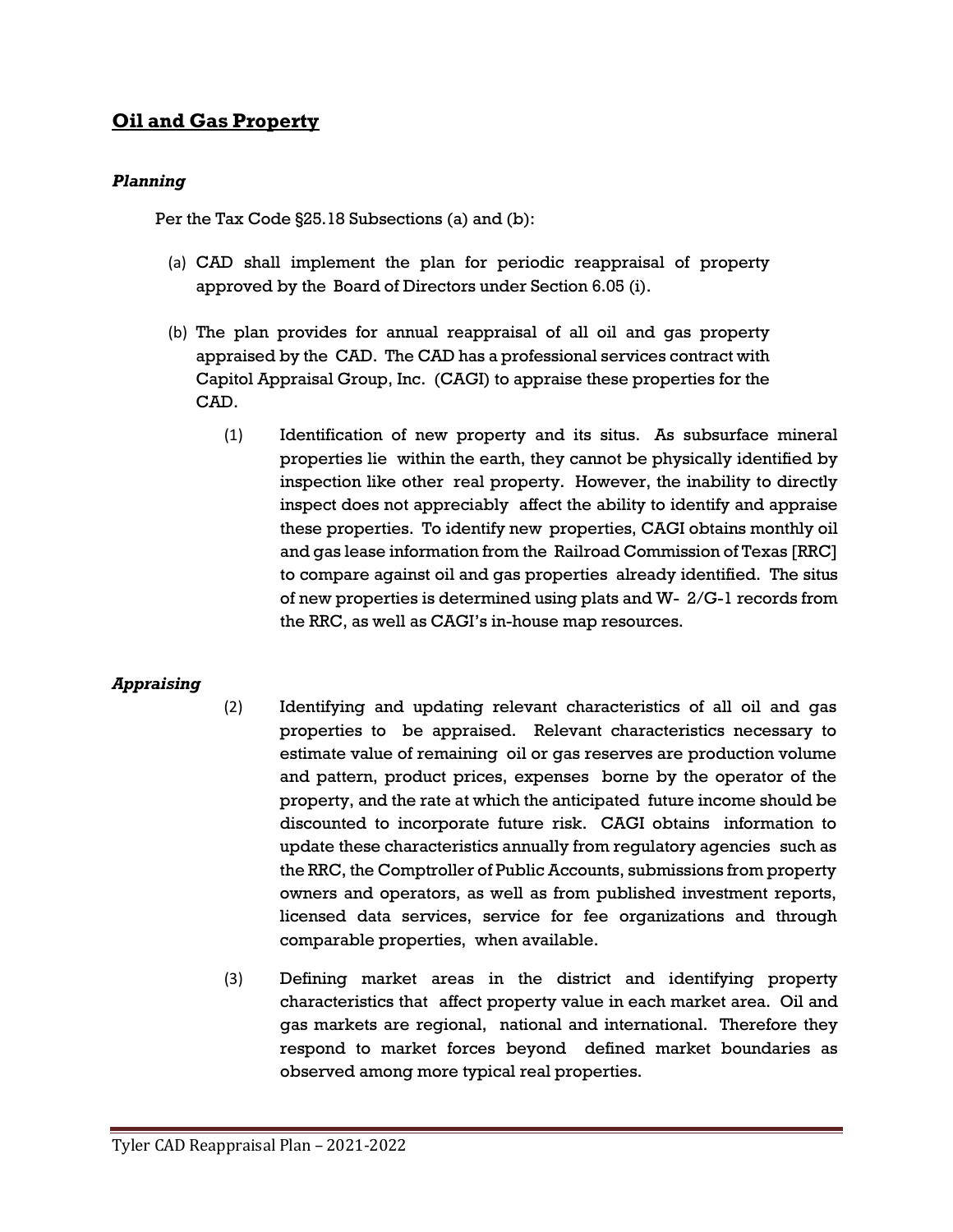#### *Assigning Value*

- (4) Developing an appraisal approach that best reflects the relationship among property characteristics affecting value and best determines the contribution of individual property characteristics. Among the three approaches to value (cost, income and market), the income approach to value is most commonly used in the oil and gas industry. Through use of the discounted cash flow technique in particular, the appraiser is able to bring together relevant characteristics of production volume and pattern, product prices, operating expenses and discount rate to determine an estimate of appraised value of an oil or gas property.
- (5) Comparison and Review. Use of the income approach is the first step in determining an estimate of market value. After that the appraiser reviews the estimated market value compared to its previous certified value and also compares it to industry expected payouts and income indicators. The appraiser examines the model's value with its previous year's actual income, expecting value to typically vary within in a range of 2-5 times actual annual income, provided all appropriate income factors have been correctly identified. Finally, periodic reassignment of properties among appraisers and review of appraisals by a more experienced appraiser further expand the review process.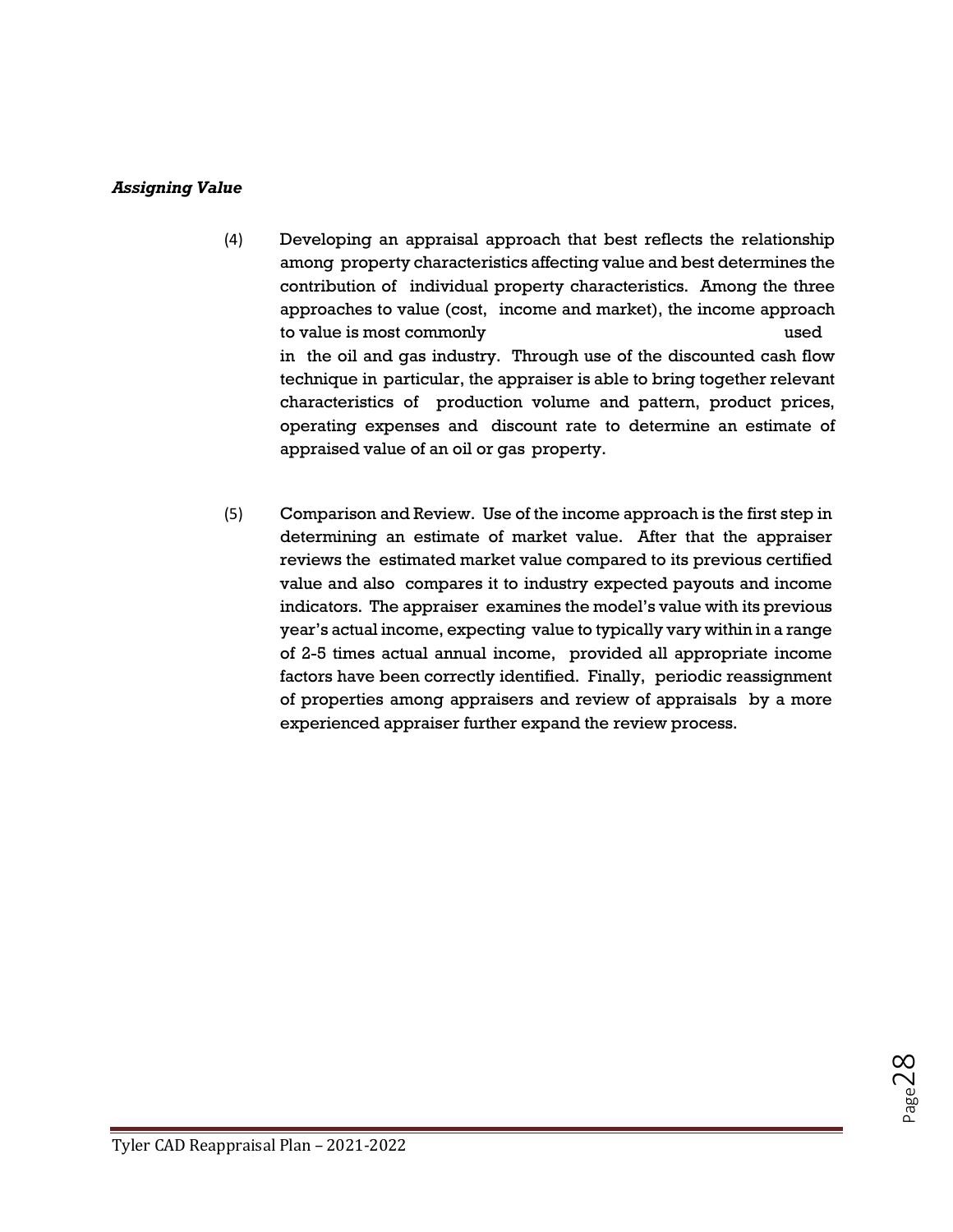# **Property Classifications and Work Area Assignment**

<span id="page-28-0"></span>TCAD's property types and classifications conform to the Texas Comptroller's standards. The Comptroller's Property Tax Assistance Division (PTAD) property type categories include:

- A: Single Family Residential
- B: Multi-Family Residential
- C: Vacant Lots and Tracts
- D1: Qualified Agricultural Land (this includes agriculture and timberland)
- D2: Non-qualified land
- E: Farm and Ranch Improvements
- F1: Commercial Real Property
- F2: Industrial Real Property
- G1: Oil, Gas, and Other Minerals Real Property
- J: Utilities Real and Tangible Property
- L1 Commercial Personal Property
- L2: Industrial Personal Property
- M1: Mobile Homes (no land)
- O: Residential Inventory Lots
- S: Special Inventory
- X: Totally Exempt Property

Tyler CAD then groups properties by location within each of our five school districts and further classifies as warranted by neighborhoods, or market areas, within the appraisal district's jurisdictional boundaries.

Neighborhoods are defined by the IAAO as the environment of a subject property that has a direct and immediate effect on value. Tyler CAD performs analysis of properties to determine how physical, economic, governmental, and social forces and other influences may affect property values within subgroups.

The neighborhood concept is used in the grouping of taxable property located in Tyler County, except for some special use properties, to create definable market areas. Some of the market areas within TCAD's jurisdiction include commercial, rural, city, riverfront, recreational lake, gated community and subdivision, to name a few.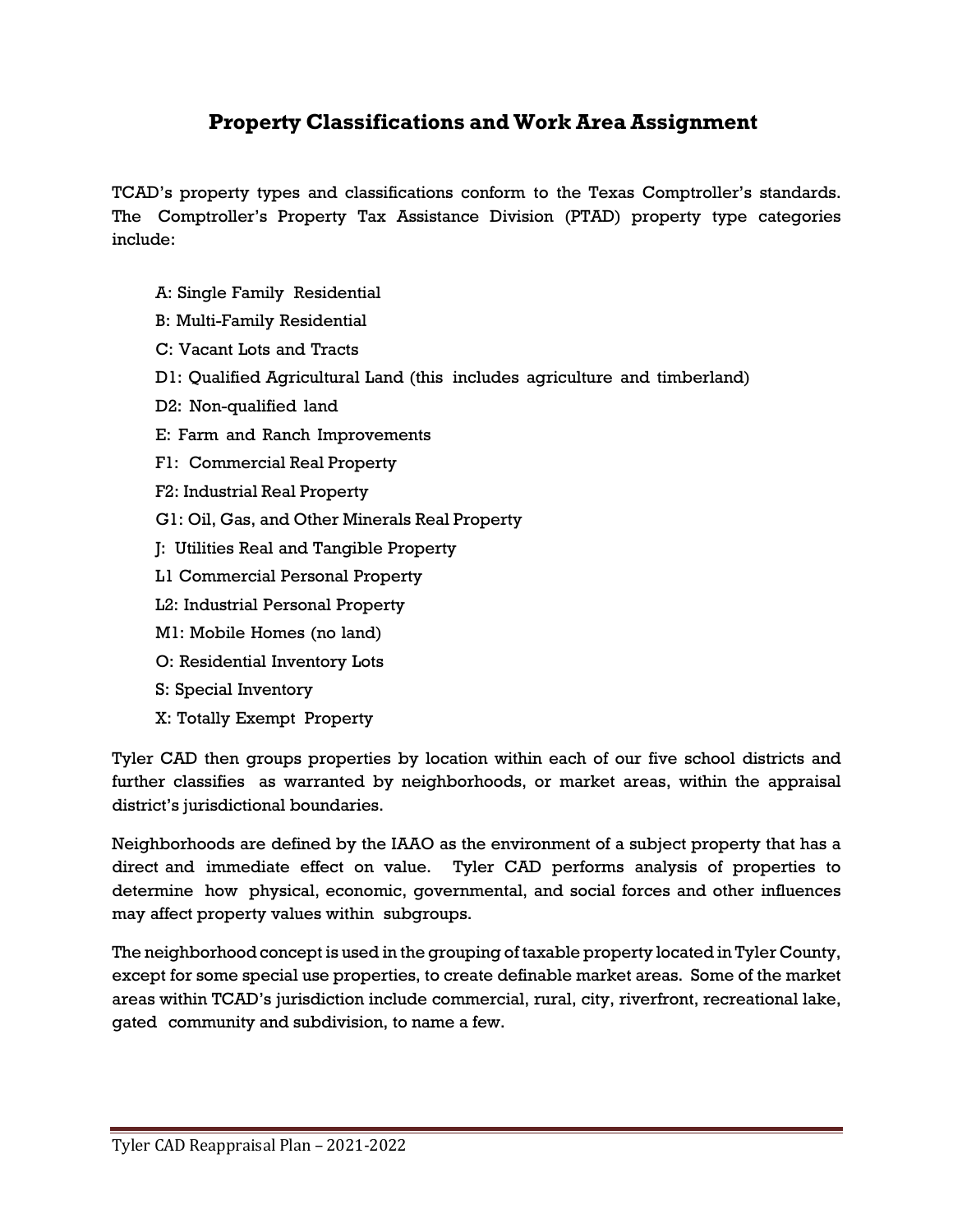Tyler CAD has divided the properties within its jurisdiction into separate work areas. Each field appraiser has been assigned a work area for review and reappraisal of yearly maintenance items, such as additions and deletions, as listed above. Currently, TCAD has three (3) distinct work areas:

#### ➢ **ZONE 1: Woodville ISD excluding City of Ivanhoe and including City of Woodville**

- ➢ **ZONE 2: Chester ISD and Colmesneil ISD**
- ➢ **ZONE 3: Spurger ISD and Warren ISD including City of Ivanhoe**

The areas worked included all five school district areas of Tyler County. The reappraisal activity is as follows:

|  | $\div$ ZONE 1: | <b>Woodville ISD</b><br><b>City of Woodville</b> | 2017-2018<br>2017-2018 |
|--|----------------|--------------------------------------------------|------------------------|
|  | $\div$ ZONE 2: | <b>Chester ISD</b>                               | 2019-2020              |
|  |                | <b>Colmesneil ISD</b>                            | 2019-2020              |
|  | $\div$ ZONE 3: | <b>Spurger ISD</b>                               | 2022                   |
|  |                | Warren ISD                                       | 2021                   |
|  |                | <b>City of Ivanhoe</b>                           | 2021                   |

#### **IMPORTANT: Tyler CAD lists Warren ISD as the primary reappraisal area for 2021. Maintenance work in all work areas is an annual requirement.**

The reappraisal activities of the areas listed above are not in addition to the planned reappraisal of properties identified under the "Reappraisal" heading found previously in this document. Each work area is further divided into subsets for each of the appraiser's assignments. These defined areas and assignments are a critical component of this Plan, though they are in a constant state of development and change.

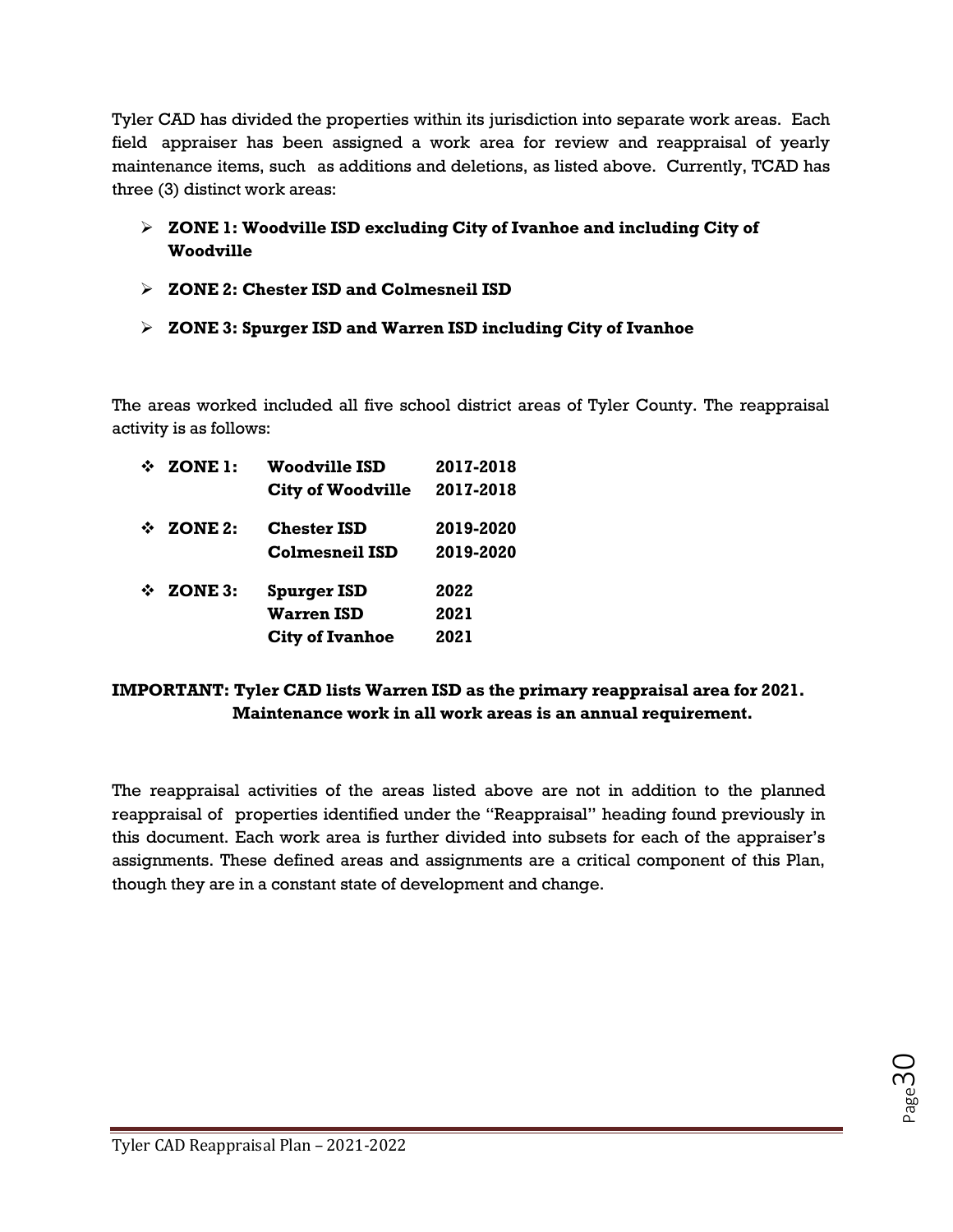# **Mass Appraisal Report**

<span id="page-30-0"></span>Each tax year, the chief appraiser prepares and certifies the mass appraisal report at the conclusion of the appraisal phase of the ad valorem tax calendar (when the appraisal records are formally submitted to the Appraisal Review Board). The written mass appraisal report is intended to meet the criteria as prescribed in USPAP Standards Rule 6-8. In compliance with USPAP Standards Rule 6-9, the chief appraiser signs a certification which is attached to the report.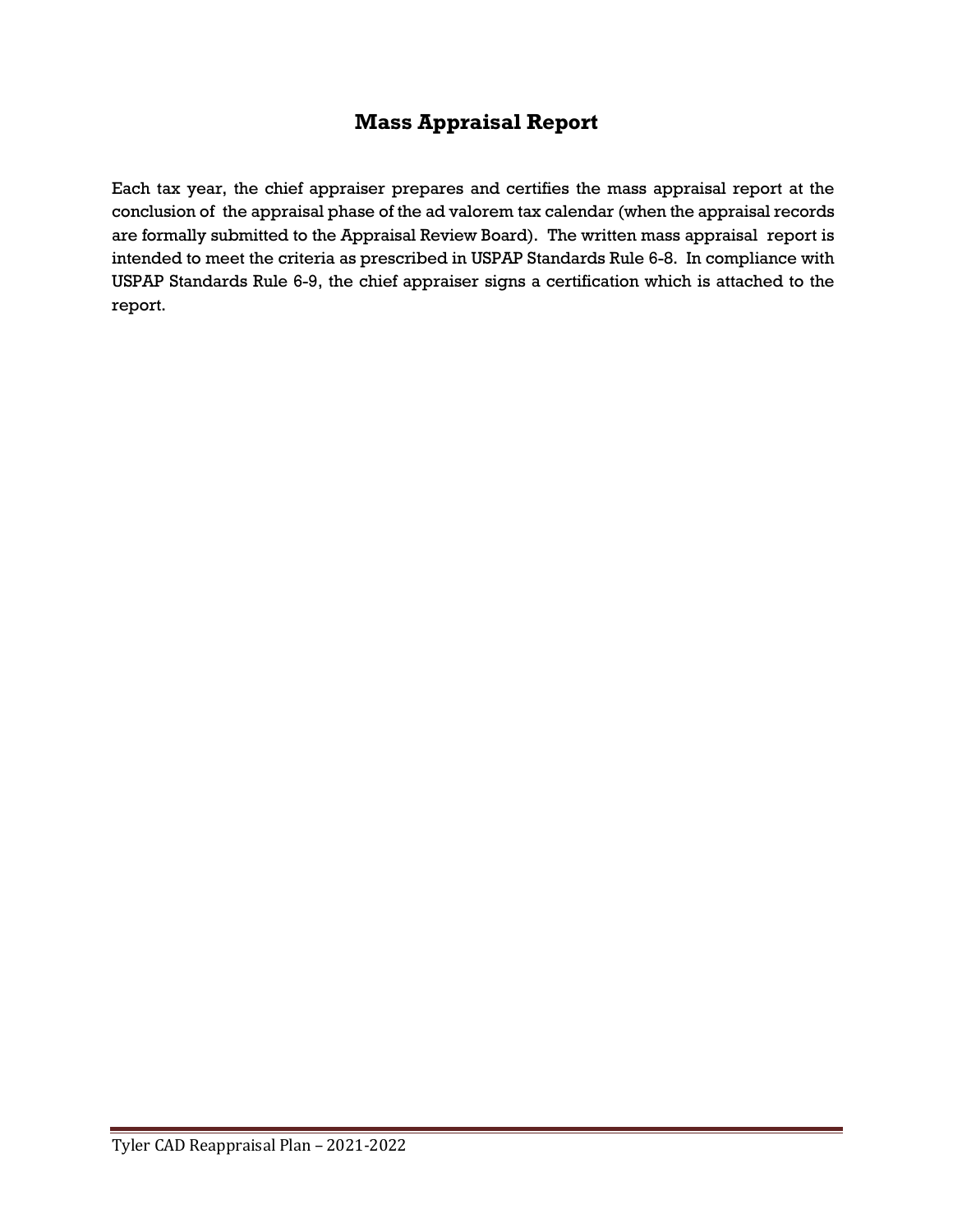# **APPENDIX A**

**IMPORTANT: Tyler CAD lists all three work areas for the 2021-2022 biennium, with primary work in Warren ISD.**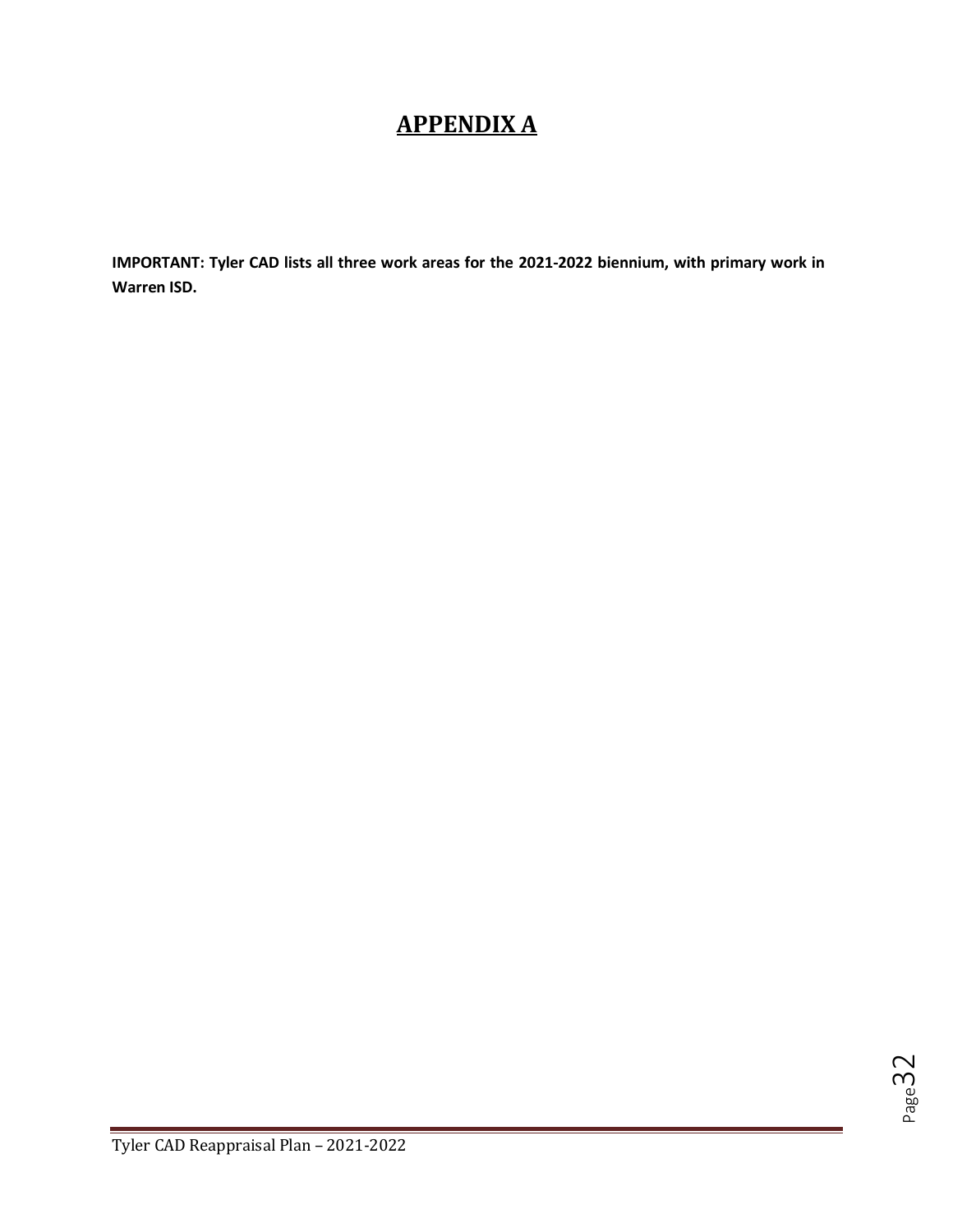# **APPENDIX B**

# **General Calendar and Timeline by Property Type**

The following General Calendar and Timeline by Property Type are for broad review and planning purposes. A detail schedule is included as part of this Plan and can be found in Addendum B of this Plan.

# **Calendar of Key Events**

<span id="page-32-0"></span>Tyler CAD strives to meet dates and deadlines as prescribed by the Texas Property Tax Code. In order to perform its necessary duties and ensure that all required responsibilities are met, TCAD refers to the following calendar and timeline during the calendar/tax year. This calendar and timeline information is advisory only. Unless otherwise specified, the following dates are target dates, not the actual or specific date the activity will occur. When the last day for performing an act falls on a Saturday, Sunday or legal holiday, TCAD recognizes Tax Code Section 1.06 which designates the deadline as the next regular business day. Tax Code section references are provided where applicable.

# <span id="page-32-1"></span>**Calendar**

#### **January**

**1**

- $\triangleright$  Date that current year taxable values and qualification for certain exemptions are determined (§23.01, §23.12)
- $\triangleright$  Date business personal property rendition period begins continues through April 15<sup>th</sup> for those property owners not requesting a filing extension (§22.23) \*
- $\triangleright$  Date that half the members of the CAD board of directors begin two-year terms (§6.034)
- $\triangleright$  Date that half of appraisal review board (ARB) members begin two-year terms (§6.41)

\*NOTE: Per Texas Property Tax Code §22.21, each year the comptroller and each chief appraiser shall publicize in a manner reasonably designed to notify all property owners the requirements of the law relating to filing rendition *statements and property reports and of the availability of forms.*

#### **31**

 $\triangleright$  Last day for chief appraiser to deliver applications for special appraisal and exemptions requiring annual applications (§11.44, §23.43)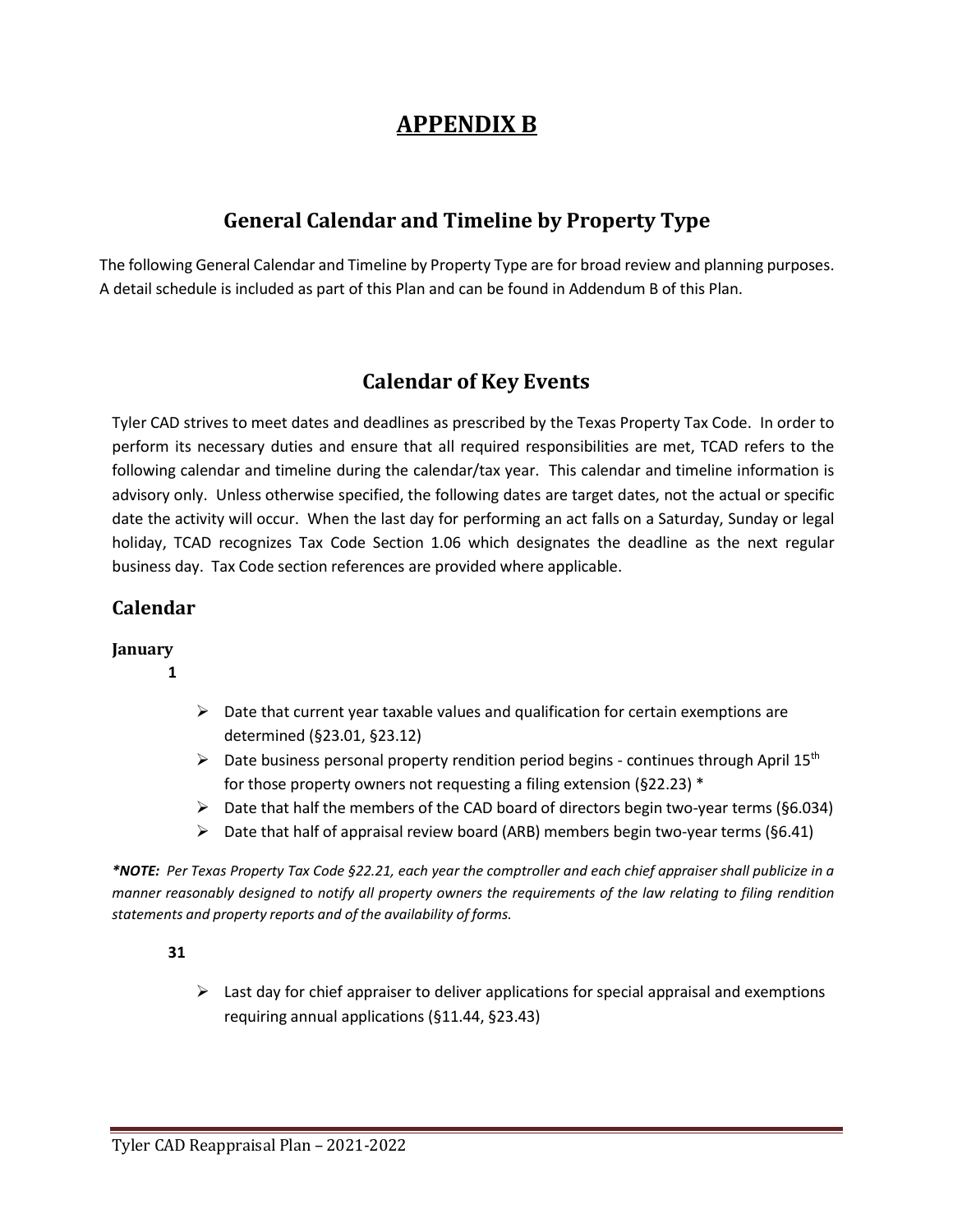#### **February**

**1**

 $\triangleright$  Last day for motor vehicle, boat and outboard motors, heavy equipment and manufactured housing dealers to file dealer's inventory declarations (§23.121, §23.124, §23.1241, §23.127)

#### **March**

**10**

➢ Deadline to file written appeal of PVS findings with Texas Comptroller (Government Code §403.303)

➢

#### **April**

**1**

- $\triangleright$  Last day (or as soon as practicable thereafter) for chief appraiser to mail notices of appraised value for single-family residence homestead properties (§25.19)
- $\triangleright$  Last day for the chief appraiser to notify the taxing units of the form in which the appraisal roll will be provided to them (§26.01)

#### **15**

 $\triangleright$  Last day for property owners to file renditions and property information reports unless they request a filing extension in writing (§22.23)

#### **30**

- $\triangleright$  Last day for property owners to file these applications or reports with the CAD:
	- $\circ$  Some exemption applications (§11.43)
	- $\circ$  Notice to chief appraiser that property is no longer entitled to an exemption not requiring annual application (§11.43)
	- o Applications for special appraisal or notices to chief appraiser that property no longer qualifies for 1-d and 1-d-1 agricultural land, timberland, restricted-use timberland, recreational-park-scenic land and public access airport property (§23.43, §23.54, §23.75, §23.94, §23.9804)
	- o Requests for separate listing of separately owned land and improvements (§25.08)
- $\triangleright$  Last day for chief appraiser to certify estimate of school district's taxable value for school district to use for publishing notice of budget and proposed tax rate and adopting its budget for a fiscal year that begins July 1. Chief appraiser must also certify estimate of taxable value for county and cities unless the taxing units choose to waive the estimate. (§26.01)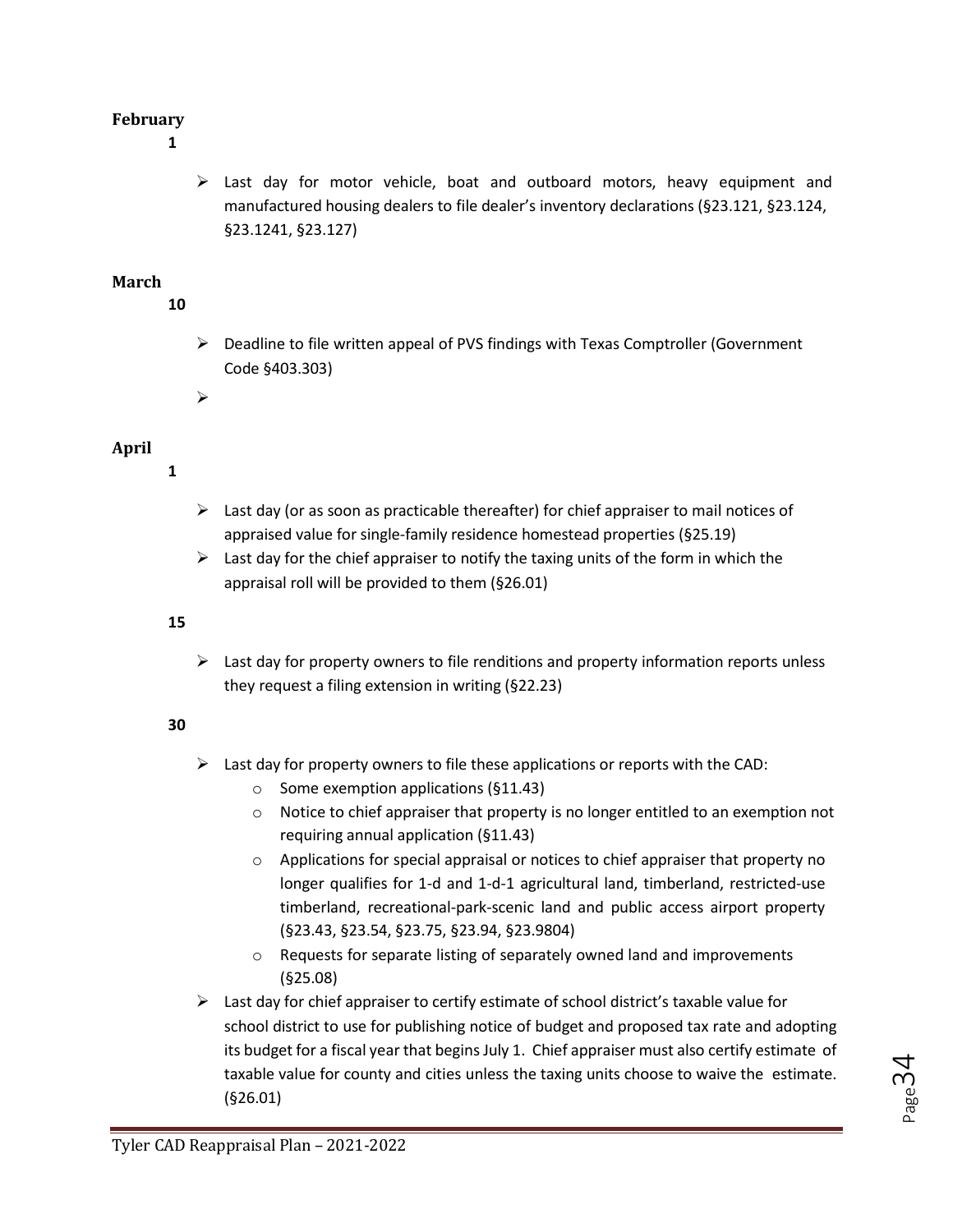#### **May 1 through 15**

 $\triangleright$  Period when chief appraiser must publish notice about taxpayer protest procedures in a local newspaper with general circulation (§41.41, §41.70)

➢

#### **1**

 $\triangleright$  Last day (or as soon as practicable thereafter) for chief appraiser to mail notices of appraised value for properties other than single-family residence homesteads (§25.19)

#### **15**

- $\triangleright$  Last day for property owners to file renditions and property information reports if they requested an extension in writing. For good cause, chief appraiser may extend this deadline another 15 days (§22.23)
- $\triangleright$  Last day (or as soon as practicable thereafter) for chief appraiser to mail denial of exemptions and denial of special appraisal (§11.45, §23.44, §23.57, §23.79, §23.85, §23.95, §23.9805)
- $\triangleright$  Date (or as soon as practicable thereafter) for chief appraiser to prepare appraisal records and submit to ARB (§25.01, §25.22)

#### **June**

**1**

- $\triangleright$  Last day or property owners to file protest with ARB (or by 30<sup>th</sup> day after notice of appraised value is delivered, whichever is later) (§41.44)
- $\triangleright$  Last day for taxing units to file challenges with ARB (or within 15 days after ARB receives appraisal records, whichever is later) (§41.04)
- $\triangleright$  Last day for religious organizations to amend charters and file new applications for §11.20 exemption (or within 60 days of exemption denial, whichever is later) (§11.421)

**14**

 $\triangleright$  Last day for chief appraiser to submit recommended next year budget to CAD board and taxing units (unless taxing units have changed CAD's fiscal year) (§6.06)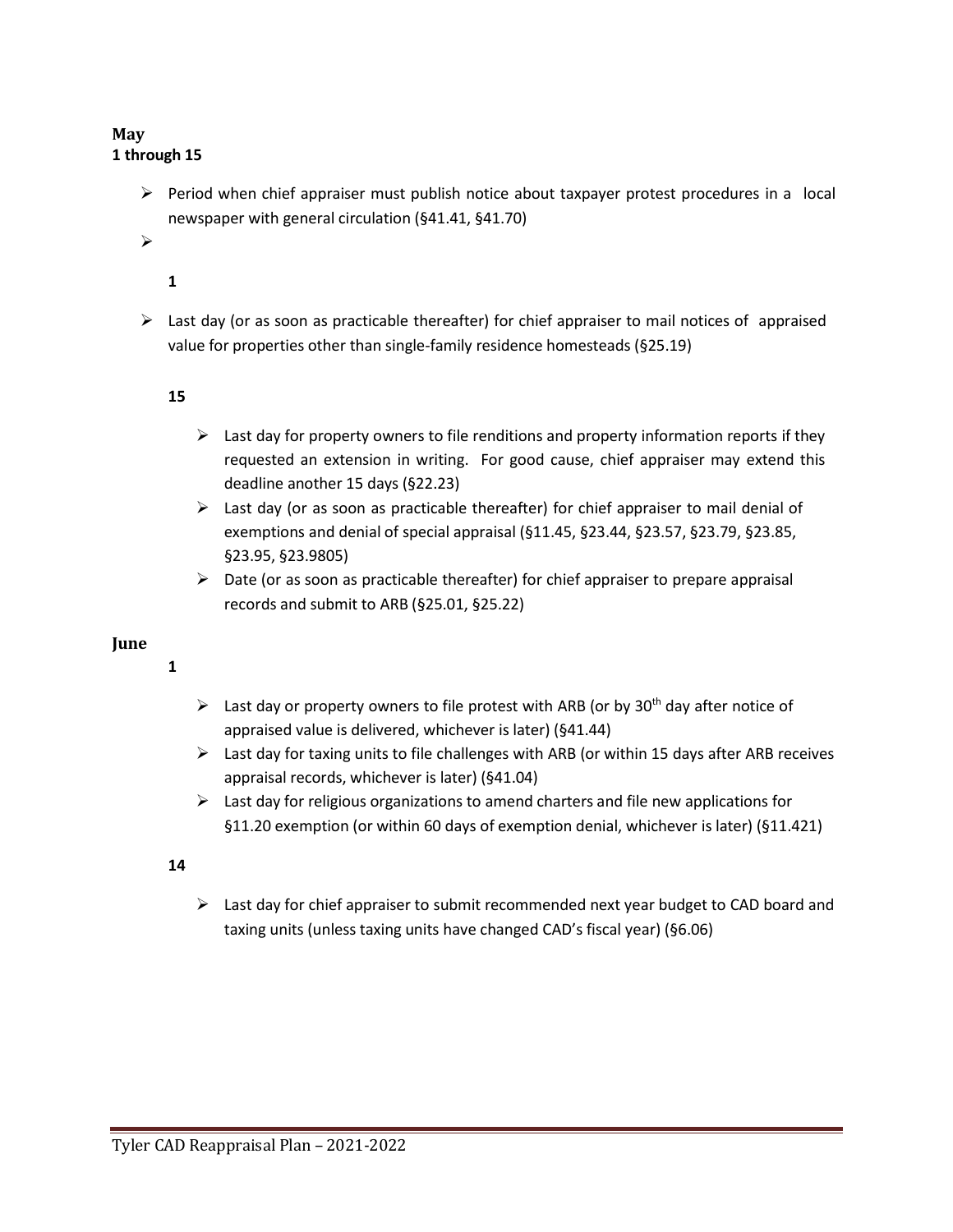#### **July**

**1**

➢ Last day for ARBs to complete review of railroad rolling stock values for submission to Texas Comptroller (or as soon as practicable thereafter) (§24.35)

#### **20**

 $\triangleright$  Date by which the ARB must approve appraisal records, but may not do so if more than 5 percent of total appraised value remains under protest (§41.12)

#### **25**

 $\triangleright$  Last day for chief appraiser to certify appraisal roll to each taxing unit (§26.01)

#### **August**

**16**

- ➢ Deadline for Texas Comptroller to certify final previous year's PVS findings to Education Commissioner and each school district (Comptroller Rule §9.4313)
- ➢
- 31
- $\triangleright$  Last day for property owner to give, in writing, correct address to CAD for tax bill; penalties and interest waived if the bill is not sent to the correct address 21 days before delinquency date (§33.011)

#### **September**

**14**

➢ Last day for CAD board of directors to adopt next year's CAD budget (§6.06)

#### **15 (even numbered years)**

 $\triangleright$  Last day for CAD board of directors to approve biennial reappraisal plan (within 60 days of approval, copies of the plan shall be distributed to the presiding officer of the governing body of each taxing unit in the district and to the comptroller) (§6.05i)

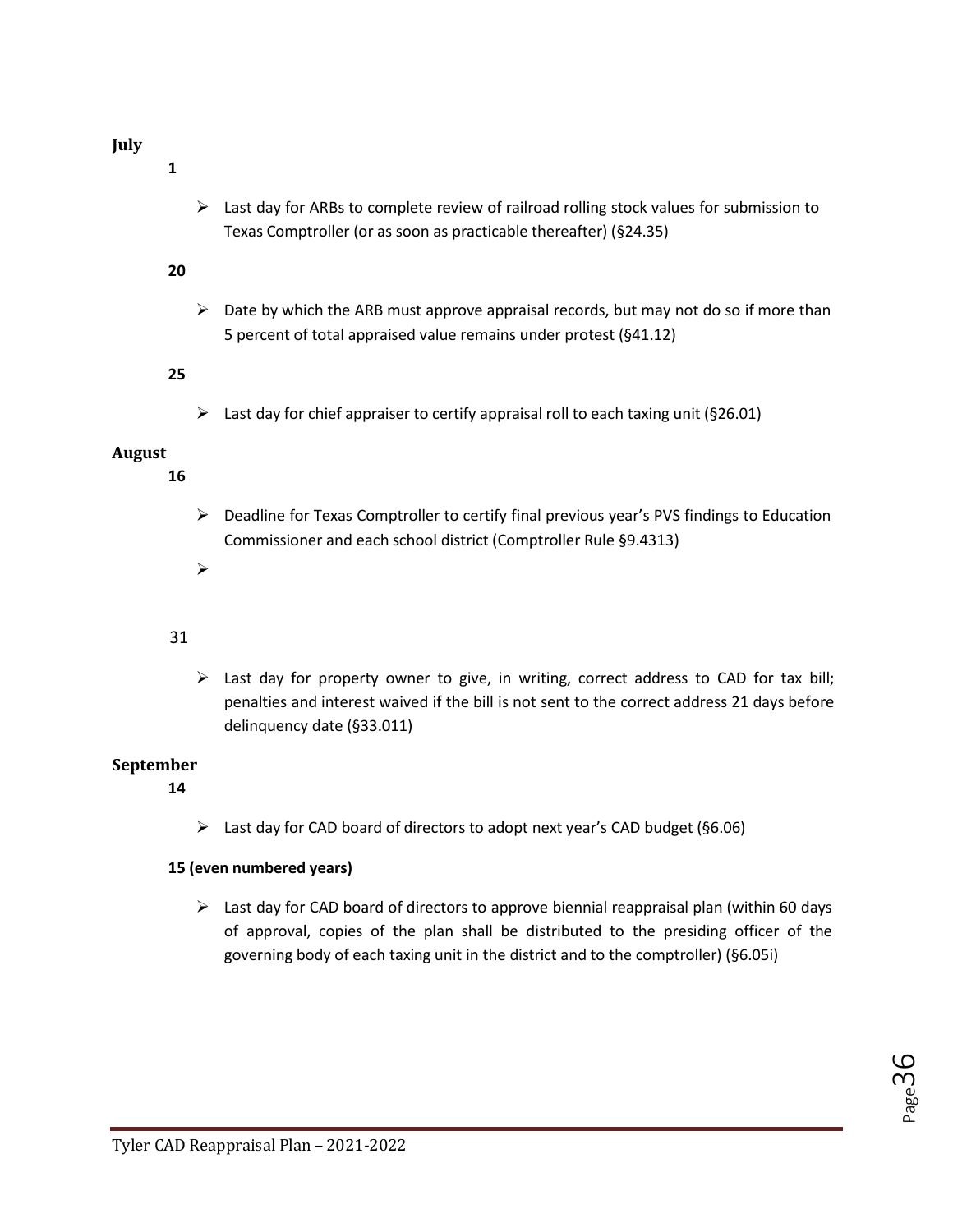#### **October**

**1**

➢ Date tax assessor mails current year tax bills (or as soon thereafter as practicable) (§31.01)

#### **December**

#### **1 through 31**

➢ Time when chief appraiser may conduct a mail survey to verify homestead exemption eligibility (§11.47)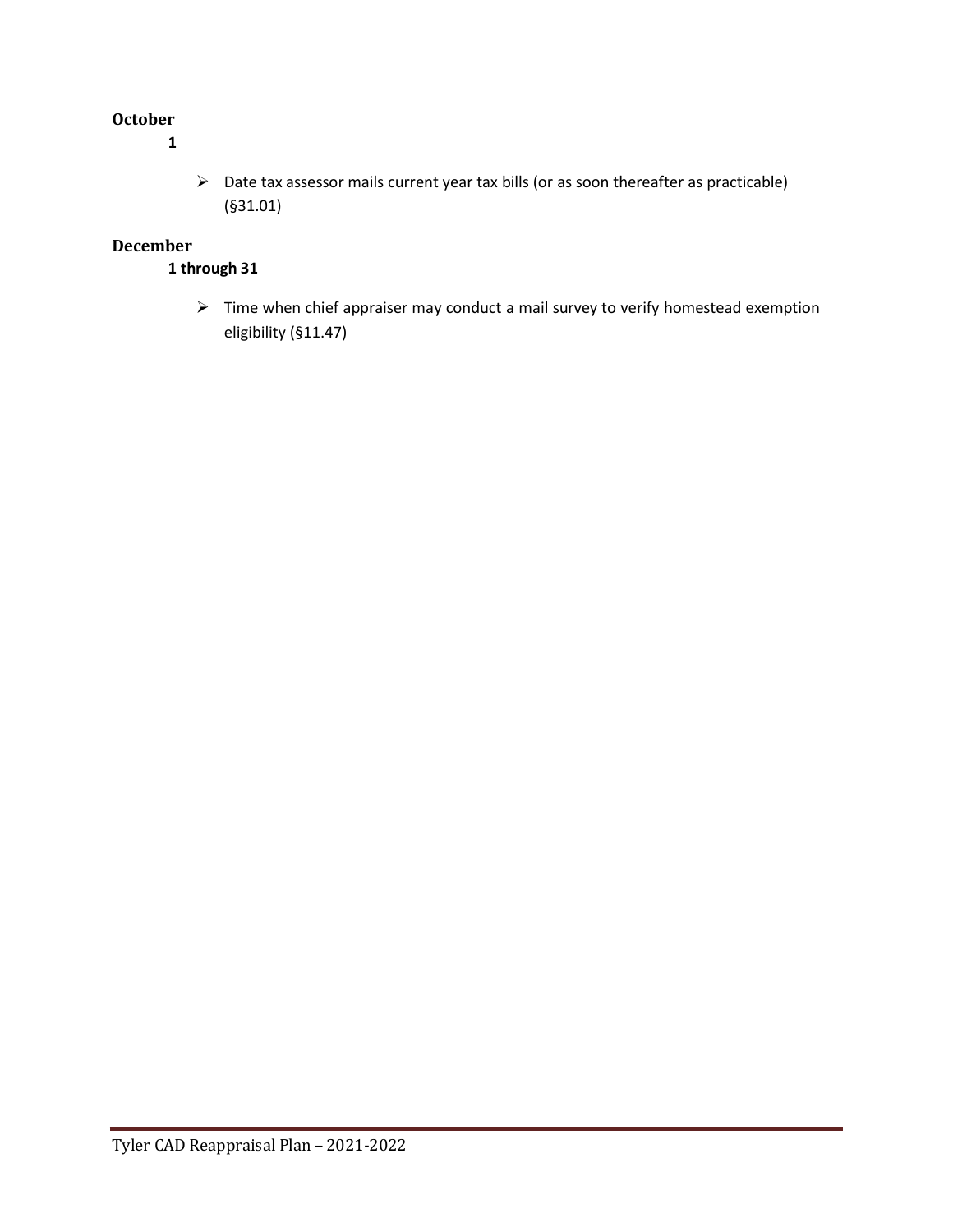# **Timeline by Property Type**

#### <span id="page-37-1"></span><span id="page-37-0"></span>**General Appraisal District Duties**

Tyler CAD relies on the cooperation of all departments and employees to keep the district functioning. Some duties and responsibilities benefit more than one aspect of the appraisal process, and ultimately more than just one type of property. Items that are district wide in nature rather than property type specific, those functions will be listed here.

#### *January through December*

Provide assistance to the public and taxpayers, district field appraisers, realtors, sheriff deputies and police officers, the county commissioners, judges and practicing attorneys, County Clerk, Tax Assessor / Collector and various other local governmental offices in addition to state and federal agencies. Work closely with local surveyors preparing and printing maps containing the information that is mandated for them by the state, while receiving from them the necessary surveys and plats that are needed by this office to keep our information current. Obtain latest oil and gas unit applications and plats for new drilling, recompletes or re-enters from R. W. Byram & Company Statewide Plat Service. Update oil and gas maps on CADs computer mapping system thereby assisting Capitol Appraisal Group, Inc., the CADs professional services contract company, in the appraisal of these properties. Update GIS layers on CAD website.

Enter data for newly filed Appointment of Agent for Property Taxes forms.

Maintain and file with the Comptroller, the Electronic Property Transaction Submission data timely (January  $31<sup>st</sup>$  and July  $31<sup>st</sup>$ ).

Review original patent surveys and subdivision plats for omitted properties. Research deed records for ownership information. Consult with and conduct research using Tyler County Title computers to establish title for properties where ownership is uncertain. Update and refresh all map data accordingly. Draw tract(s) based upon field note descriptions and/or plats into the ESRI ArcMap computer mapping system. Populate the polygon with the parcel identification number. Perform update of polygon information to server daily.

#### *March*

Perform data integrity checks and run reports to detect data entry errors. Generate first run of appraisal notices to be mailed to homestead applicable properties. Perform value reports to check for outlier values, excessive changes in value and homestead caps. After review of various value reports, generate electronic file to be sent to offsite third party printing service for printing of notices of appraised value and mailing on or by April 1st.

Mail Notices of Appraised Value to single-family residence properties currently homestead exemptions.

Page38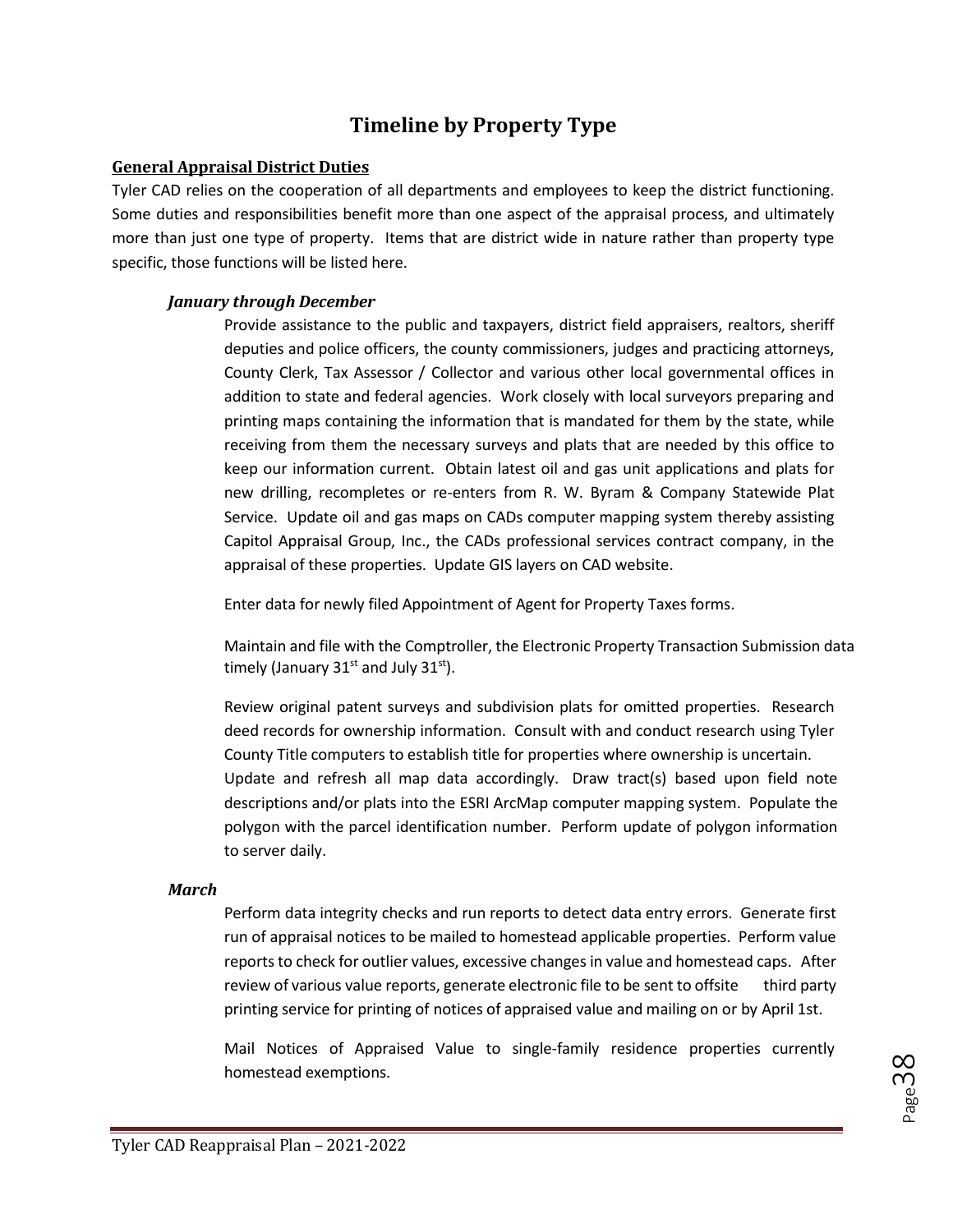| Confirm that all data entry has been performed. Perform data integrity checks and run<br>reports to detect data entry errors. Generate electronic submission for second run of<br>notices including special use valuation, business personal property, and all other<br>property accounts as required by the Texas Property Tax Code and the districts policies<br>and procedures. Send file to offsite third party printing service for printing of notices and<br>mailing on or by May 1st.<br>Submit appraisal records to Appraisal Review Board for review by May 15 <sup>th</sup> , if practicable.<br>Schedule protest hearings for the Appraisal Review Board. Print letters and affidavits for<br>each property scheduled and mail protest packets to property owners or agents.<br>Generate a point file from information obtained in the current 911 Emergency Address<br>data file integrated with voter precinct boundaries to assist the county clerk in<br>determining correct voting precincts for each registered voter in the county.<br>Information is provided to the clerk in an excel spreadsheet via electronic submission.<br>Update GIS layers on CAD website.<br>After Appraisal Review Board approves the appraisal roll and the Chief Appraiser<br>certifies the roll, clerk will furnish data to the Tax Collector and Entities.<br>Prepare Electronic Appraisal Roll Submission (EARS) and Electronic Property Transaction<br>Submission (EPTS) and submit to Comptroller's office. | <b>April</b> |  |
|------------------------------------------------------------------------------------------------------------------------------------------------------------------------------------------------------------------------------------------------------------------------------------------------------------------------------------------------------------------------------------------------------------------------------------------------------------------------------------------------------------------------------------------------------------------------------------------------------------------------------------------------------------------------------------------------------------------------------------------------------------------------------------------------------------------------------------------------------------------------------------------------------------------------------------------------------------------------------------------------------------------------------------------------------------------------------------------------------------------------------------------------------------------------------------------------------------------------------------------------------------------------------------------------------------------------------------------------------------------------------------------------------------------------------------------------------------------------------------------------------------------|--------------|--|
|                                                                                                                                                                                                                                                                                                                                                                                                                                                                                                                                                                                                                                                                                                                                                                                                                                                                                                                                                                                                                                                                                                                                                                                                                                                                                                                                                                                                                                                                                                                  |              |  |
|                                                                                                                                                                                                                                                                                                                                                                                                                                                                                                                                                                                                                                                                                                                                                                                                                                                                                                                                                                                                                                                                                                                                                                                                                                                                                                                                                                                                                                                                                                                  | May          |  |
|                                                                                                                                                                                                                                                                                                                                                                                                                                                                                                                                                                                                                                                                                                                                                                                                                                                                                                                                                                                                                                                                                                                                                                                                                                                                                                                                                                                                                                                                                                                  |              |  |
|                                                                                                                                                                                                                                                                                                                                                                                                                                                                                                                                                                                                                                                                                                                                                                                                                                                                                                                                                                                                                                                                                                                                                                                                                                                                                                                                                                                                                                                                                                                  |              |  |
|                                                                                                                                                                                                                                                                                                                                                                                                                                                                                                                                                                                                                                                                                                                                                                                                                                                                                                                                                                                                                                                                                                                                                                                                                                                                                                                                                                                                                                                                                                                  | July         |  |
|                                                                                                                                                                                                                                                                                                                                                                                                                                                                                                                                                                                                                                                                                                                                                                                                                                                                                                                                                                                                                                                                                                                                                                                                                                                                                                                                                                                                                                                                                                                  |              |  |
|                                                                                                                                                                                                                                                                                                                                                                                                                                                                                                                                                                                                                                                                                                                                                                                                                                                                                                                                                                                                                                                                                                                                                                                                                                                                                                                                                                                                                                                                                                                  | August       |  |

#### <span id="page-38-0"></span>**Real Properties**

The Tax Code dictates that all taxable property is appraised at its market value as of January  $1<sup>st</sup>$  unless otherwise provided for by special exception. However, the appraisal process begins in August of the previous year and continues through May of the tax year.

#### *August 1st of previous year through March 31st of the current tax year*

Reappraisal of property and addition of new taxable property to the appraisal roll is achieved through field inspection. All appraisers will work together to reappraise properties listed in the "Reappraisal" section of the biennial reappraisal plan. Work files will be created accordingly and the fieldwork and data entry processes will commence. Appraisers will perform field inspections, photo uploads and data entry for recheck and reappraisal properties. Appraisers will run account queries for properties coded for rechecks and reappraisals in their assigned areas, as well as, pull handwritten recheck requests from the folder at the front counter. Review maps and aerial photos for changes such as additional structures and new construction that needs to be added to the appraisal roll, as well as, structures to be deleted.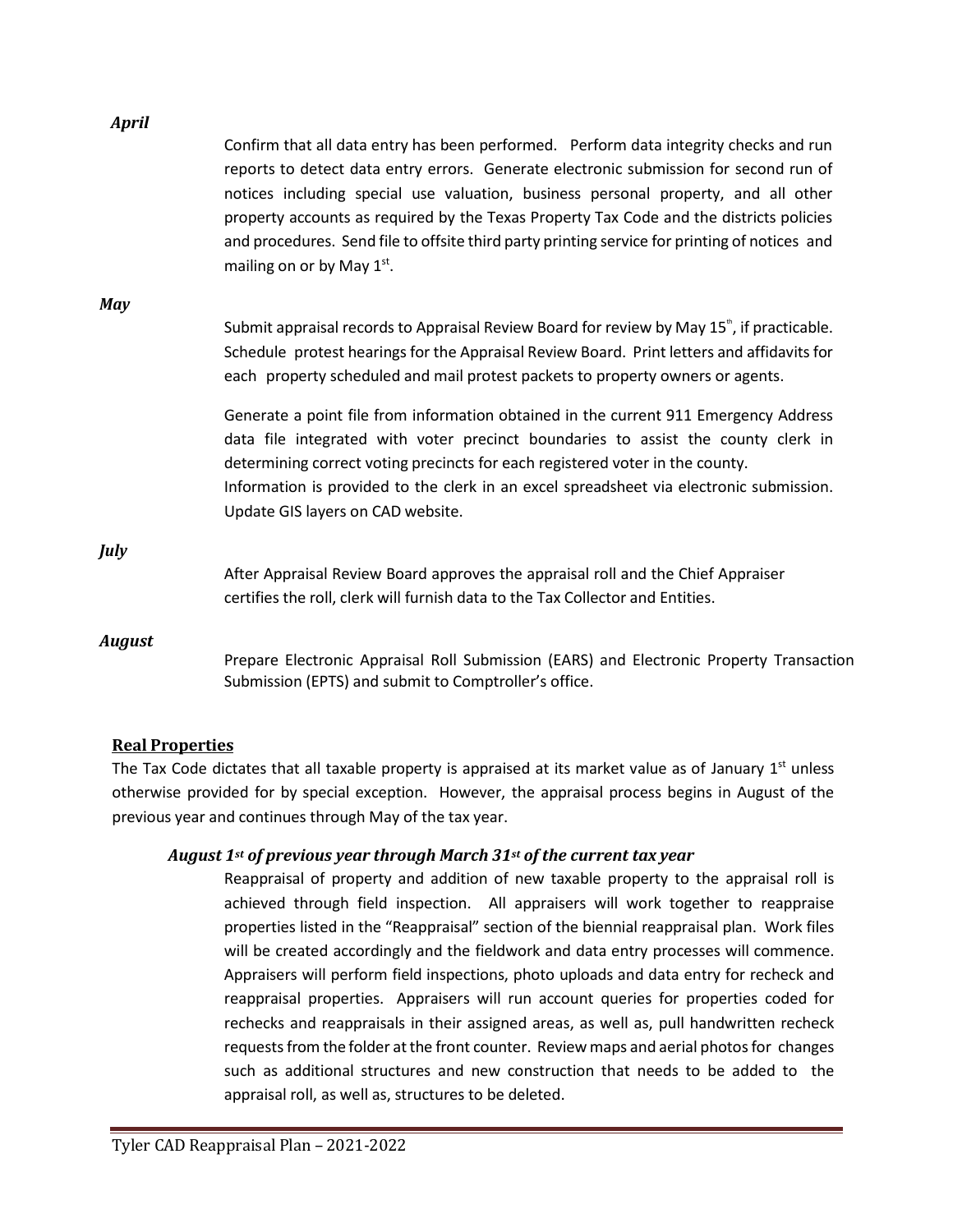Note will be taken of properties being granted agricultural or timber valuation that appear to have a change of use and field inspections will be conducted as needed. Mail certified letters to property owners who are being granted agricultural or timber special use valuation where a change of use has occurred or new application is required.

#### *January through December*

Obtain Deed Transfer from county clerk's office. Look up deeds using NetData link to county clerk's office and print out deeds. Process deeds received via Transfer Lists, CAD front counter and via U.S. mail by making appropriate ownership changes to the appraisal records.

Mail sales questionnaire letters to property owners, as well as, agriculture and timber resetletters when applicable. Review, verify and entersales data received regarding sold properties.

Mail letters to property owners whose accounts were coded with a homestead removal flag due to ownership changes, address changes, deaths, etc.

Forward deeds with field notes to mapping department to update map data.

#### *January*

Mail letter to property owners receiving special use appraisal for Wildlife Management requesting annual update on management practices.

Mail homestead removal letter to taxpayers who are receiving homestead exemptions in which the CAD has determined they may no longer qualify.

Download and review manufactured home installation report from the TDHCA website for all manufactured homes installed in Tyler County from August through December of the previous year. Perform research and queries to determine which real property account the new homes were installed on and prepare forfield inspections of properties.

Request building permit records for September through December of the previous year from the City of Woodville, the City of Ivanhoe and Wildwood Property Owners Association. Once permit records are received, prepare for field inspections as applicable.

#### *January through May*

Mail copies of timber applications to contract forester for his review and recommendations. Perform data entry on approved agriculture and timber applications.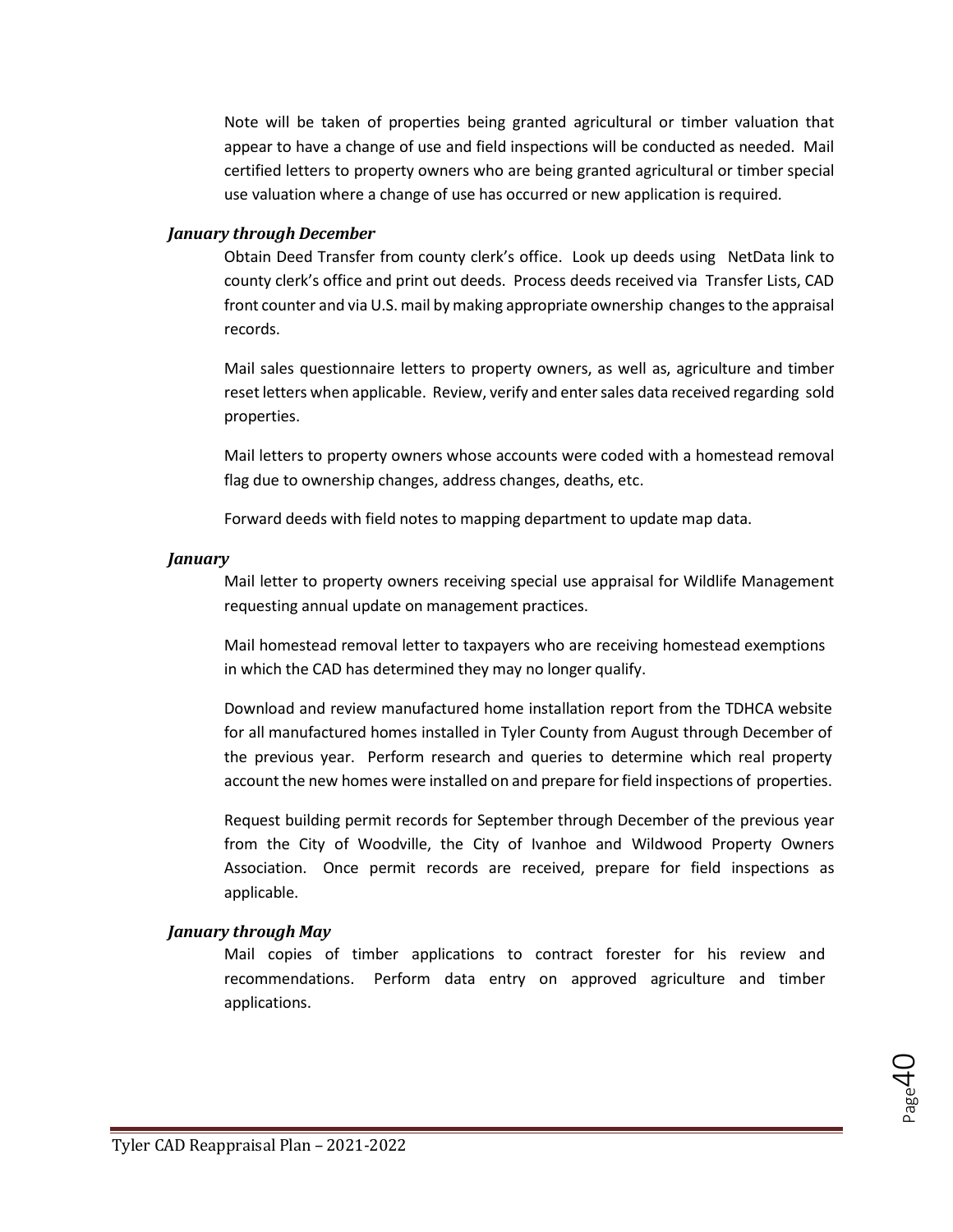#### *March*

Perform ratio studies on real property. Make adjustments and updates to residential and manufactured home schedules, land schedules, and agricultural and timber schedules as necessary.

#### *April*

April 30<sup>th</sup> is the deadline for property owners to timely file agricultural and timber special use applications. Conduct field inspections of properties requesting agriculture valuation and verify all the mandatory criteria are met. If the property does not qualify for any reason or if additional information is needed, send letter stating same to property owner via certified U.S. Mail.

Begin working with property owners and agents regarding proposed values and protests filed. Prepare evidence packets for property owners who file protests and request evidence.

#### *May*

Finish field inspections for properties timely requesting agriculture valuation and verify all the mandatory criteria are met. If the property does not qualify for any reason or if additional information is needed, send letterstating same to property owner via certified U.S. Mail.

Perform data entry on timely filed, approved agriculture and timber applications.

#### *May through June*

Continue working with property owners and agents regarding proposed values and protests filed. Conduct additional field inspections if necessary. Prepare evidence packets for property owners who file protests and request evidence.

#### *June through July*

Continue working with property owners and agents regarding proposed values and protests filed. Handle scheduled protests before the Appraisal Review Board.

#### *August*

Request building permit records for January through July from the City of Woodville, the City of Ivanhoe and Wildwood Property Owners Association. Once permit records are received, prepare for field inspections as applicable.

Download and review manufactured home installation reportfrom the TDHCA website for all manufactured homes installed in Tyler County from January through July.

Perform research and queries to determine which real property account the new homes were installed on and prepare for field inspections of properties.

*(In even numbered years)* Update biennial reappraisal plan to be approved by board of directors and submitted to Comptroller's office and taxing entities.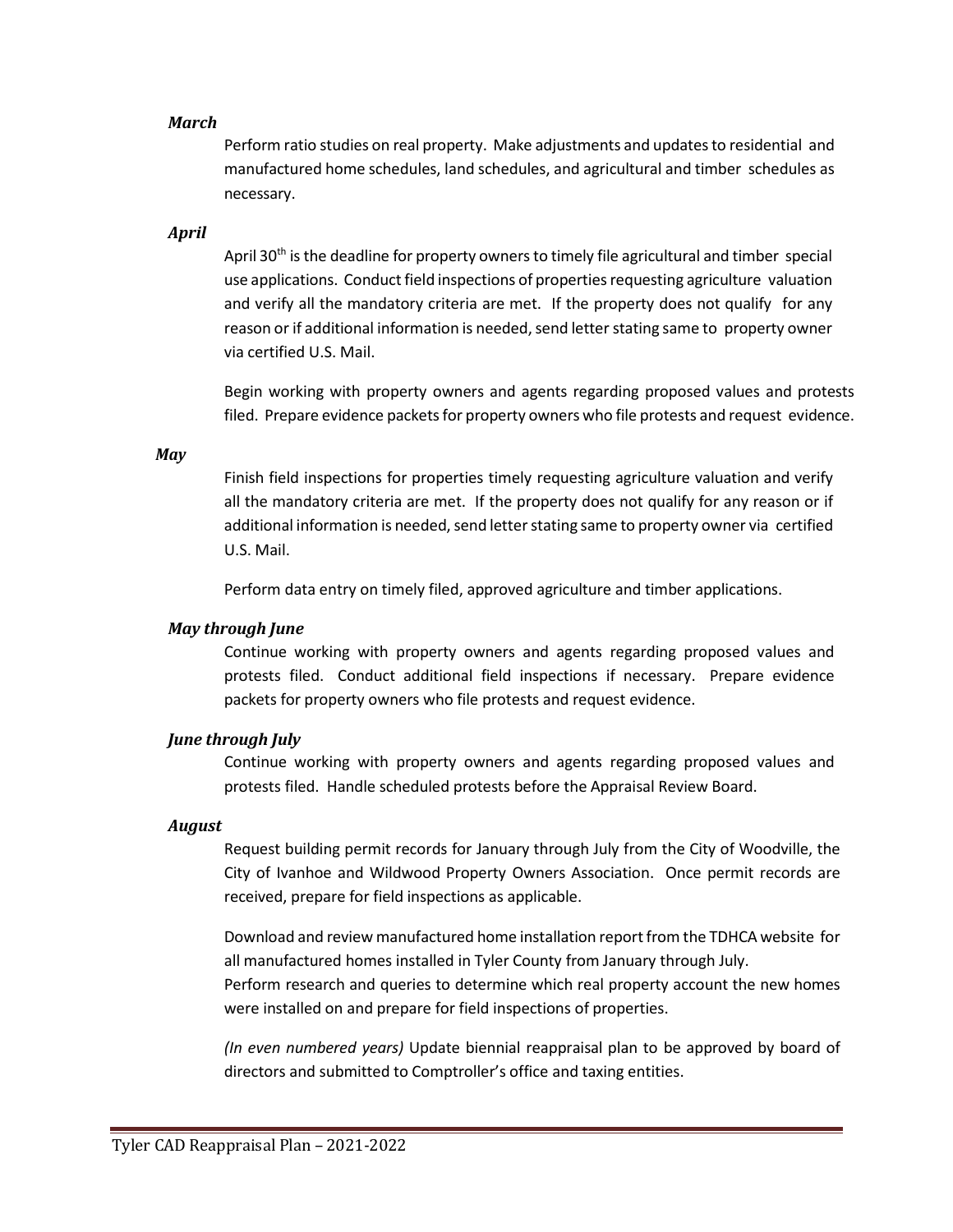#### <span id="page-41-0"></span>**Business Personal Properties**

The Tax Code dictates that a person shall render for taxation all tangible personal property used for the production of income that a person owns or that the person manages and controls as a fiduciary on January 1. However, the physical inspections in the appraisal process begin in August of the previous year and continue through May of the tax year.

#### *August 1st of previous year through March 31st of the current tax year*

Physical inspection and reappraisal of property when applicable.

#### *January through December*

Post monthly special inventory monthly reports.

#### *January*

Mail rendition forms to all active business personal property account owners. Include letter notifying property owners of the requirements of the law relating to filing rendition statements and property reports.

Mail Special Inventory Declaration and monthly Inventory Tax Statement forms, promulgated by the comptroller, to all motor vehicle and heavy equipment dealers within Tyler CADs jurisdiction.

#### *January 1st through April 15th*

Receive, review and perform data entry of rendition statements and property reports submitted by property owners. Review, act upon and document, in the appropriate CAMA accounts, requests for extension of time to file rendition statements. Set up new business accounts as needed

#### *February*

Verify that all special inventory dealers have filed their yearly Special Inventory Declarations.

#### *April*

Begin working with property owners and agents regarding proposed values and protests filed.

#### *May*

Complete data entry of rendition statements and property reports submitted by property owners.

Submit any requests for the additional 15 days to file rendition (May  $30<sup>th</sup>$  deadline) to Chief Appraiser for approval/denial. Key any accounts granted additional 15 day extension and mail letters to property owners.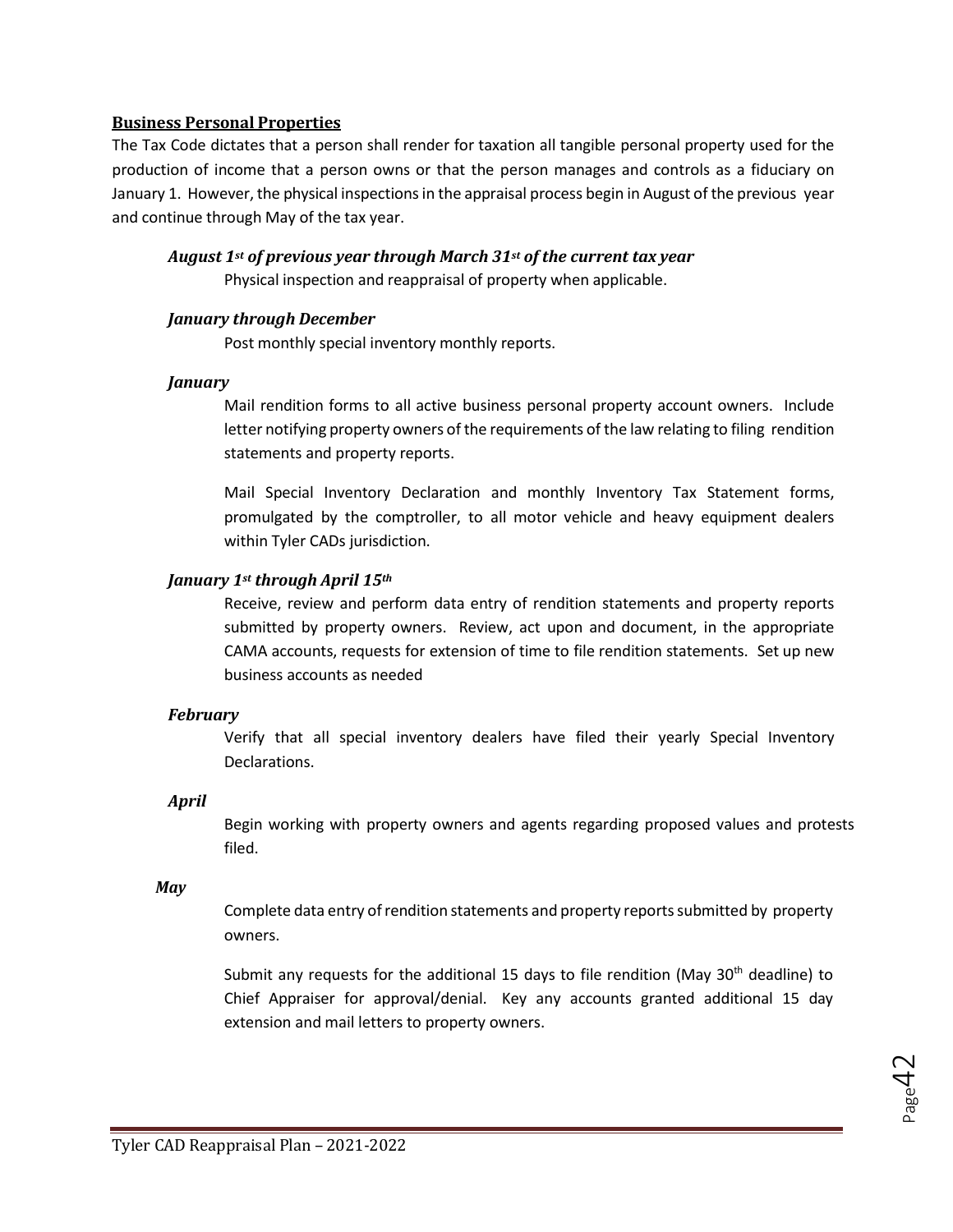#### *May through June*

Continue working with property owners and agents regarding proposed values and protests filed. Prepare evidence packets for property owners who file protests and request evidence.

#### *June through July*

Continue working with property owners and agents regarding proposed values and protests filed. Handle scheduled protests before the Appraisal Review Board.

#### <span id="page-42-0"></span>**Utility, Railroad and Pipeline Properties**

Although valuation is set for either January 1st of the tax year or September 1st of the previous calendar year prior to the current tax year, the appraisal process begins in September of the previous year and continues through August of the tax year.

#### *September 1st of previous year through March 31st of the current tax year*

Research and capitalization rate development. For properties valued via the income approach, data is obtained and analyzed for calculation of a capitalization rate appropriate to a specific property type.

#### *October through December*

Submission of appraisals to the Property Tax Assistance Division (PTAD) of the Comptroller's office and preparation of value defense for any properties included in their ratio study. Defense documentation and appraisal analysis of the PTAD appraisal is prepared and submitted to the appraisal district or the representative of the taxing jurisdictions whichever is appropriate.

#### *April 1st until complete*

Appraisal of properties both market value and taxable value. Deadlines for completion of appraisals and sending out notice of appraised value are based upon individual deadlines set by the appropriate appraisal district. Every effort is made to appraise every property timely so that values can be included in certification. Properties not included in certification are reported to the appraisal district and the appraisal process continues until final value is reached. Supplementing the tax roll with those properties is based upon the timeline established by the appraisal district.

#### *July 25th*

Appraisal roll is certified. Every effort is made to ensure all properties have a final valuation by this date. Exceptions may include properties with late renditions, extensions, or other allowable justifications which preclude final valuation by July 25th.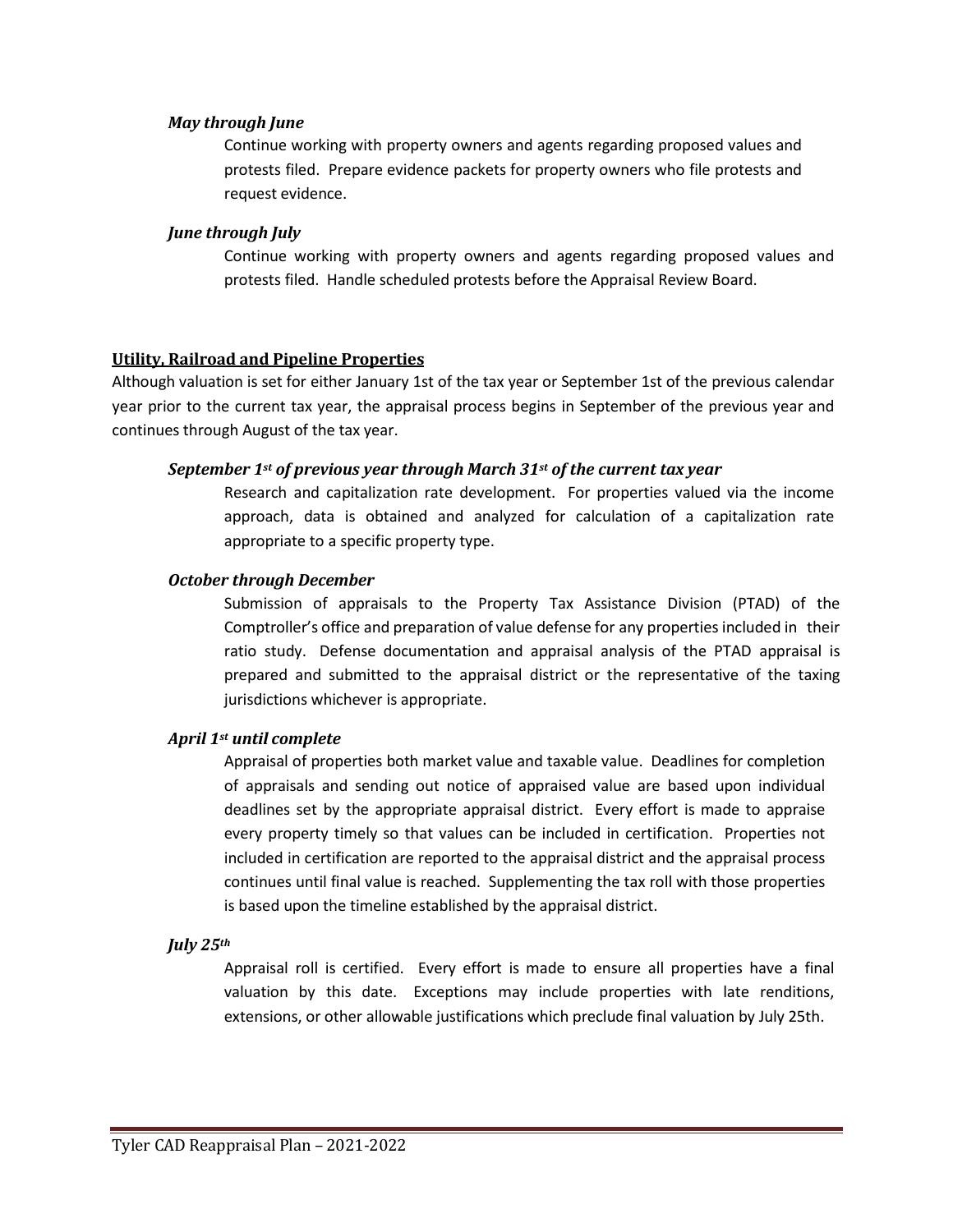#### *July 26th through August 31st*

Review current tax year methods and procedures, and begin general property classification research for the next tax year. Special reports for the appraisal districts are created at this time as requested.

#### <span id="page-43-0"></span>**Industrial Real and Personal Properties**

Although valuation is set for either January 1st of the tax year or September 1st of the previous calendar year prior to the current tax year, the appraisal process begins in September of the previous year and continues through August of the tax year.

*September 1st of previous year through March 31st of the current tax year* Discovery and listing. This includes physical inspection of existing properties to appraise and discovery of potential new properties to appraise. New potential properties are reported to the appraisal district to determine if Capitol Appraisal will value the property for the current tax year.

#### *April 1st until complete*

Appraisal of properties both market value and taxable value. Deadlines for completion of appraisals and sending out notice of appraised value are based upon individual deadlines set by the appropriate appraisal district. Every effort is made to appraise every property timely so that values can be included in certification. Properties not included in certification are reported to the appraisal district and the appraisal process continues until final value is reached. Supplementing the tax roll with those properties is based upon the timeline established by the appraisal district.

#### *July 25th*

Appraisal roll is certified. Every effort is made to ensure all properties have a final valuation by this date. Exceptions may include properties with late renditions, extensions, or other allowable justifications which preclude final valuation by July 25th.

#### *July 26th through August 31st*

Review current tax year methods and procedures, and begin general property classification research for the next tax year. Special reports for the appraisal districts are created at this time as requested.

#### <span id="page-43-1"></span>**Oil and Gas Properties**

Capitol Appraisal Group, LLC (CAGI) contracts with Appraisal Districts and other governmental entities to appraise all oil and gas subsurface, producing mineral interests within the purview of the law.

 $P$ age $44$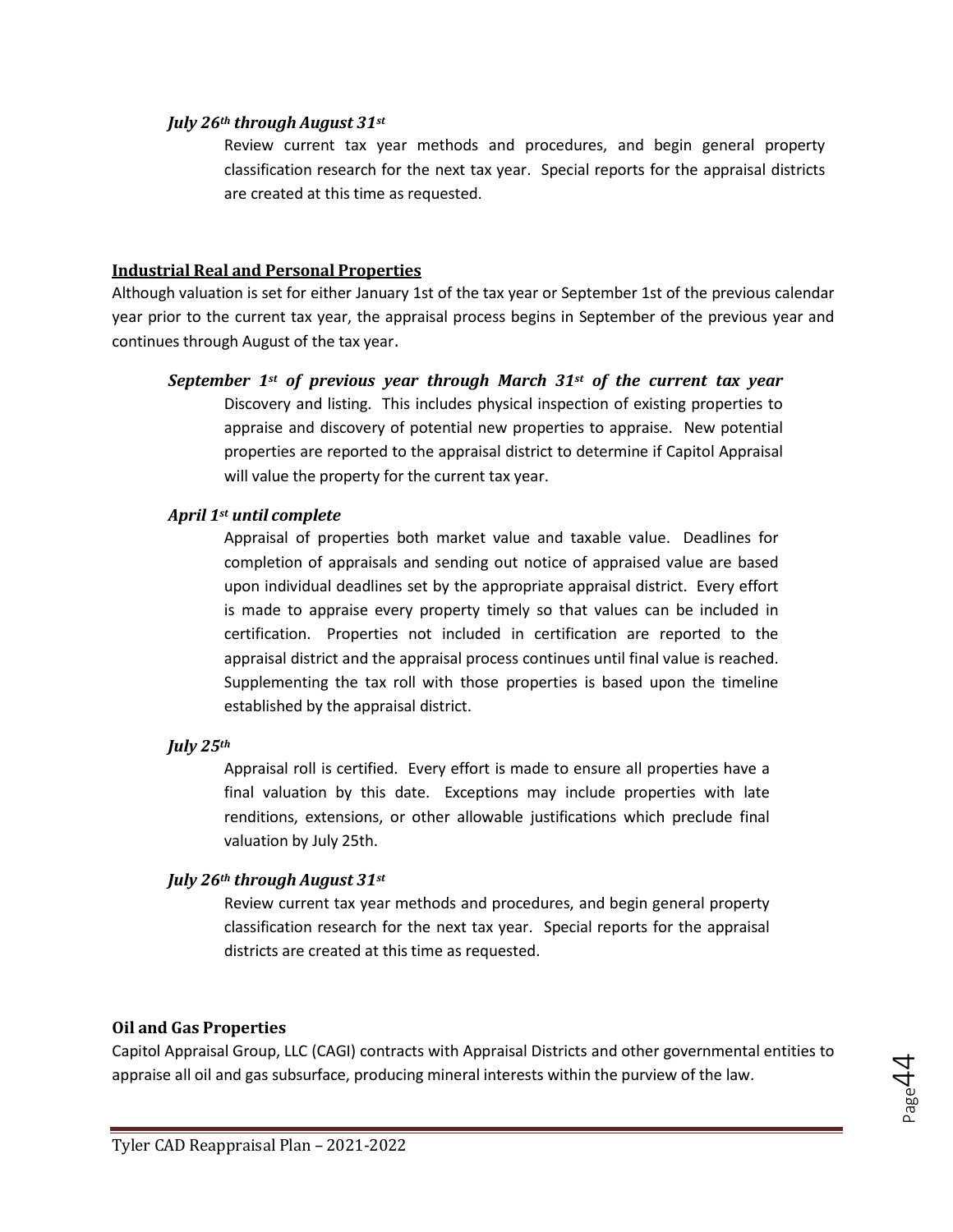#### *October through December*

SEC 10(k) data gathered for use in discount rate study.

A base discount rate is developed using the Securities and Exchange Commission (SEC) 10k Standard Measure of Value, before Federal Income Tax (BFIT), for a grouping of Exploration and Production (E&P) companies, and then matching their 10k Standard Measure of Value (BFIT), reserves and costs, through a discounted cash flow (DCF) technique. This reserve and cost match is used with Section 23.175 pricing directives to determine a discount rate necessary to equal the stock and debt value of the companies, as of January 1st for a given tax year. This analysis is calibrated with a WACC for the same companies that are used in the stock and debt analysis. Management determines an appropriate base discount rate to be used.

#### *January:*

Discount rate study finalized.

#### *November through March:*

The appraiser commencesthe annual appraisal cycle with identification of new property and determination of situs.

"Minerals in place" and an estate or interest in the same, are classified by the state of Texas as real property. They cannot be physically identified by inspection like other real property. However, the inability to directly inspect does not appreciably affect the ability to identify and appraise these minerals in place and estates or interests in the same. CAGL obtains monthly oil and gaslease production information from the Railroad Commission of Texas (RRC) and compares it to existing oil and gas properties already identified and appraised.

New properties are identified in this process by comparing existing data to new information obtained from the RRC.

The appraiser determines the validity of new properties and then determines the situs of these new properties by obtaining plats, W-2/G-1 records obtained from the RRC, and using in-house mapping resources.

#### *January through March:*

Appraisers begin enter detailed new property information.

Along with RRC lease specific information, the appraiser enters the lease's legal description, its situs, and detailed lease information obtained from the RRC. This process of discovery and entry into the appraisal system continues year round to identify assessable properties that are obtained because of delays in the RRC reporting system.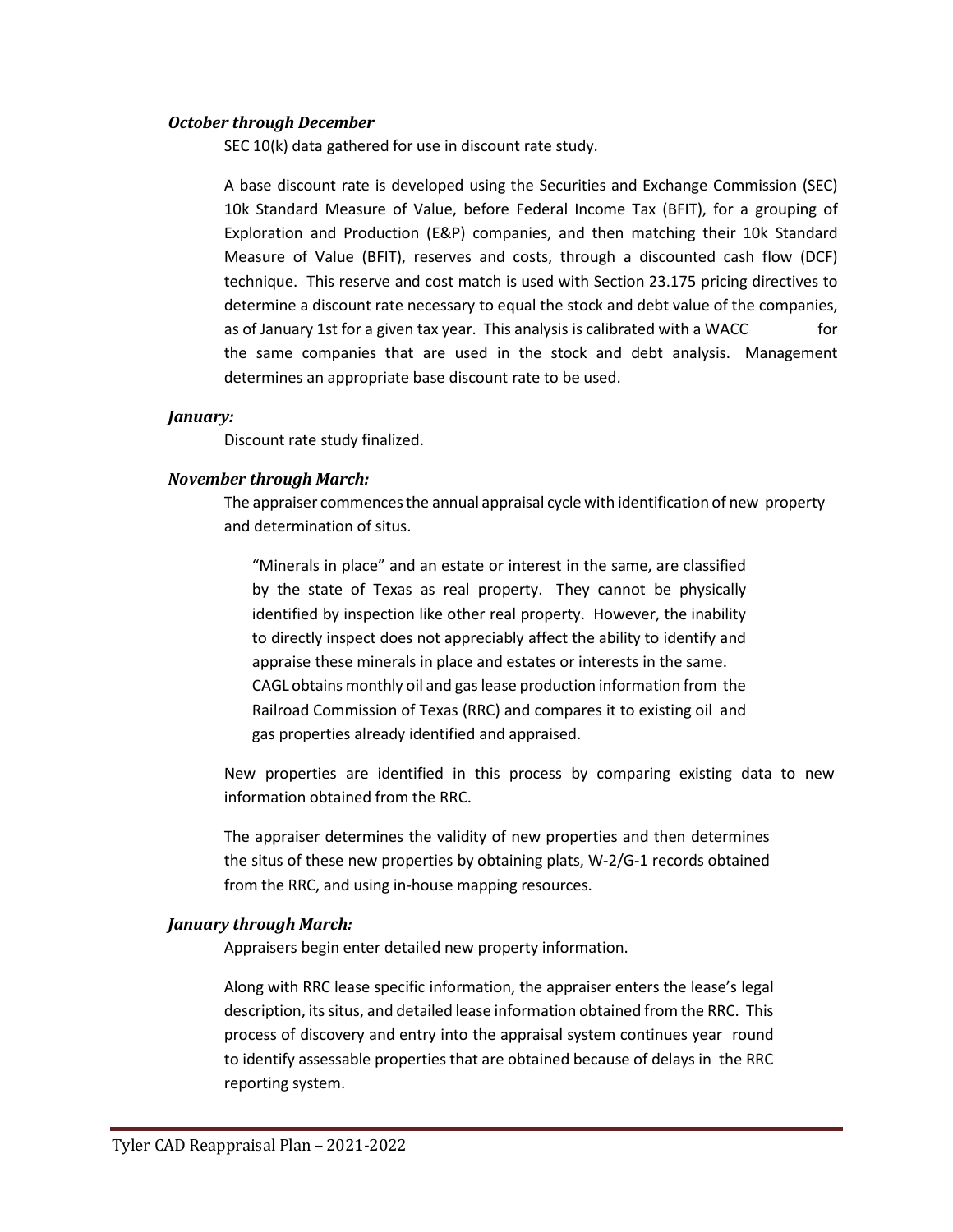#### *February:*

Comptroller's 23.175 pricing data and market condition factors are obtained and incorporated into the appraisal system.

#### *February through April*

Properties are appraised and values are posted on the CAG web site for clients, operators and agents to review and submit information.

Appraiser(s) access production declines for leases to be appraised. Based on the appraiser's decline rate analysis and review of previous year's appraisal parameters and current Comptroller pricing data, the estimated value for the current appraisal year is determined.

Preliminary appraised values are available from the CAG web site [www.cagi.com](http://www.cagi.com/) following appraiser and supervisor review.

#### *April through May:*

Preliminary appraisals reviewed.

Appraisers review operating expenses, product prices, new or revised information about production submitted by operators and agents before Notifications of Value are mailed to taxpayers.

#### *May through July:*

Notified values formally & informally reviewed.

Appraisers work with taxpayers following Notification of Value and continue to review information submitted by royalty owners, operators and agents. The ARB process is part of this review.